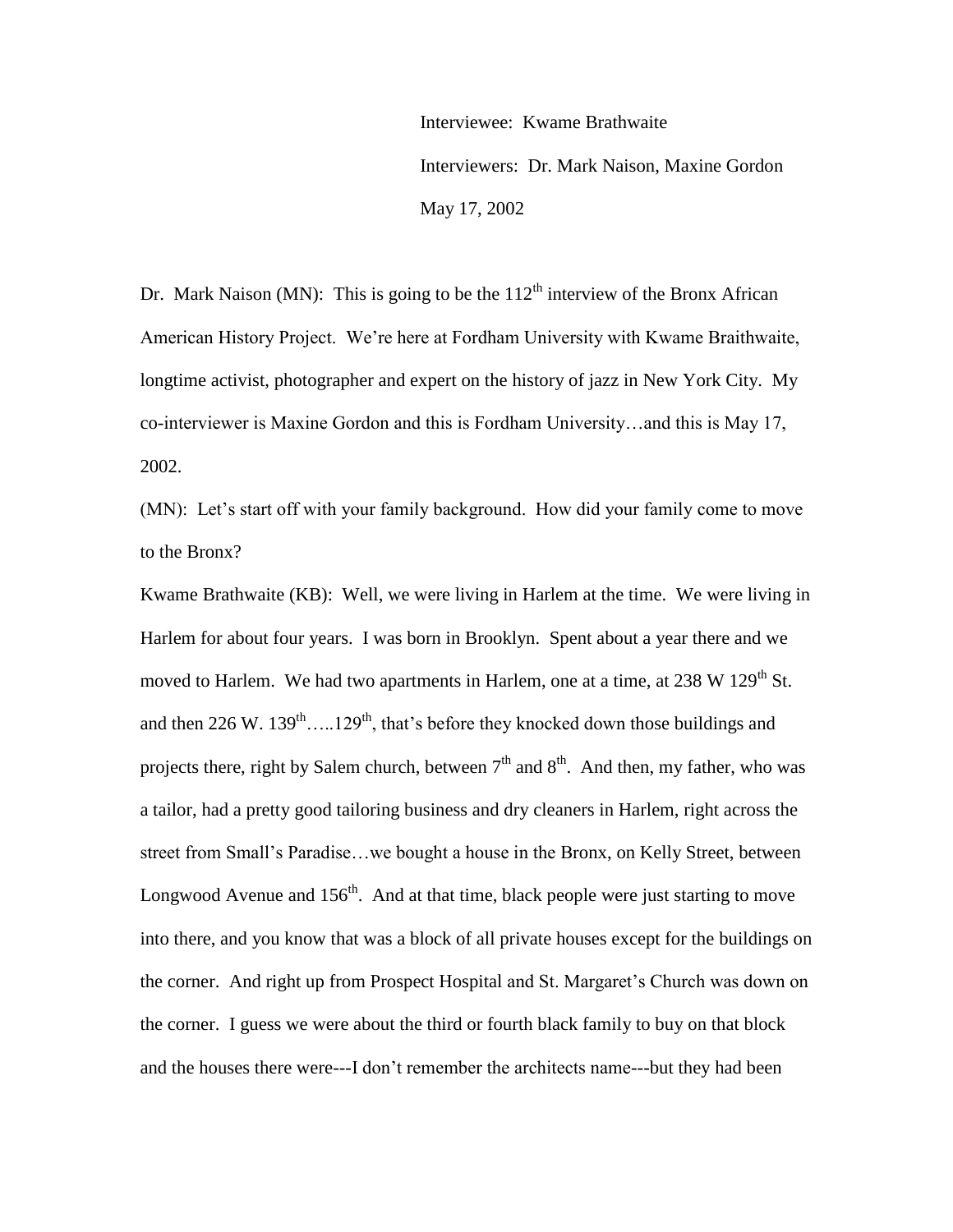built in I guess, I'm not sure…the early 1900's. And you know... nice houses. And my parents bought it from a German fellow who had owned the house---Mr. Jandell. I remember Jandell. And with the house came the dog, Dusty.

(MN): Now, did your parents find out about this house through an advertisement or where did----?

(KB): I have no idea. I have no idea how they found out about it.

(MN): Did they have other friends who lived in that particular neighborhood?

(KB): No, no, nope. They came there and, you know, and well we didn't know anybody until we arrived there.

(MN): What year was that?

(KB): 1943.

(MN): In 1943. How old were you when..?

(KB): Five.

(MN): You were five?

(KB): Yeah.

(MN): And what is your recollection of the atmosphere on the block when you first moved there and how did it compare with Harlem?

(KB): Well, it was a very mixed block. You know, I mean we had a lot of Jewish families; there were some Italian families there. There was an Italian family across the street---Mingy and Ducky. Sammy. Sammy was Irish. Paul…I think he was Italian. And these were all the guys…all and us. And Jay and Warren--Jewish family next door. They were our age and younger. You know, about the same. And then, of course, a number of black families. The guys across the street in 754. They had the whole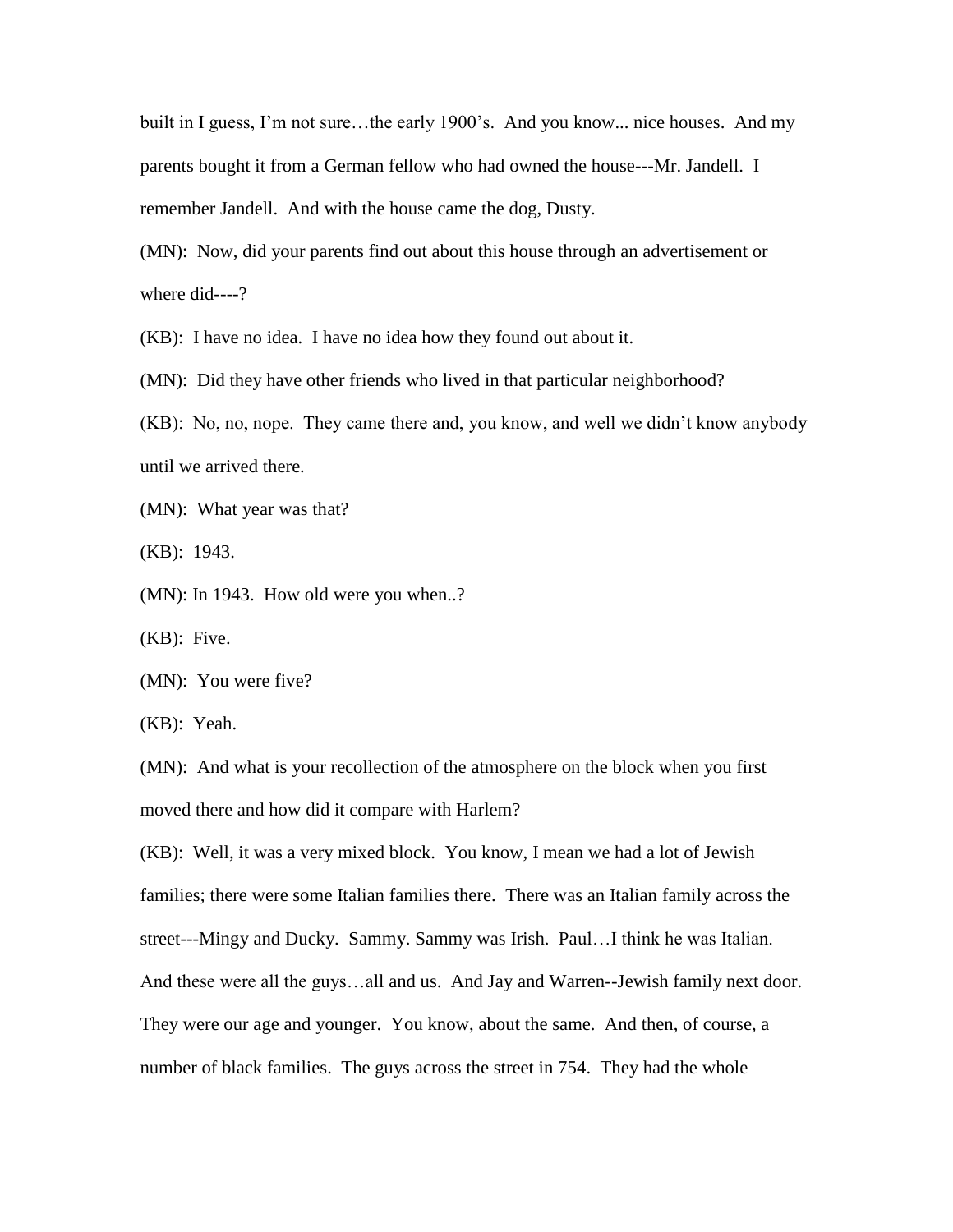building, except the downstairs. They rented that to another black family and that was Eddie Deo and his mother and brother. And on the corner, in the apartment building were William Fear…and then on the other side, the corner going East, was a Jamaican family, the Mouchettes, and there was Charles...Charlie and his family.

(MN): Were most of the black families from the Caribbean or there were some African-Americans?

(KB): No, matter of fact, other than the Larriers down our block (740)…Mrs. Johnson, no I don't think she was from the Caribbean. The Hinkstons were, which was 2 blocks…were 751. 755. They were from the Caribbean. The guys were from the Caribbean. And those that were in the apartment building, they were not. They were from the States here, South.

(MN): Now are most of the houses on the block that you grew up on still standing? (KB): Yes.

(MN): So the block is intact?

(KB): Yes, it is.

(MN): Now, did your family go to church in the Bronx?

(KB): Yes.

(MN): Which church?

(KB): St. Margaret's.

(MN): Now, in Harlem, where they a member of an Episcopal church?

(KB): I was like five years old, so I don't remember. I think we used to go to Salem,

across the street, but I don't really recollect. Salem Methodist.

(MN): Right.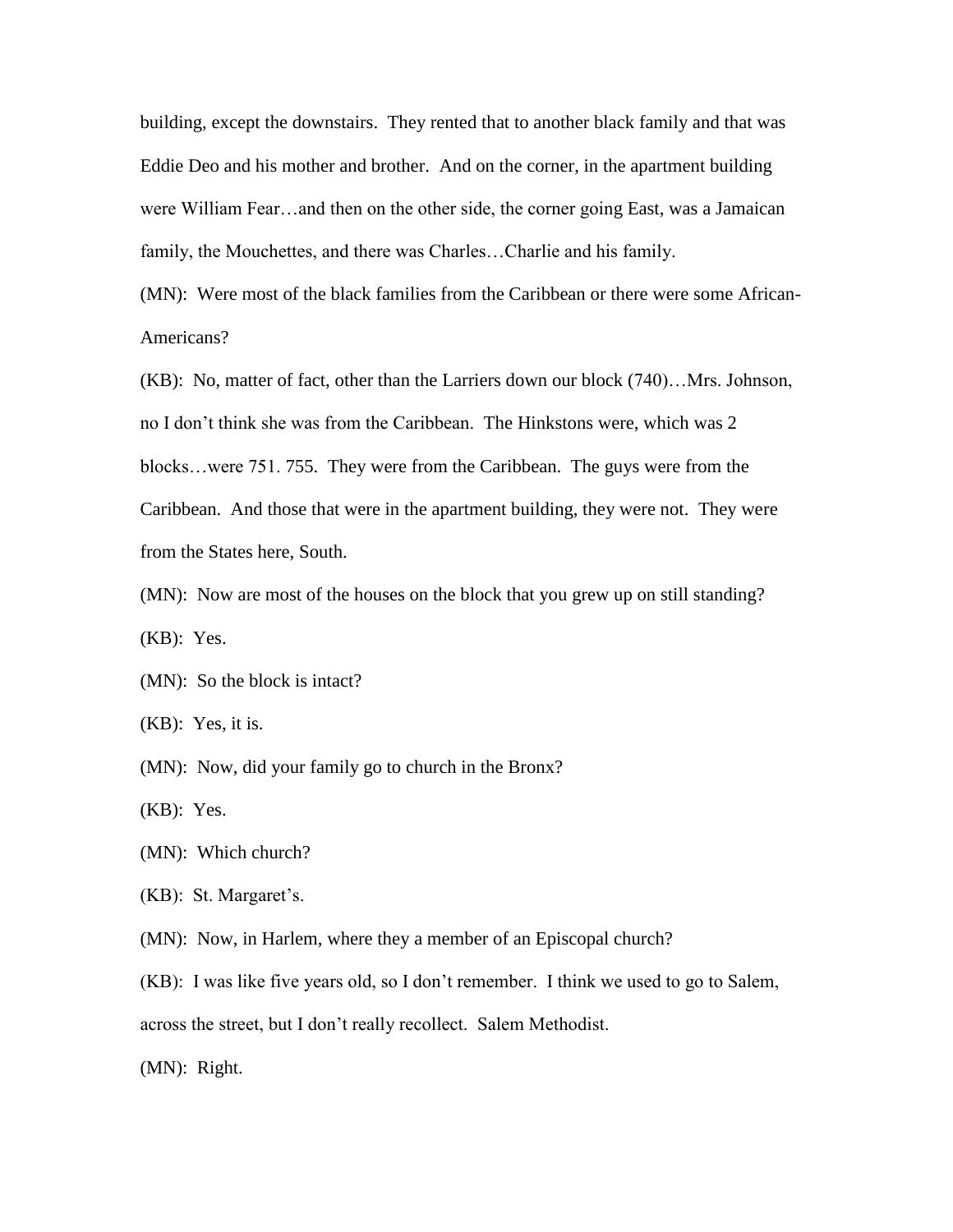(KB): But we were like Protestant-Episcopalian with St. Margaret's. The altar boys… Colin Powell was one of the acolytes, altar boy, and he also went to school, PS 39 with us. (MN): Now where was PS 39 on…?

(KB): On the corner of Longwood and Kelly Street. Longwood and Kelly to the Northeast, uh, the Northeast corner there which is now part of that Bronx…what is that? It is no longer a public school now. PS 39 is…matter of fact Fordham had a lab up there. That fish lab, developing the recycling with fish and algae. They had it when, I don't know if it was Bronx Council, Arthur…it was one of those Bronx organizations. They have that building now, PS 39.

(MN): So it's not a school anymore?

(KB): No, it's not. It was a public school up until sixth grade.

(MN): What grade did you start there? Did you start in kindergarten or first grade?

(KB): No, first grade. I had gone into the first grade at PS 157 in Manhattan, but we moved like in the spring, so we started the first grade again there and, you know, before we got skipped.

(MN): Was education very heavily stressed in your family?

(KB): Always. We managed to get to school on time and what not. And you know we never had any problems with grades. As a matter of fact, we loved school. (Inaudible) Later on my younger brother Johnny, who was five years younger than us.

(MN): Did your family sit down to a formal dinner?

(KB): Yes, except for my father, since he had the tailor shop. He worked six days a week. His only day off was Sunday. He would get in late because that was the business. Matter of fact at one point he had two tailor shops. The one there on  $7<sup>th</sup>$ , between 134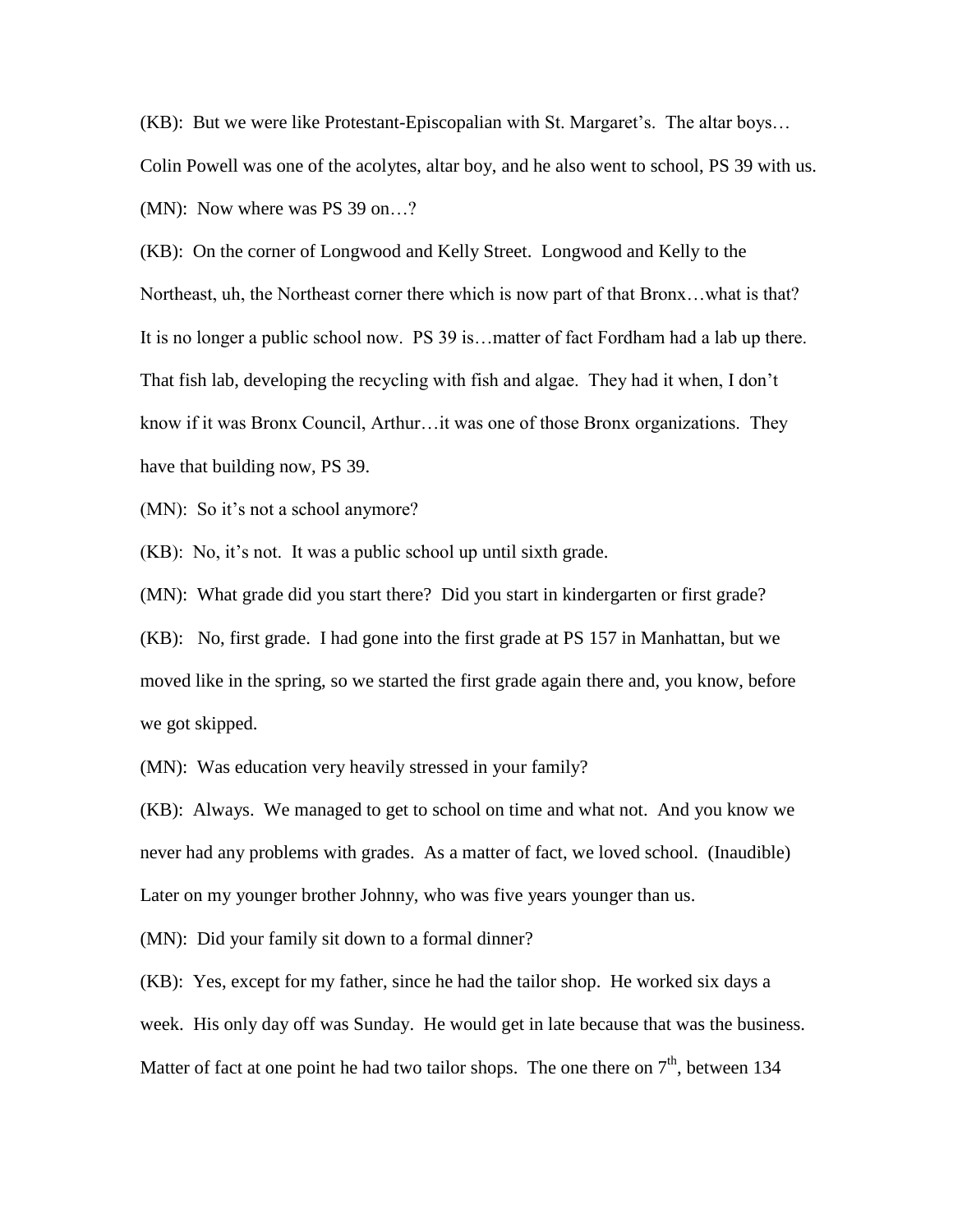and  $135<sup>th</sup>$ . And the other one about  $7<sup>th</sup>$  and  $137<sup>th</sup>$  Street. And when he was at one shop they were stealing from him and so he had to close up one of them and just keep the one on  $134^{\text{th}}$  Street.

(MN): What sort of discussion took place at a Brathwaite family dinner?

(KB): Well, some things, family things, family history, things in general, how we were doing in school and what not.

(MN): Was there much discussion of politics in your family when growing up?

(KB): Not there. When my uncle came to start living with us, in winter, when he moved into the house, he discussed more politics. Uncle Lionel, who we used to call Uncle Lie. Some things with the Garvey movement and stuff like that.

(MN): So that was more his influence than your parents?

(KB): Well both. My mother used talk about it 'cause her first cousin Clenem Wickem, in Barbados, was a radical there. He had to leave the island and went to Grenada to work with Theocris Marrishaw. (Inaudible) could tell you more about the details, who was one of the real radicals at that time, you know. He couldn't even stay in Barbados because of, you know, the political thing. Course, it was still under Columbus.

(MN): Now, were both of your parents from Barbados?

(KB): Yes, both, yeah.

(MN): Did they meet in the United States?

(KB): In the United States, yes.

(MN): In Harlem?

(KB): Yes, in Harlem I guess. Or in Brooklyn, maybe. I guess they were both living in Brooklyn at the time, not in Harlem.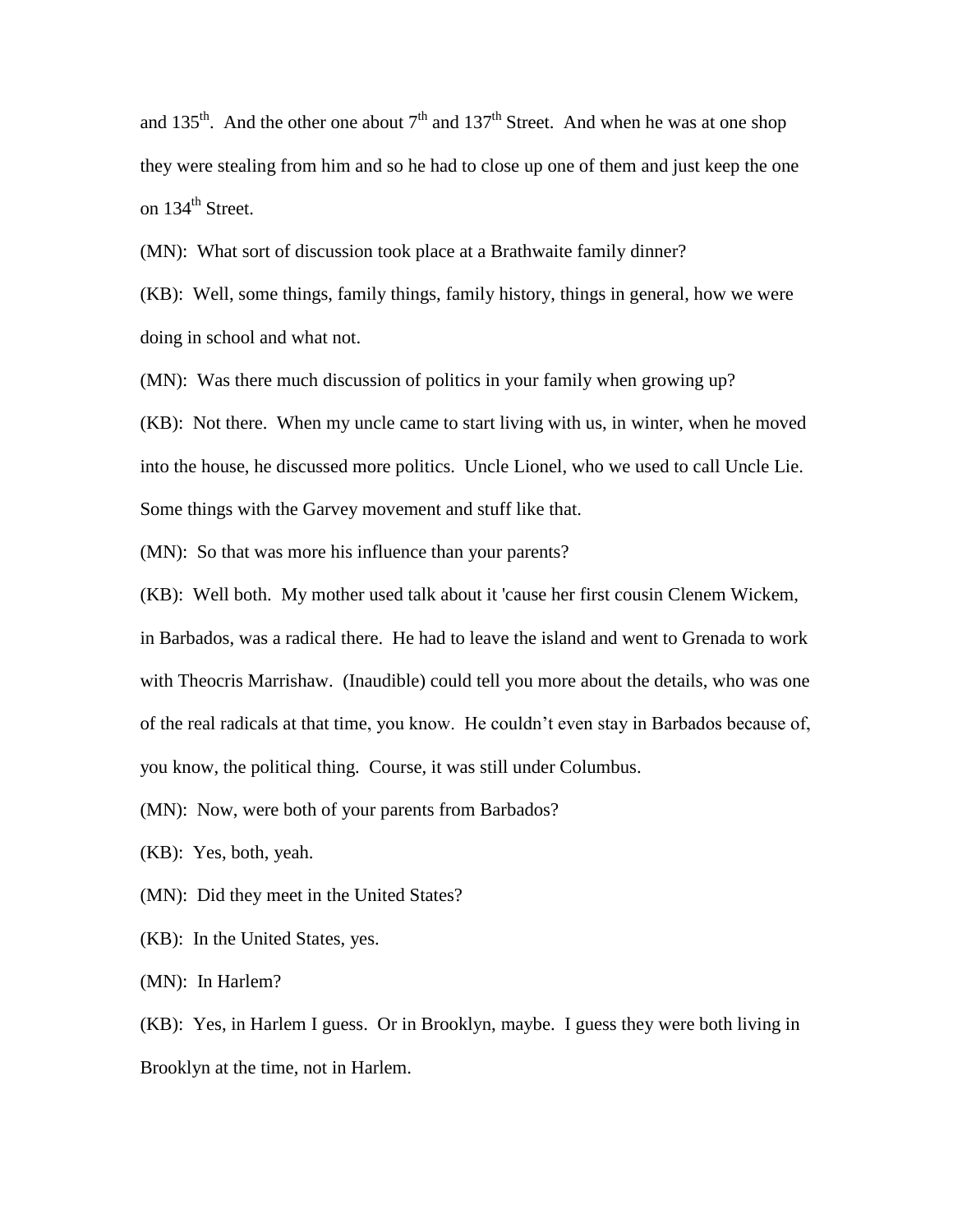(MN): Now, was your family's social life mostly with other Asian immigrants or was it more diverse?

(KB): It was diverse, but we used to have a lot of family come over, you know. Come over and pinch the cheek… But, yeah, our friends were…my parents, well mostly my mother because my father didn't have social time. We were friends with the Powells. But mostly around the church. We didn't come visit each other or anything like that. (MN): Were there any Barbadian or West Indian associations or fraternal organizations? (KB): No, we didn't belong to any. Of course, they had some, but we didn't belong to any. My father didn't belong to any groups, again, because he just worked so many hours so that he didn't have time. And my mother she was basically a housewife and didn't work. It wasn't like, you know, two working people in the family.

(MN): Now, what about music and cuisine? Did your mother cook in—

(KB): Sure did!

(MN): What were her cooking and culinary influences? What are the kinds of foods you ate?

(KB): Of course, from Caribbean, from Barbados. And she used to make the best coconut bread ever and coconut was coconut and dough and they used to make it in two forms…either like in a bun or in the pan. She used to sell them. Everybody used to come around here.

(MN): She used to sell them in front of the house?

(KB): Not in front of the house. People used to come by and place the order.

(MN): Place the order for coconut bread.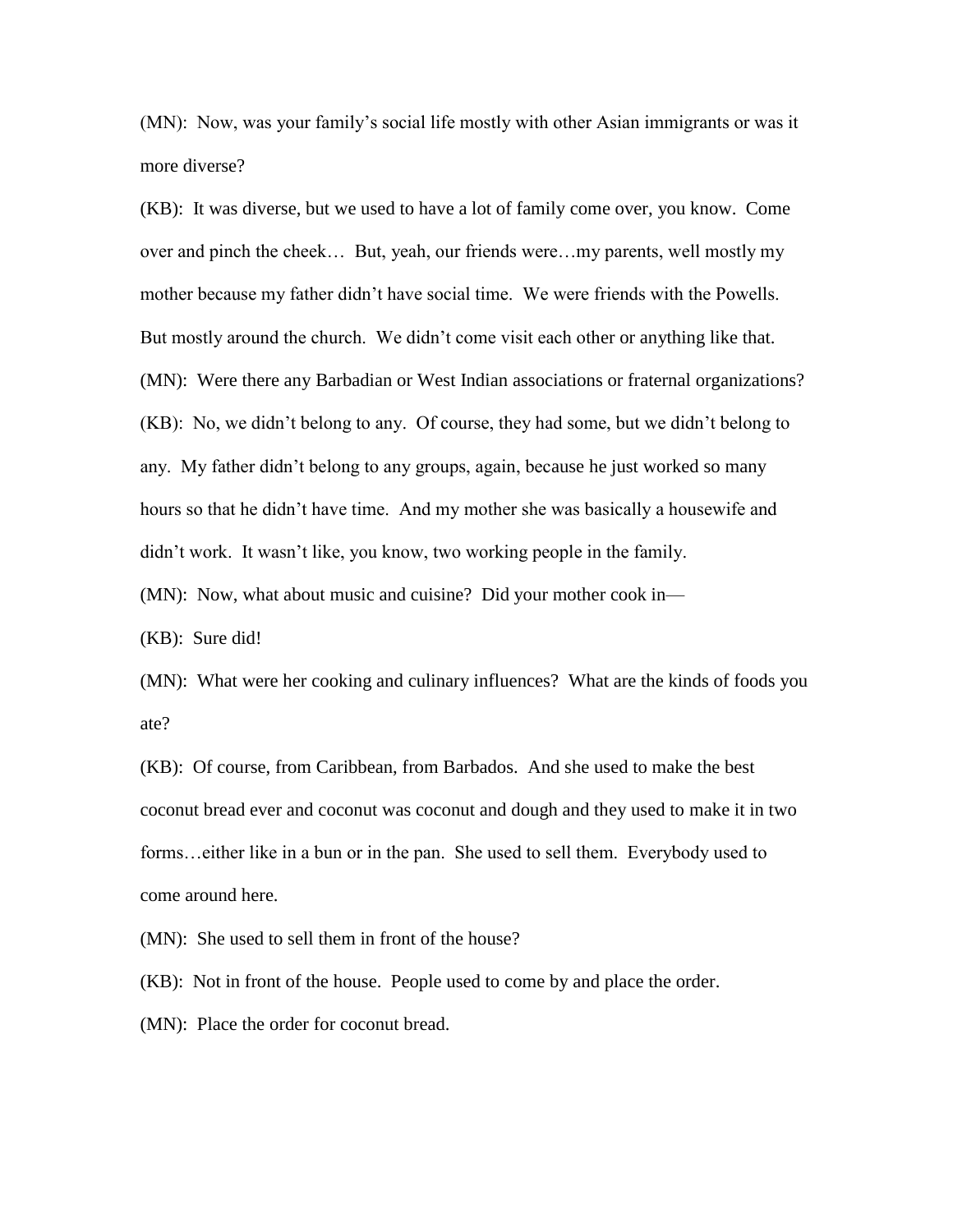(KB): Oh yeah. Of course she would cook some…there was…cucu….cucu was an ochre dish from the Caribbean. I didn't eat that a lot. And sometimes sauce, which is pigs feet, which I didn't eat. I was very picky about what I ate. If I didn't like the sound of it...ochre or squash or asparagus…

(MN): You didn't like those harsh words?

(KB): Maybe that was what is was, I don't know.

(MN): Ochre. Asparagus.

(KB): Squash and broccoli? No. String beans was my green things. Rice. But I got beans and potatoes and things like that. I was a real chubby kid. Especially in school I would never like to speak. Be a public speaker. Class was alright because I had the answers, but getting in front of large groups, that was not my thing.

(MN): What about music? Did you family have a---I guess in those days they called them victrolas?

(KB): But of course. Yes.

(MN): And what sort of music usually listened to?

(KB): Their thing was not so much the Calypso. She didn't have a lot of that, but we good get that, I guess a little later, when we started hanging out. Because at the time, we used to listen to all kinds of music. Do-wop, Caribbean, you the Calypso, the Latin and all that. At that time we didn't make any distinctions about music. We went to a dance, it was down at the Embassy Ballroom, a church dance or the Hunts Point Palace. We might have Tito Puente, Fats Green, who was Caribbean, and we might have had the Orioles.

(MN): Sonny Toe (???) and the Orioles?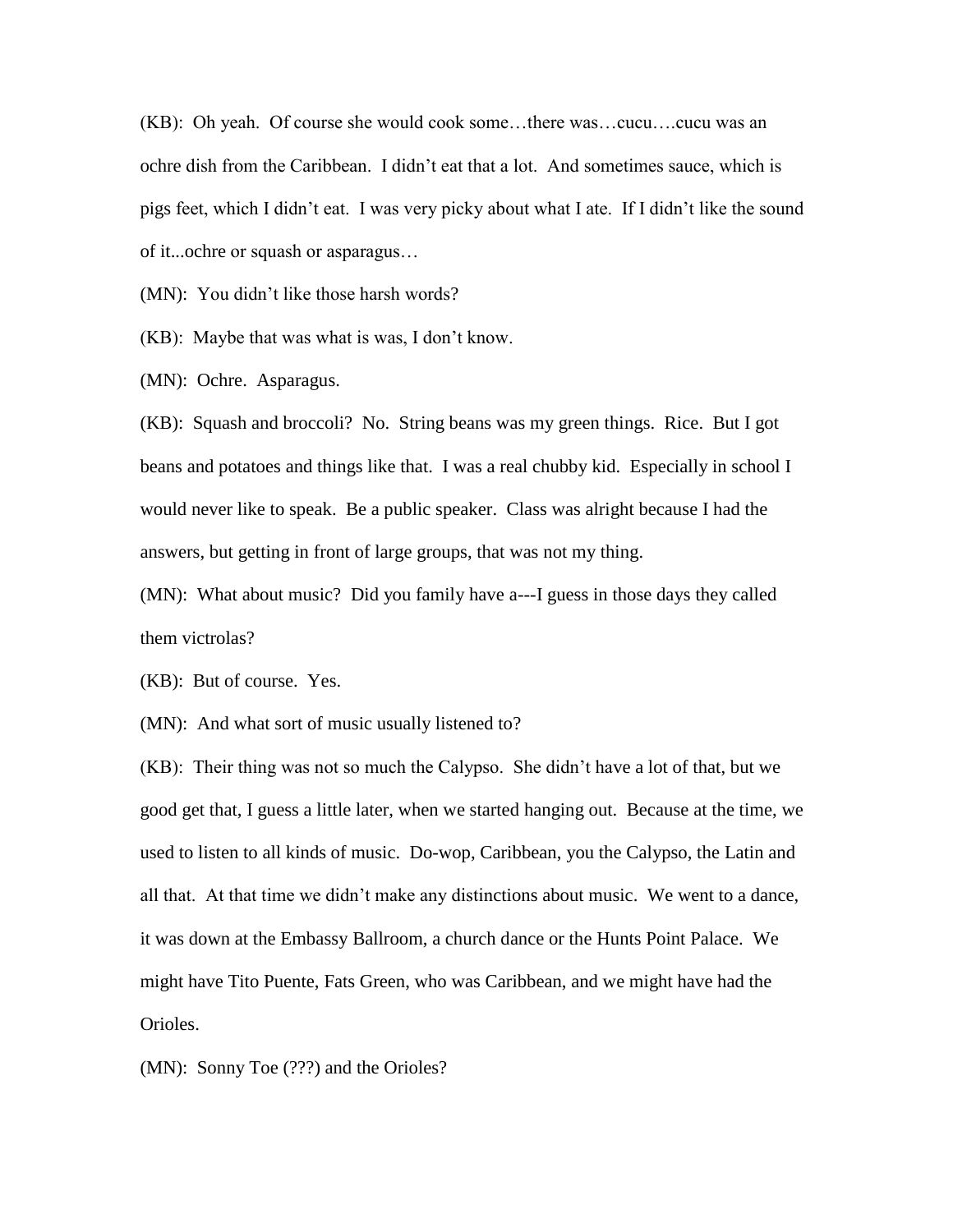(KB): Yeah it was a mix.

(MN): Satch Green?

(KB): No, Fats Green.

(MN): And he was a Caribbean from the Calypso style?

(KB): He used to play all types of things. He could play the other stuff too, you know.

(MN): And he used to play around Hunt's Point?

(KB): Hunts point palace was…this is when we were teens now. Calypso Rose. People always used to hire them for dances and what not. When you went to dance, the whole family went. The family would go and they would bring their chicken and their potato salad and…

(MN): This was at the Hunt's Point Palace? People would bring food?

(KB): Oh yeah. And most of those dances at that time, whether it was Rockland Palace,

in Manhattan, or Hunts Point or Embassy Point.

(MN): And they brought their children as well?

(KB): The children would be there at the dances. The whole family went to the dances. And most of the places didn't have liquor licenses. They would sell you a set-up---ice bucket and some soda.

(MN): And they let you bring in your own liquor?

(KB): Yeah.

(MN): And they didn't sell food either?

(KB): Sometimes they had, but there wasn't a big thing with selling food because people used to bring their own and they brought their own. And you could go around, you know. People were at other tables. They would share food.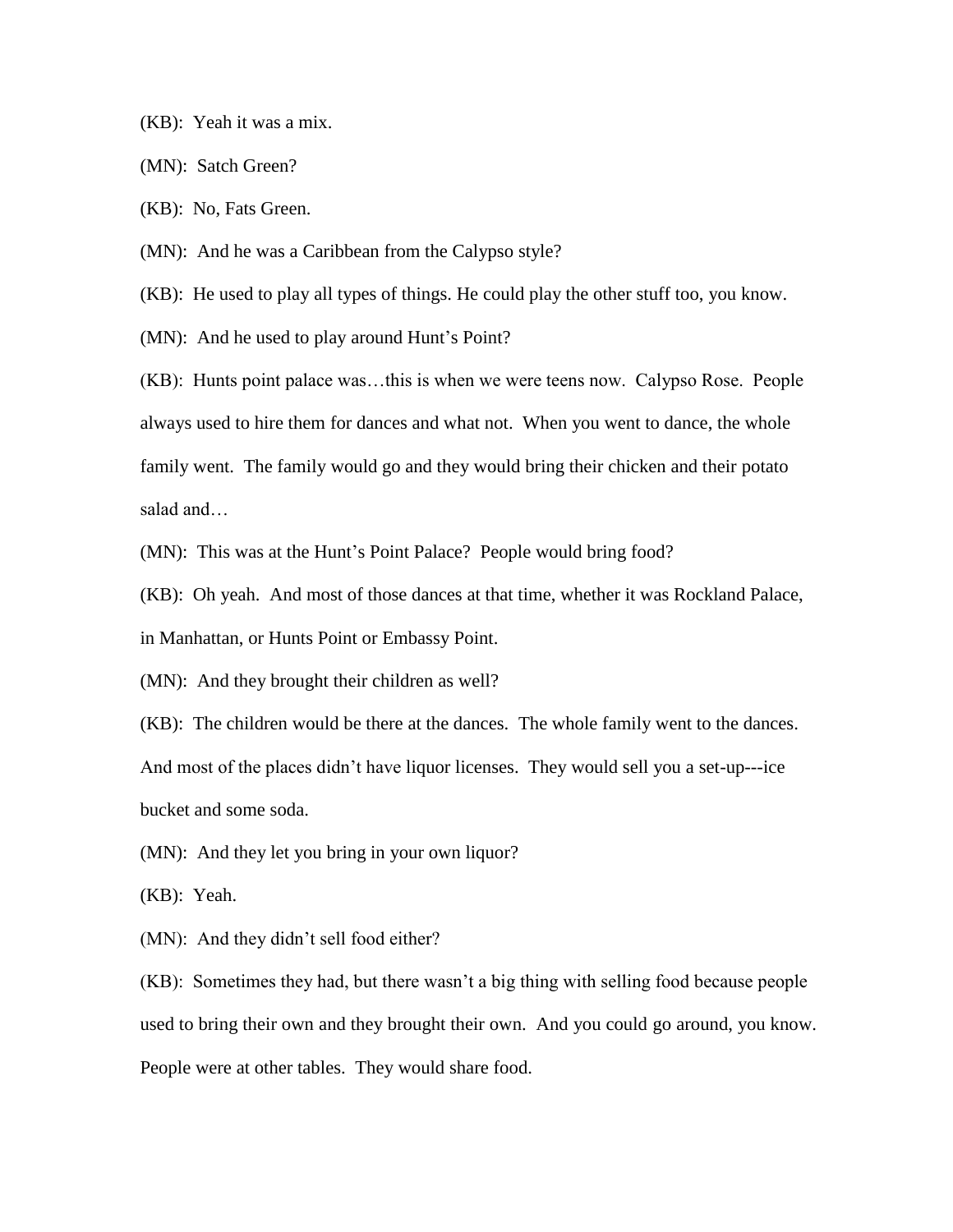(MN): Describe to me what the inside of the Hunt's Point Palace looked like during a dance. Did they have tables?

(KB): Oh yes, they had tables. See, when you bought a ticket, you would pay separately for a table.

(MN): You bought a ticket to get in and then you bought a separate ticket for a table?

(KB): Right. They had limited amounts of tables.

(MN): Ok, so how many tables would there be?

(KB): I couldn't guess.

(MN): Would you say a hundred?

(KB): No, because…it would be mixed. Oh you need a table for four, I need a table for

six, I need a table for eight. They would make up the tables right there. So you know,

I'd say maybe a third of the place would be tables and the rest of the people would just come in and stand.

(MN): How many people could you fit in there at once?

(KB): Hunts Point Palace? I'm not sure. Hunts Point was a large one. Maybe a thousand. It wasn't Rockland Palace, in which you could fit 4000 people, 4200 people, in Rockland Palace. It was in Manhattan.

(MN): Maybe a thousand in Hunts Point Palace?

(KB): I would say so.

(MN): Was that the biggest place in the Bronx?

(KB): Yeah.

(MN): So Embassy was smaller?

(KB): Embassy Ballroom was smaller.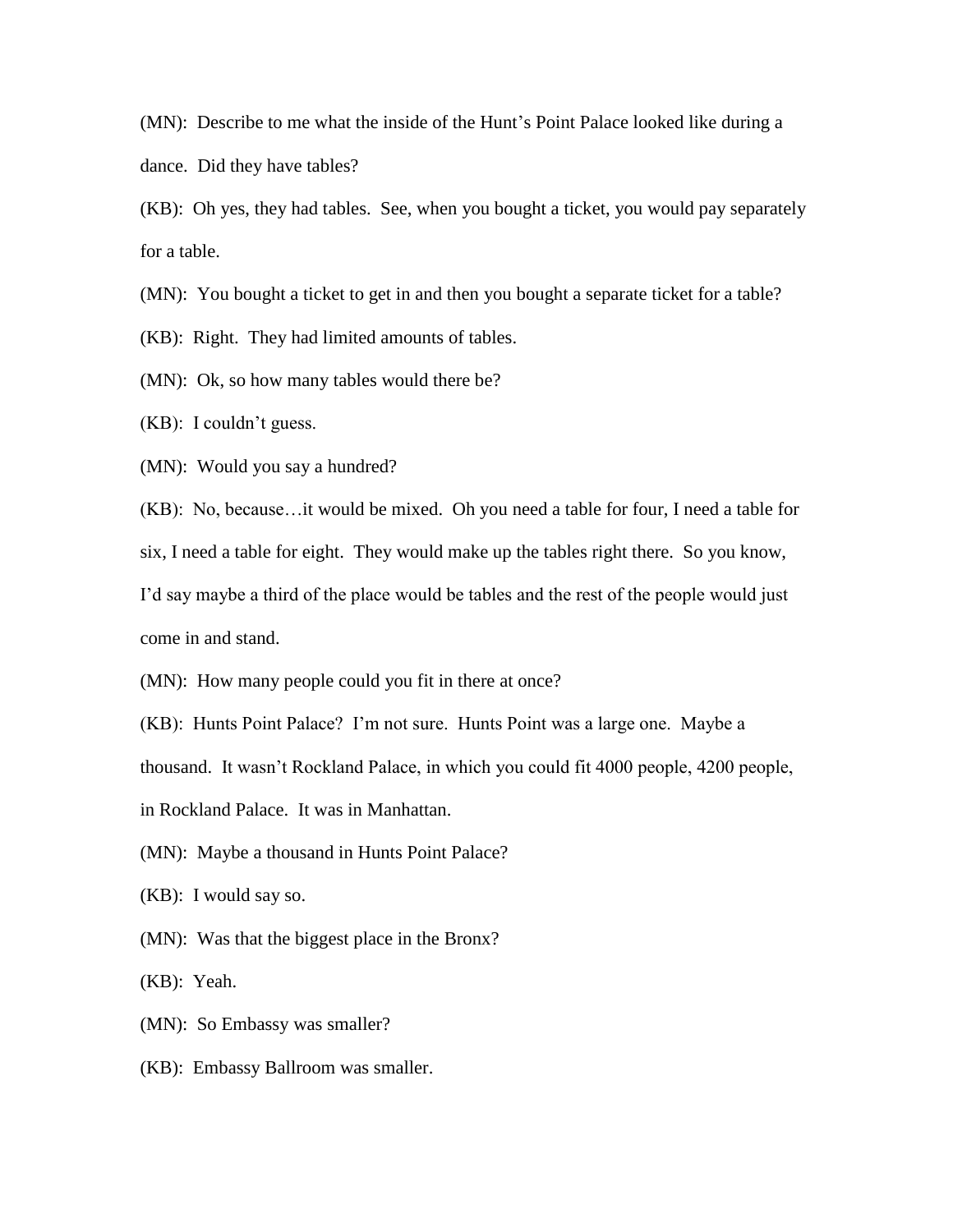(MN): Embassy was on  $161<sup>st</sup>$  Street?

(KB): Yeah.

(MN): How old were you when your parents started taking you to dances?

(KB): I guess I was about 7, 8, 10, something like that. You'd go to a dance. We'd go to a church dance or to a ballroom.

(MN): Did your father dance?

(KB): Not a lot.

(MN): It sounds like he worked pretty damn hard.

(KB): He did. He did. Long hours. We…once we got to about, I guess, 10 or 12, we would work in the shop on Saturdays too, even though we were hanging out and what not. We would go in and help him.

(MN): What sort of work would you do in the tailor shop?

(KB): We wrote up the customers clothes. You put the cleaning tags on it. At that time you didn't have the cleaning plant or anything to send it out to---the commercial cleaners, Lichtensteins, what's the other one? I forget the name. And you always had to mark it and they you'd have to go and tag that so you could, you know, put the ticket number on it.

(MN): So you all were good enough in math to take care of the cashier and all that stuff? (KB): Oh yeah. And then, of course, when the clothes came in, you had two levels and you had to get the poles to get the clothes down. You know, if they were on the upper level.

(MN): When you came home from elementary school, did you get to play in the street? (KB): If you did your homework. Yes.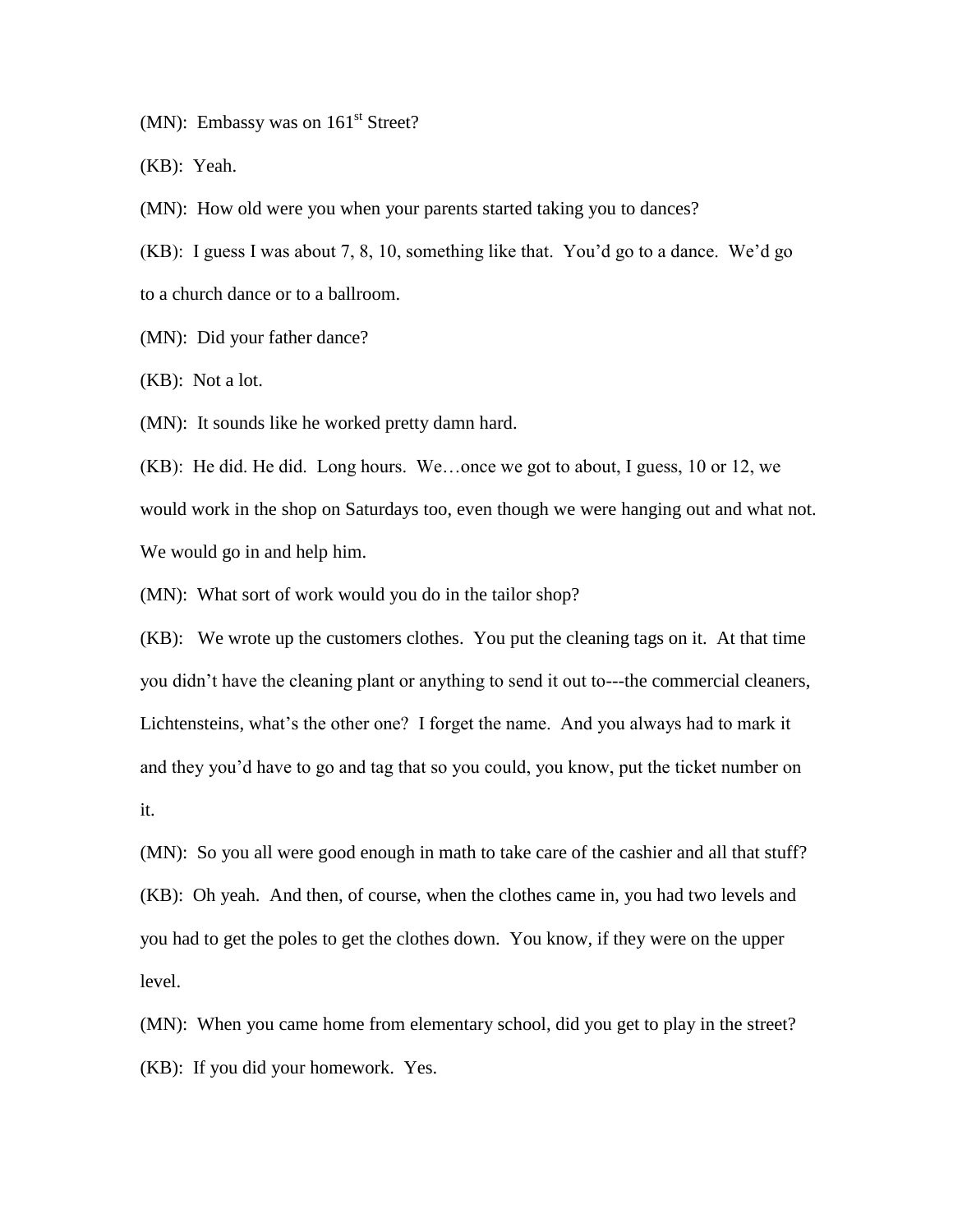(MN): OK, so your mother was home, so she said first you do your homework and then you can go out.

(KB): Um, umm.

(MN): And did she…

(KB): No, first you changed your clothes.

(MN): First, you changed your clothes. You had school clothes and play clothes?

(KB): And then you just take a shower and just change your clothes.

(MN): OK, you would come home from school, take a shower, change your clothes and then do your homework?

(KB): Then do your homework and then you could out and play.

(MN): And how long would it take to do your homework in elementary school, let's say?

(KB): I guess it depends on what grade. I guess it gets longer and longer. Homework was never a big problem. Getting it done or needing help.

(MN): Now, when you went to play outside, did your mother tell you, "be where I can see you," or did she trust other people to look out for you?

(KB): She pretty much trusted, so didn't have to worry about that so much. It was a private block. That block was all private houses. As a matter fact, it was so much so that they called it "sissy Kelly," because all the others, was, you know, apartments.

(MN): Tenements, so they were the tough guys and you were "sissy Kelly."

(KB): Yeah. Of course, since we had the house there, we occupied the two top floors.

We rented out….Oh the beginning, we had the top floor and we rented out to whites. The

other two floors. Then we took the two upper floors and rented out. The basement, my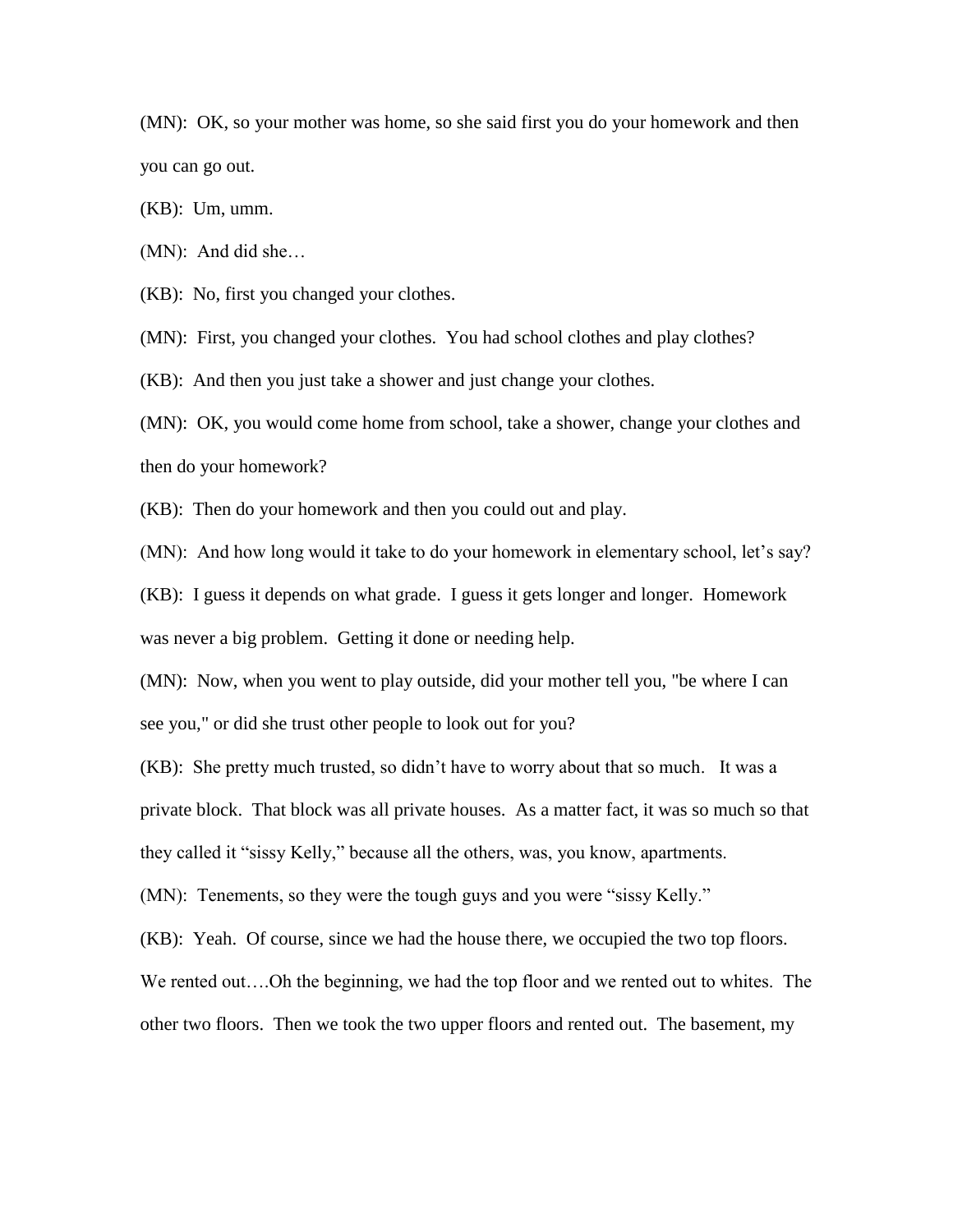father made into a finished basement to be used. And he built a huge table where we had our Lionel Trains and he would work with that.

(MN): So you had a whole, big train set?

(KB): Oh yeah.

(MN): Now, was this something that he had been into, or he got into this?

(KB): I don't know how it happened. I don't know if we asked him for it, or he got the idea. You know, he was good with his hands and building things. He would work in the garden too.

(MN): Right. So what did you have in the garden?

(KB): Oh, we had sunflowers, we had peaches…

(MN): Peaches?

((KB): Yeah. A peach tree. You know, you could buy a peach tree. Peach tree, apples,

currant jelly, we had currant sales. My mother would make currant jelly and what not.

We had....hmmm, what else did we have?

(MN): Now, so the back yard…were you allowed to play in the back yard?

(KB): No, we didn't play. It mostly was the garden.

(MN): That was garden. So you played in the street?

(KB): Yeah, we played right out in front of the house.

(MN): Did you have a stoop?

(KB): Yes.

(MN): Did you have games you played? What were some of the stoop games?

(KB): Well, first of all there was stoop ball.

(MN): Uh uh. You used a Spalding?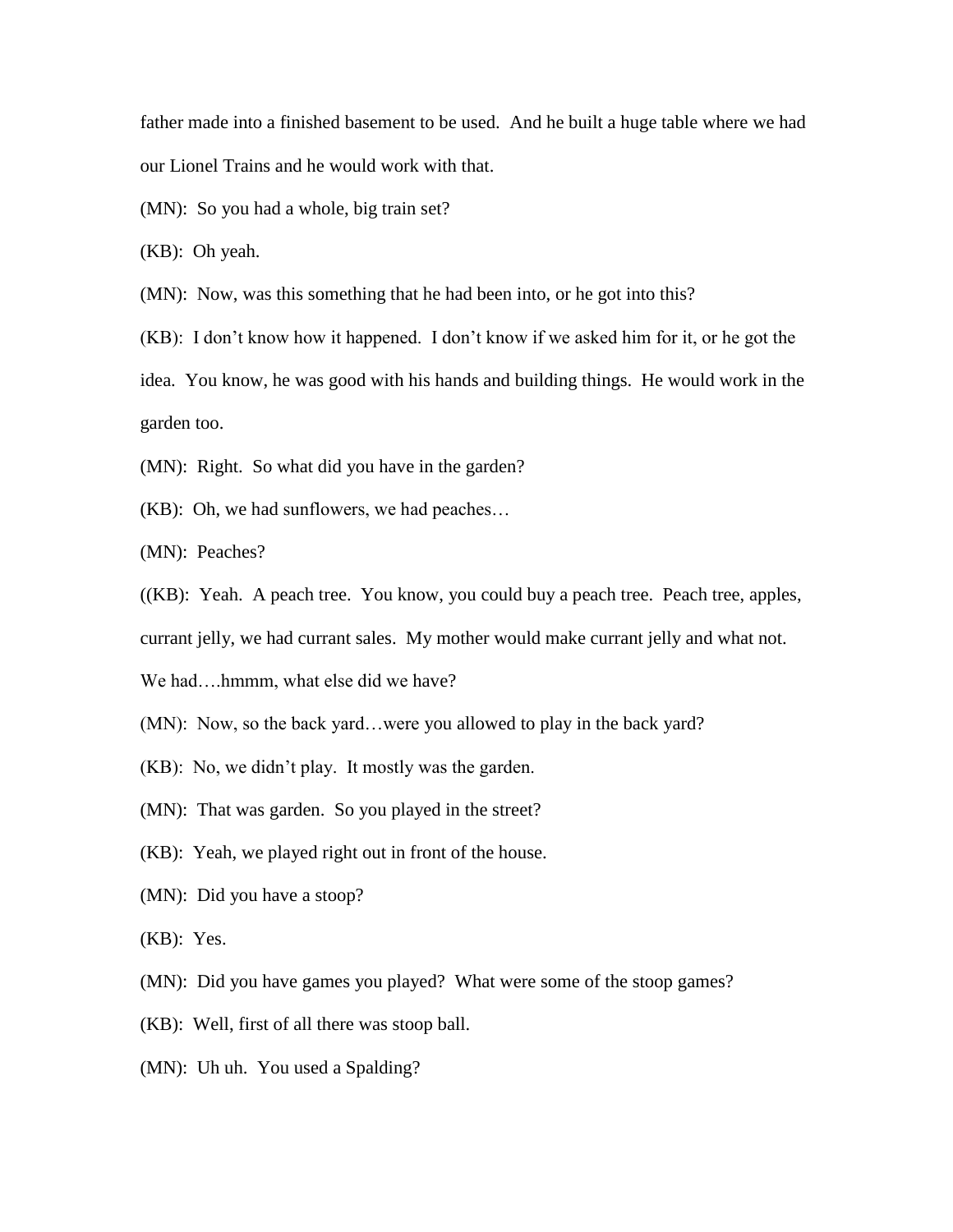(KB): Spalding?

(MN): The pink ball?

(KB): All right. And then there were seasons for games, too. Of course, we would play cards. There would be "nucks."

(MN): I remember "nucks."

(KB): "War." You know things, games like that. There was marble season. There was kite season.

(MN): Oh! There was kite flying?

(KB): Oh yeah. There was bike season. There was…I said marbles, right? And of course we use to play "lowdies." You know "lowdies," right?

(MN): Oh yeah. Did girls and boys play together or separately in your block?

(KB): You know something? 'Cause I think about it. There weren't many girls in the families there. I mean, there was...she was...she was Marlyn, that was into guys. There was Margaret, Charles' older sister. So they were a little older than us.

(MN): You remember mainly guys playing together?

(KB): Oh yeah.

(MN): Stickball…Did you play pitching to a box in the wall or hitting in the street? And hitting two sewers was…

(KB): Oh, I could hit.

(MN): You could hit? Could you hit more than two sewers?

(KB): Oh yeah.

(MN): Could you hit three sewers, or not quite?

(KB): I don't think it's three.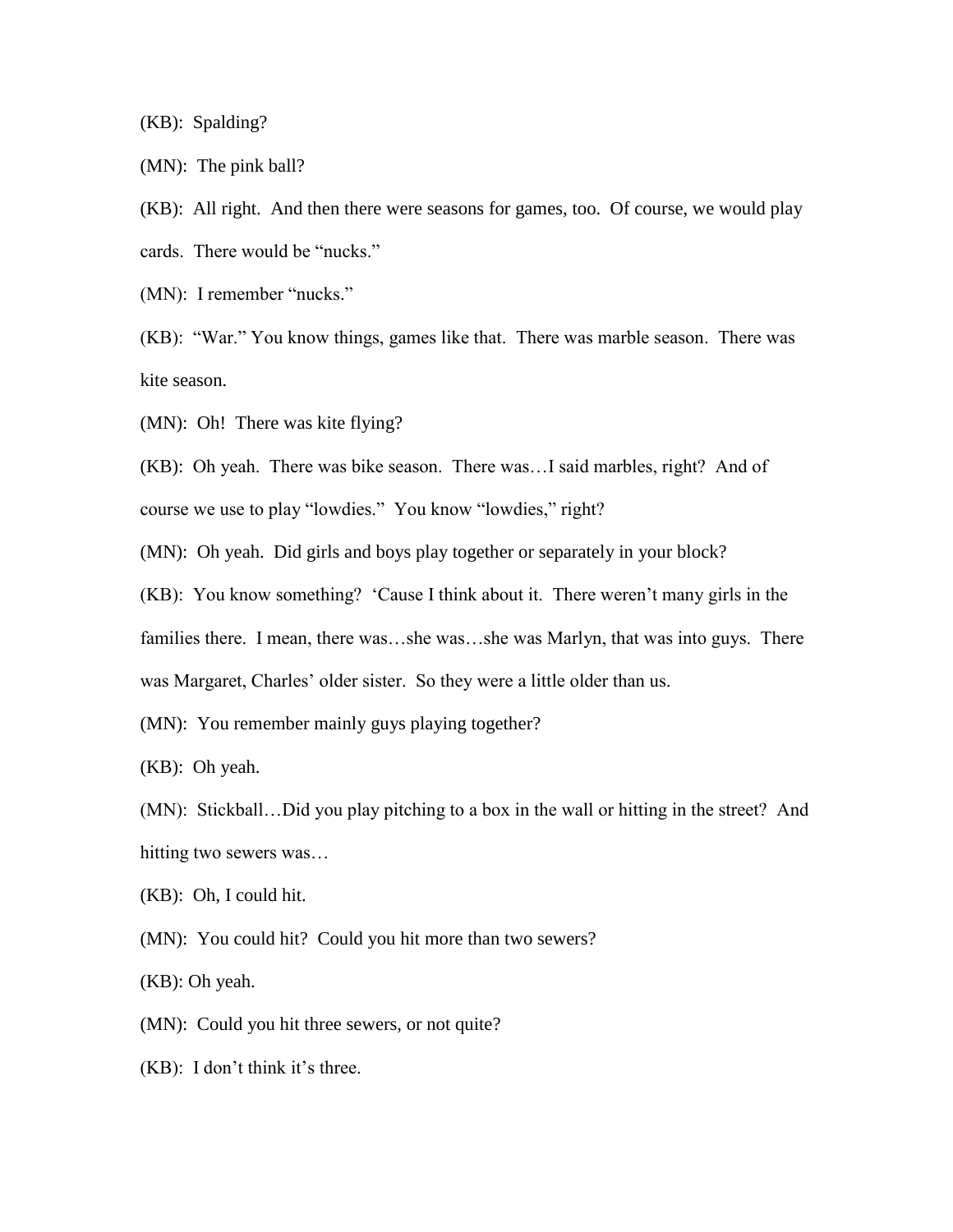(MN): But more than two?

(KB): Oh yeah.

(MN): Now, did you play punch ball?

(KB): Punch ball? Yeah, we played punch ball.

(MN): Did you play punch ball in the school yard also?

(KB): Thomas Nolton. PS 52, in the school yard, yeah. Softball in PS 39.

(MN): Ok, you played softball. Now, who supplied you with the balls and bats and gloves?

(KB): Oh, we used to go out and buy the stuff.

(MN): So all the kids had their own equipment?

(KB): Yeah, at one point we did this thing with the PAL. Because down there…was that

I56 and Fox?

(MN): Right, yeah, so there was that PAL Center.

(KB): Lynch Center.

(MN): What?

(KB) Lynch Center.

(MN): Yeah, the Lynch Center. Do you remember your block as…what did they call it?

Sissy Kelly. Was it a safe place?

(KB): Oh yeah.

(MN): So was everybody kind of looking out for each other?

(KB): Yeah, I'd say so.

(MN): Was there ever an issue at school with kids from other blocks because you came

from that block? Was there this insipient class difference?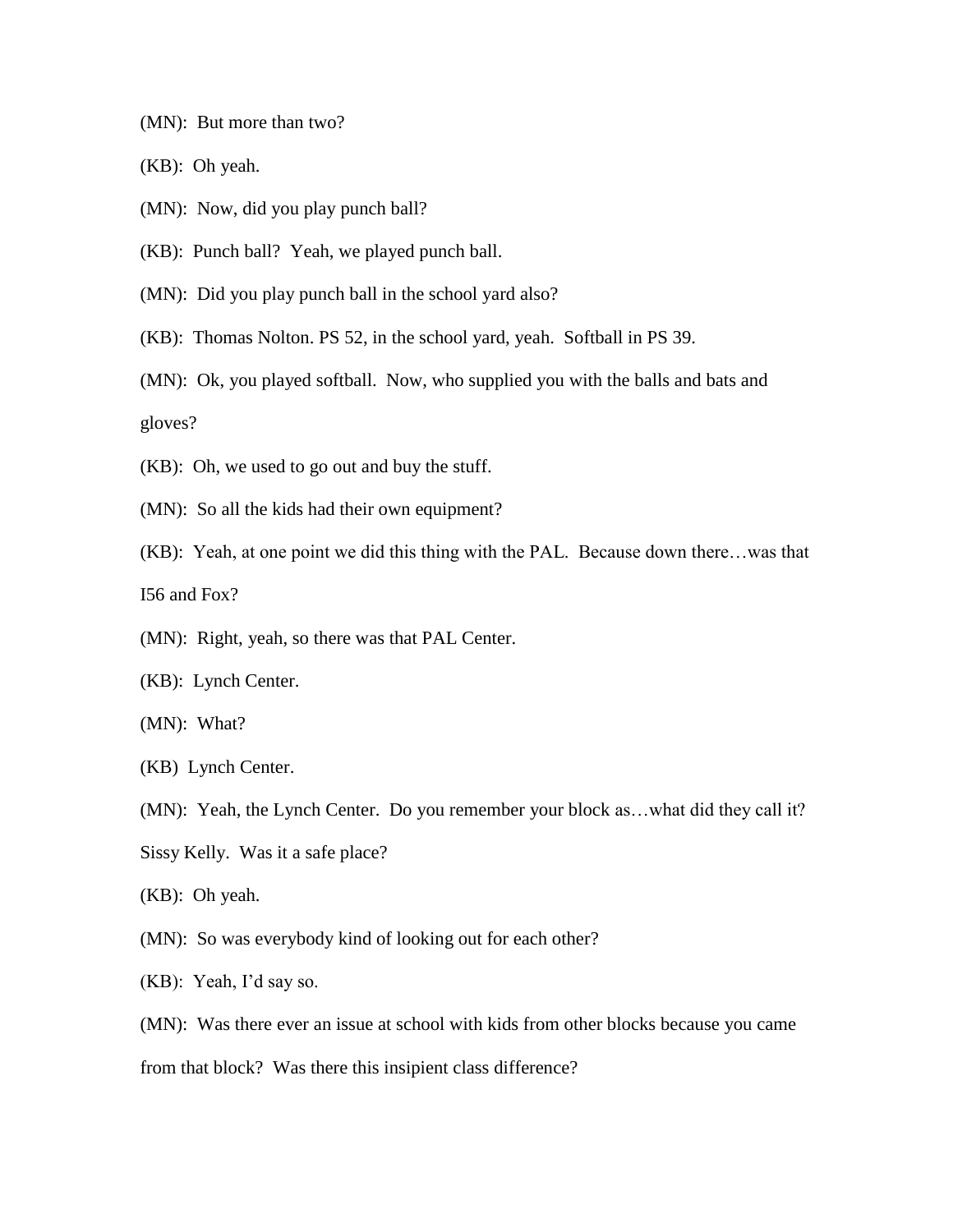(KB): No. We didn't have that. When we were early teenagers we had this stickball team and we'd play groups from other blocks. And it would be like what they'd call a money game. I remember there'd be times when… what was the name of that group? I don't remember. Our team was Shabazz. We'd go back to that (inaudible) that name. I remember, I guess the seventh inning….whoever was leading would hold the money. All right? So the other team was leading, so you'd see some tough guys, and they were holding the money. And we came up bashed up, right, you know. They had their last turn at bat. A guy came and struck out, turned around and (inaudible) it off with the money. And so it was bike season. There was a bike rental place around the corner on Longwood Avenue. At that time we didn't own our own bikes. Our parents would give out money. They had to go the first time to sign for you. They'd allow you to come in, then you could come in, you could take the bike out. You had paid for it, you know. One time a group of us got together. We chipped in so we could all ride the bikes and what not. We did that and one guy says….he wasn't from the block. He said "Ok, you go first." We rode down to the end of the block. It was his turn again and duh, duh, duh….and down the block all we could see was him disappearing. Our parents had to pay for the bike.

(MN): Wow! Now, when you were at PS 39 were there any black teachers in the school? (KB): In 39? No, none 'till we got to '52.

(MN): Was that an issue for either you or your parents? Were you ever on the receiving end of negative treatment from teachers?

(KB): No, not that I could say, no. I would say, no. That didn't come until high school.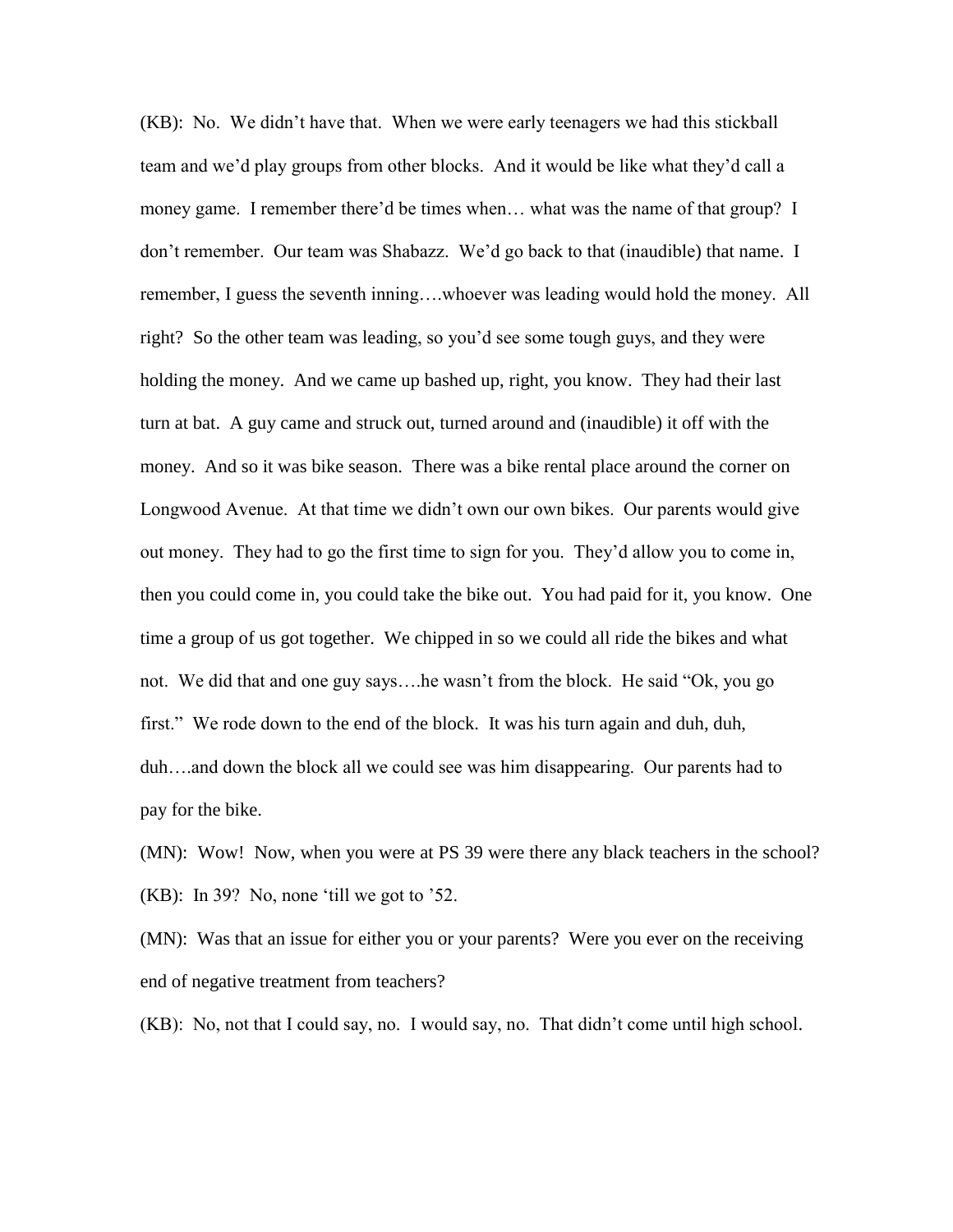(MN): Were you brought up with a race consciousness? Was this something that was very much part of your family?

(KB): Race pride, but not, you know, divisions and stuff like that.

(MN): It wasn't a problem for you, being in a multi-ethnic, multi-racial neighborhood?

(KB): No. Except I remember Jay Warren one time…I think it was Jay, hit either me or my brother. Of course, we hit him back and he ran to his mother. "He hit me back. He hit me back." Like we weren't supposed to defend ourselves. Shortly after, he moved to Pleasantville or something like that.

(MN): Was there a point at which you became conscious of whites leaving the block? Did that happen very gradually?

(KB): It began to happen. That's how, I guess, we all got the houses. What did they call it at the time? What's the term for that?

(MN): White flight?

(KB): No, it was block-busting.

(MN): Do you think there was a conscious block-busting strategy by landlords in that area?

(KB): Might be. Probably so. At that time, I had no recollection of that. I didn't know what that was about. We got along pretty well except for one time. I think it was…Sammy, yeah. He hit one of us and my mother had happened to see it. She came down and decked him, you know.

(MN): Was he an older guy?

(KB): Oh yeah. He was about five or six years older. And a couple of those guys that went off to the Korean War…Mingy and Ducky, who were the Chinese guys that lived in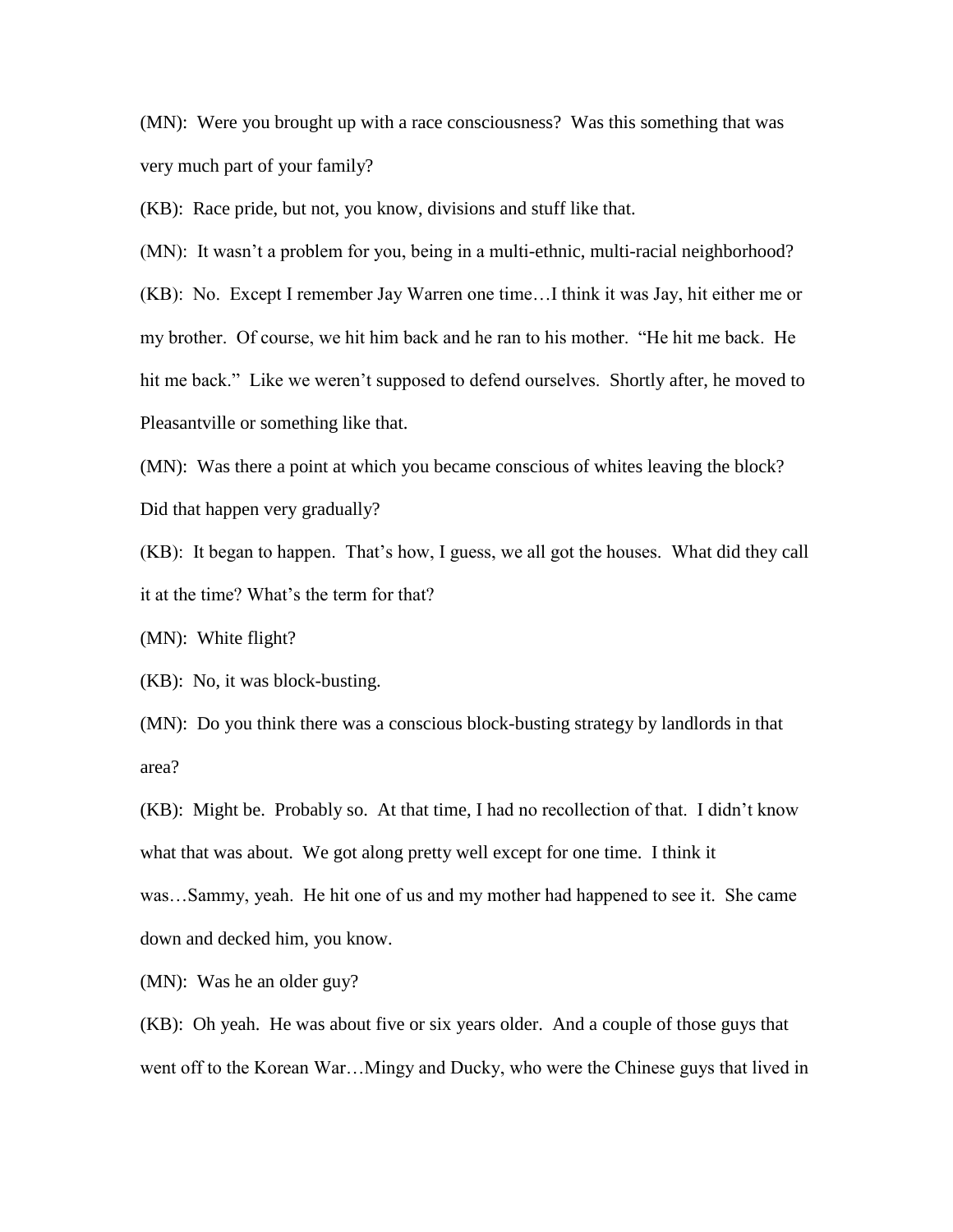748. Ducky was the older one and he had gone off to Korea and also did Sammy. I think both of them were parrot troopers and both of them got killed in Korea. They were coming down. Parachuting down…

(MN): When did your interest in the arts start to develop? Was that in elementary school or when you were older?

(KB): We took music lessons. Professor Phillips used to come by and he would teach (inaudible) piano and I was clarinet.

(MN): Professor Phillips? Where did Professor Phillips come from?

(KB): Oh, he was from the Caribbean. I don't remember which island. Old and very proper and very thin. I was playing clarinet, you know. It was a bar clarinet, you know. He would wet the reed to give it to you. And he'd talk like "I was too scornful to play for my parents, too scornful."

(MN): Did he live in the Bronx?

(KB): No, I think he came from Harlem.

(MN): He came from Harlem?

(KB): To teach us…

(MN): And how many times a week did he come?

(KB): I think it was once a week.

(MN): Did your mother make you practice?

(KB): How many times a week did you have to practice?

(KB): I don't know. I don't think it was set that rigid.

(MN): Were there music programs in PS 39?

(KB): No, not that we took. But when I went to 52, got into the band there.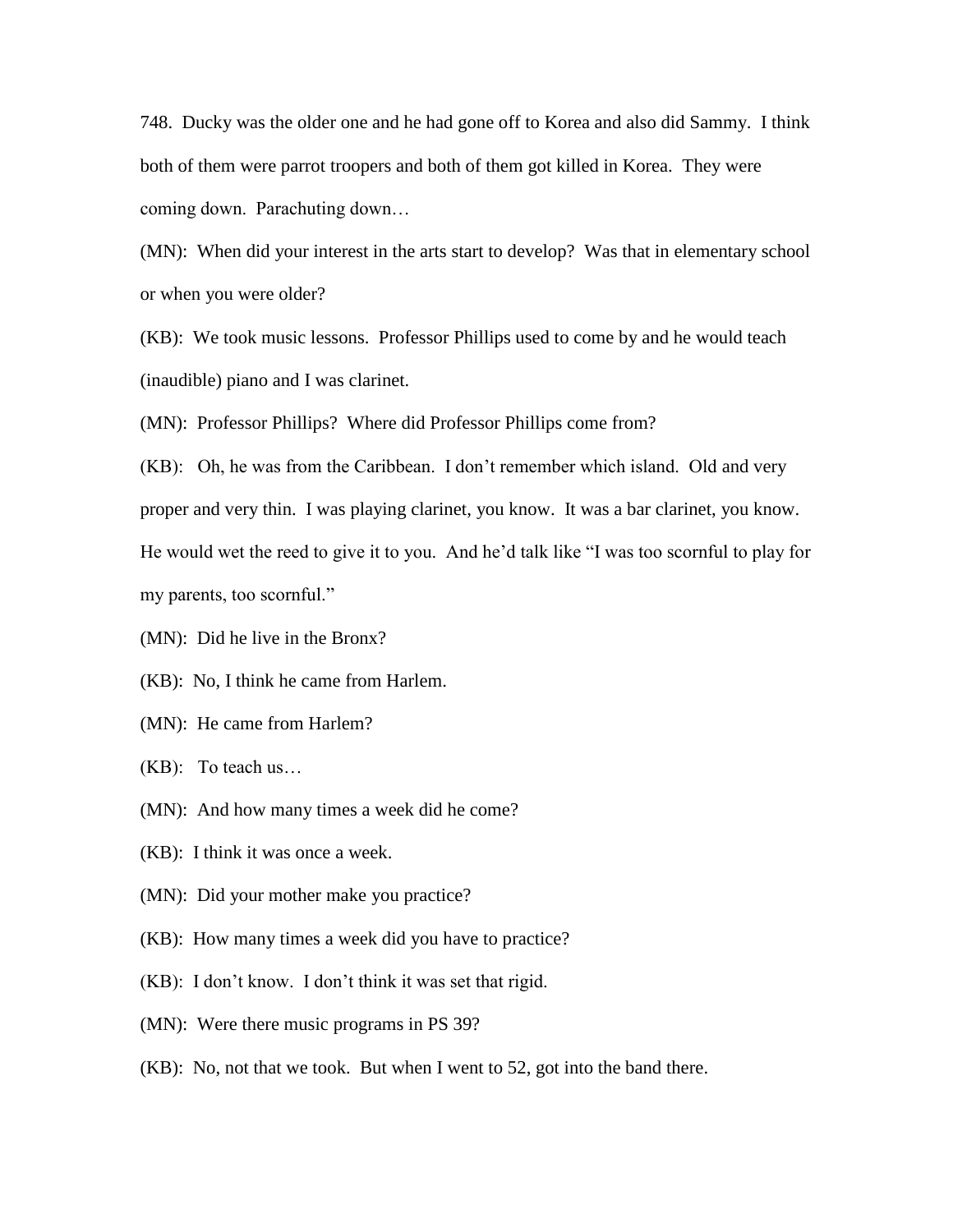(MN): Oh, they had a band?

(KB): Yeah we had a band. And I could read music pretty well.

(MN): Were you in a special music class at Junior High School 52?

(KB): I wouldn't call it special music, but we took music, and you know you could even borrow the instruments.

(MN): And you could take them home?

(KB): Yes, you could take them home and practice.

(MN): How much of your recreation after school was in the street and how much of it was in organized programs, either at the PAL Center, the church or the school?

(KB): In the summer, there were mostly PAL programs in the summer.

(MN): They had summer camps?

(KB): Softball and we would just get there. We had a team, too, and we bought the cleats and everything else. We out, not in the school yard, but out in the…softball, you would go out…St. Margaret's had a team. They had two teams. They had a softball team. They had a basketball team. Matter of fact, Colin Powell was the center of the basketball team. I got a good shot to show you…the team.

Maxine Gordon (MG): Oh yeah?

(MN): Do you have pictures of the team?

(KB): Yeah, with Powell in center, myself and Elombay.

(MN): We might want to post some of your pictures on our new website. What was Colin Powell like as kid? Honestly.

(KB): One time he called Elena a nigger and Elombay had to chase him up the stairs of PS 39 and punch him in the mouth.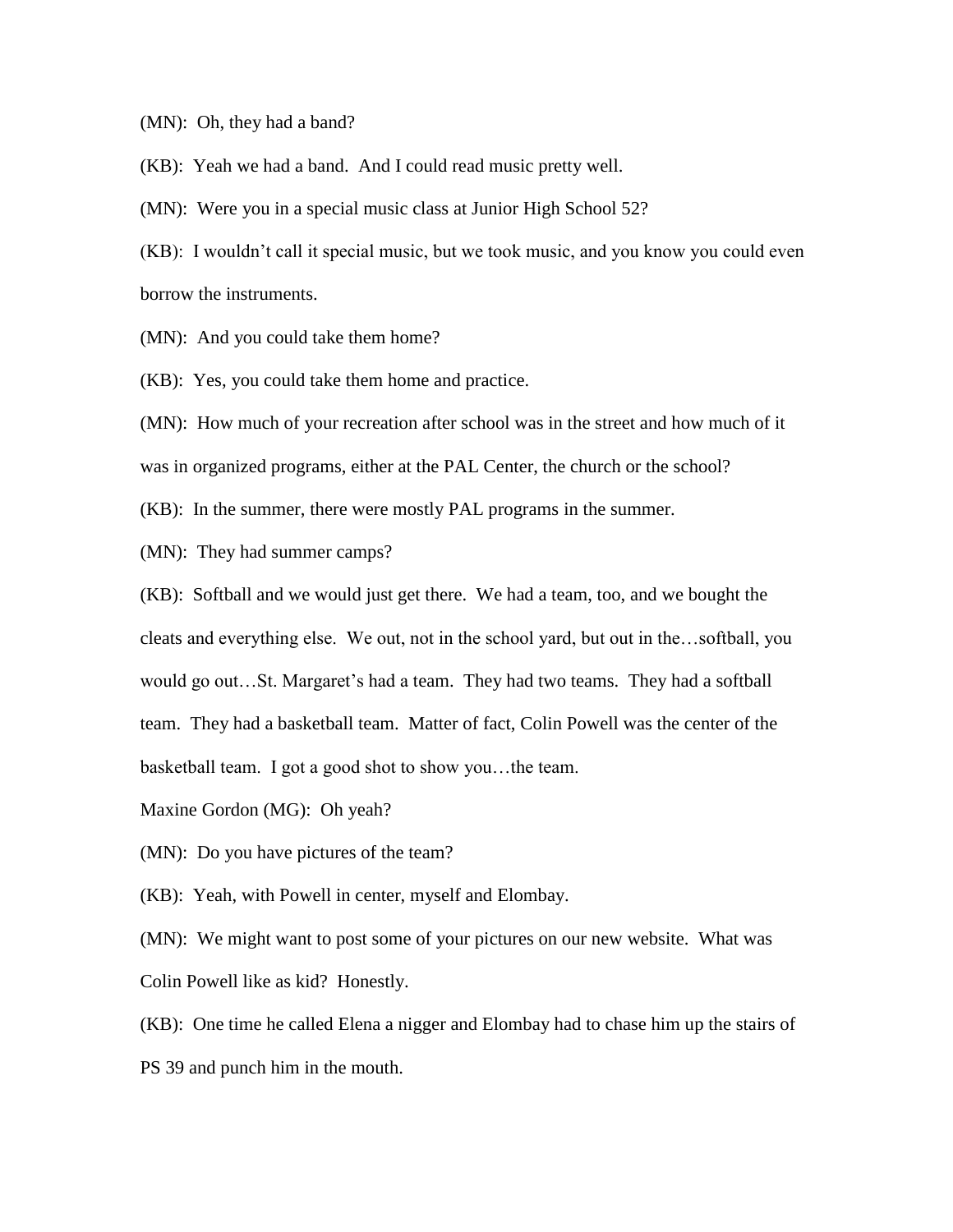(MN): This was in elementary school?

(KB): Yeah, 'cause you know, he was from Jamaica, you know. They had a light and dark thing, you know. So they got in an argument, he called Elombay nigger and he chased him up the stairs.

(MN): Was that kind of color issue something you were aware of as a kid, or it wasn't a big deal?

(KB): Not aware of, and it wasn't a problem…especially when we were younger. When you got into the teenage years, you were more aware of it.

(MN): Did it come up more it dating or things like that, or, not even that?

(KB): Well, dating, when it came to …really after high school. Not even in high school. You know there were people that you had crushes on, but there was nothing in it. We used to have dances at our house, because we had the basement. And even for me in high school, a lot of the folks would come over. That's how our house became like a center. (MN): So your house was like a social center?

(KB): Yeah.

(MN): When you threw at party at your house, were your parents there to chaperone? (KB): Nope.

(MN): So you could throw a party without your parents there?

(KB): No, they were upstairs.

(MN): They were upstairs. Were the girls' parents worried?

(KB): I have no idea. Blue light, green light, red light, thing, the grind-em-ups and all that stuff.

(MN): So you had some grind-em-ups at your house?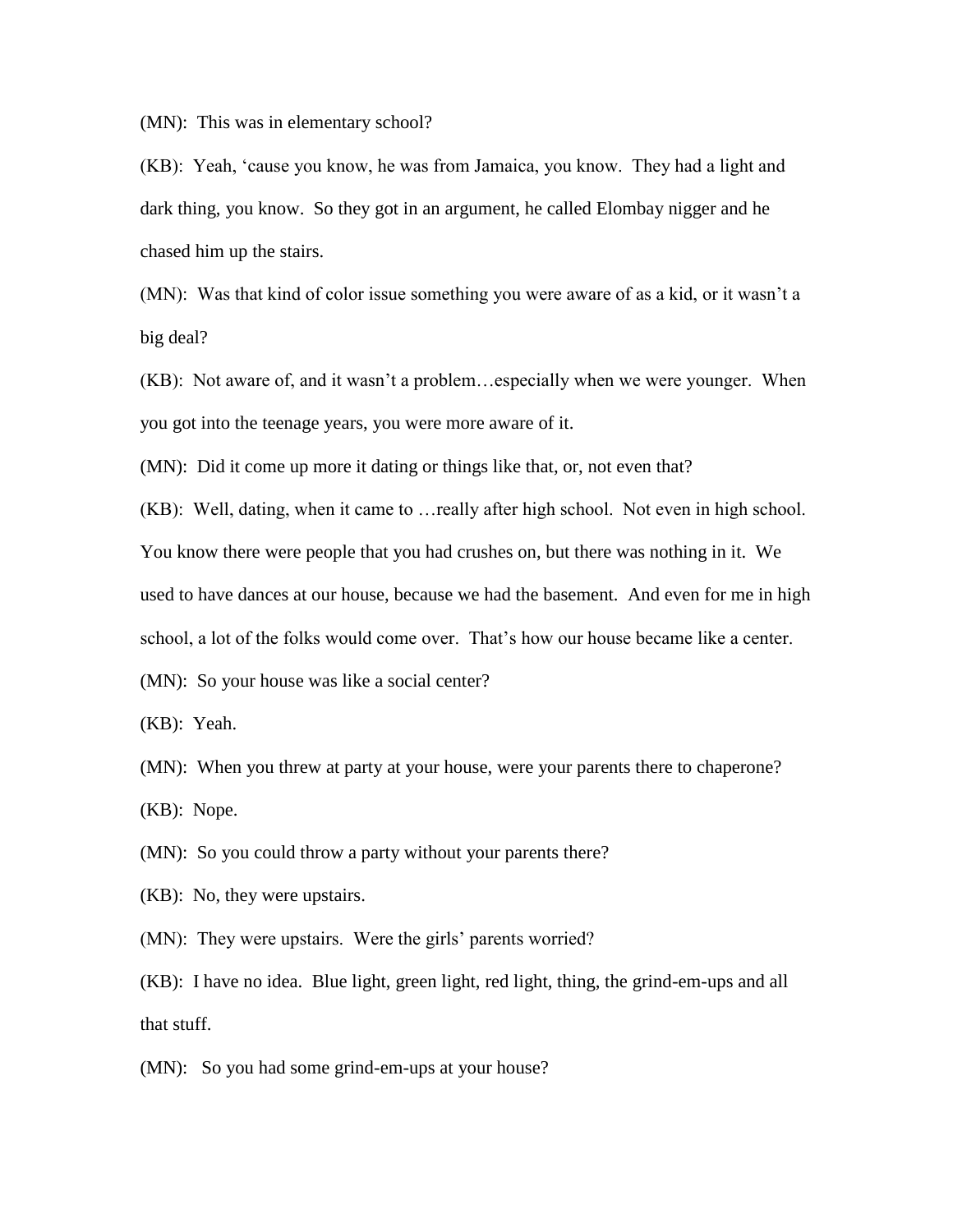(KB): Um-um.

(MN): So what about, like, at St. Margaret's? Did they have dances?

(KB): Oh yeah. There were no grind-em-ups…

(MN): So people danced differently in a church than they did in an apartment?

(KB): Yeah, with the church, you mostly had the church folks there. Not high school friends and stuff like that.

(MN): Oh, so it was a different….the St. Margaret's crowd and your high school crowd was a different crowd?

(KB): It was a different crowd, as a matter of fact. Probably when we started doing…probably didn't go to many of the St. Margaret dances. It was when we were smaller.

(MN): At the Hunts Point Palace, did people, because there were kids there, dance differently than they would have in an apartment, or they were pretty…or was it mostly fast dancing?

(KB): No, when we talk about the family thing, that's before we got to the teenage years- --when we used to go alone.

(MN): Right.

(KB): All right. But it was mostly Calypso. And mostly Mambo. And ball room dancing. I remember Mr. Carrington, down the block…he was down in 740. The Larriers and the Carringtons were in 740. He was older then, and you'd see him coming from work. He was walking and he'd get down the block. You'd go to the dance at the Embassy Ballroom. He was always….Zip! I mean he was all over the floor! (MN): Were you given lessons in ballroom dancing?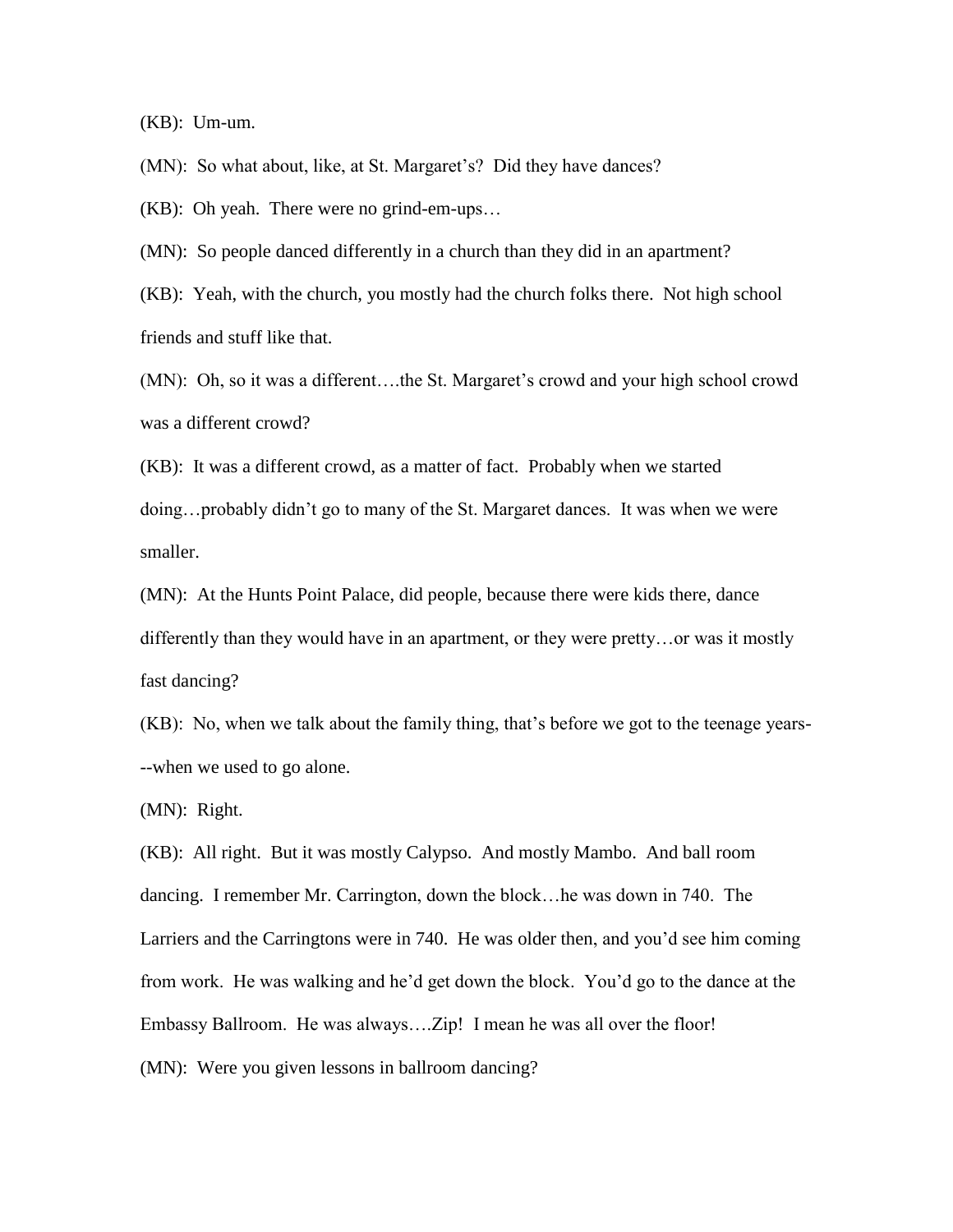(KB): No.

(MN): So you never got formal dancing lessons. Just music lessons?

(KB): Music lessons, yeah.

(MN): How good was the band in Junior High school 52? Would you say there were a lot of good musicians there?

(KB): I'm not sure if they were in the band, but some Latin musicians came out of there. Some that really made big names for themselves.

(KB): Right. I know Eddie Palmieri came out of there.

(KB): But, the band played…they didn't play, like, jazz and that stuff that I would like to play. You know, it was just that stuff right out of the…

(MN): Yeah. In the late '40's were you starting to listen to the radio a lot, to get popular music? Were there any radio disc jockeys or shows that made a bit impression on you.

(KB): Well, when you say late '40's, we're talking about '48 and what not. I don't think that happened until the '50's…early '50's.

(MN): Any shows or radio personalities that made a big impression on you?

(KB): Well, once we really started listening to the radio, listening to jazz, or that was

when we'd listen to..Moon dog used to come on. And then there was Symphony Sid and

then…and some of the R+B things.

(MN): How old were you when you first started becoming interested in jazz?

(KB): I think it was about 1955. '54 really, '54. Elombay was a senior there and they didn't go to senior prom. What they did is they went to Basin Street East.

(MN): Where did Elonbay go to high school?

(KB): The School of Industrial Art.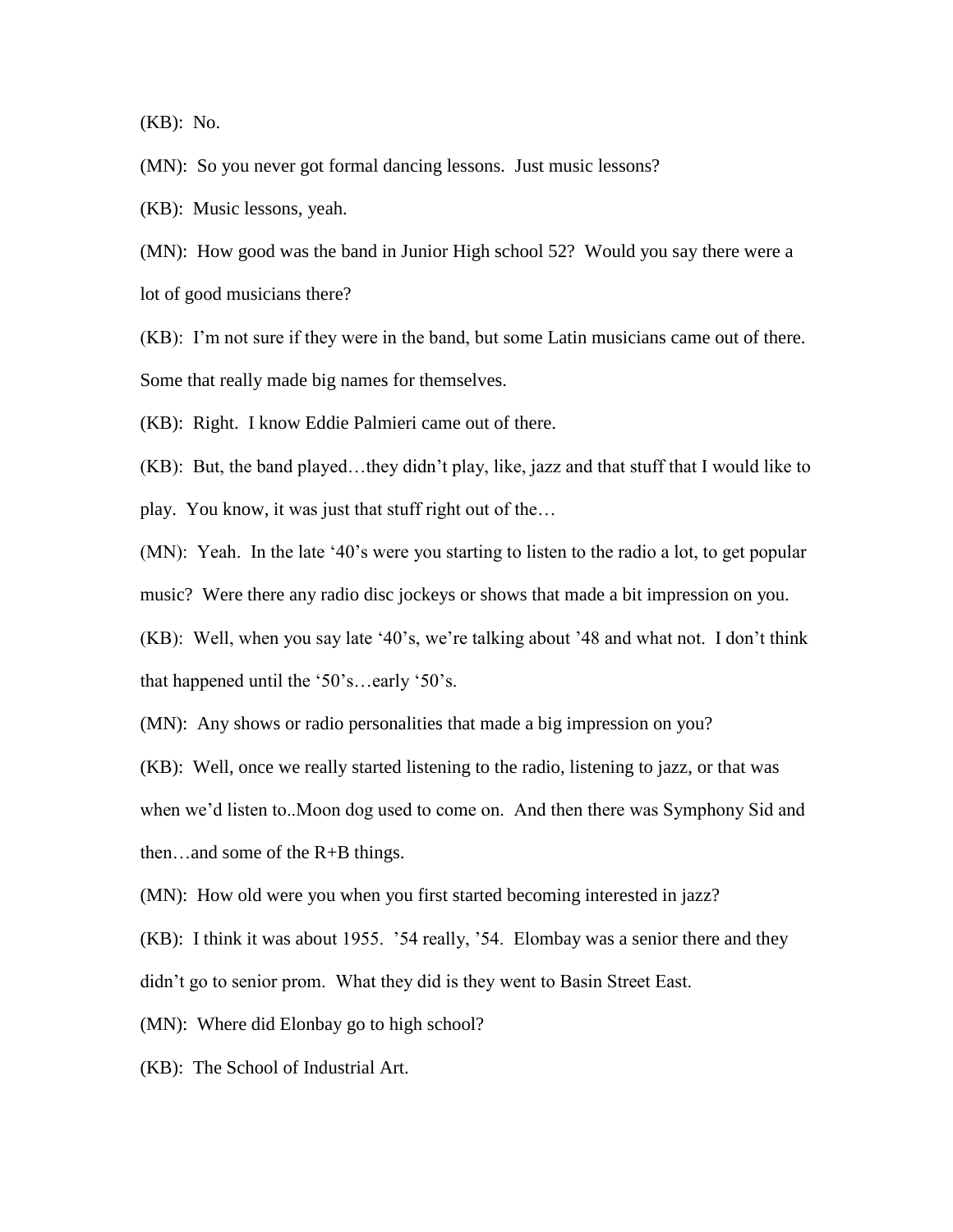(MN): And where was that located?

(KB): It was located on  $79<sup>th</sup>$  Street, east of  $3<sup>rd</sup>$  Avenue. The annex, which you went to for, was it  $11<sup>th</sup>$  and  $12<sup>th</sup>$  the Senior…and the  $10<sup>th</sup>$  grade you did at the annex, which was on 51<sup>st</sup> Street, between Park and Lexington. The old..

(MN): How did you find that school…?

(KB): Old Civil War Hospital…

(MN): Now, you're at the Junior High School 52 in the Bronx. I guess your zoned high school would have been Morris?

(KB): Yes, Morris, or they'd try and get you to go to a vocational school and what not. Your grade advisor would try and get you...

(MN): Like a Gompers or some place like that.

(KB): Yeah.

(MN): What was the advantage of going to the School of Industrial Arts.

(KB): Well we were both good in art. My brother first. He had gone there. And I'd

followed. He was good in cartoonism. He had to pass a test to get into…

(MN): So this skill as a cartoonist…

(KB): My father used to paint.

(MN): Oh, ok.

(KB): He used to take us to Sack Harbor as a kid and we'll all sit down with oils and paint the scenics.

(MN): Did he know people who had a house at there in Sack Harbor?

(KB): Yes, and there were these summer rentals and stuff like that.

(MN): So you used to rent in Sack Harbor?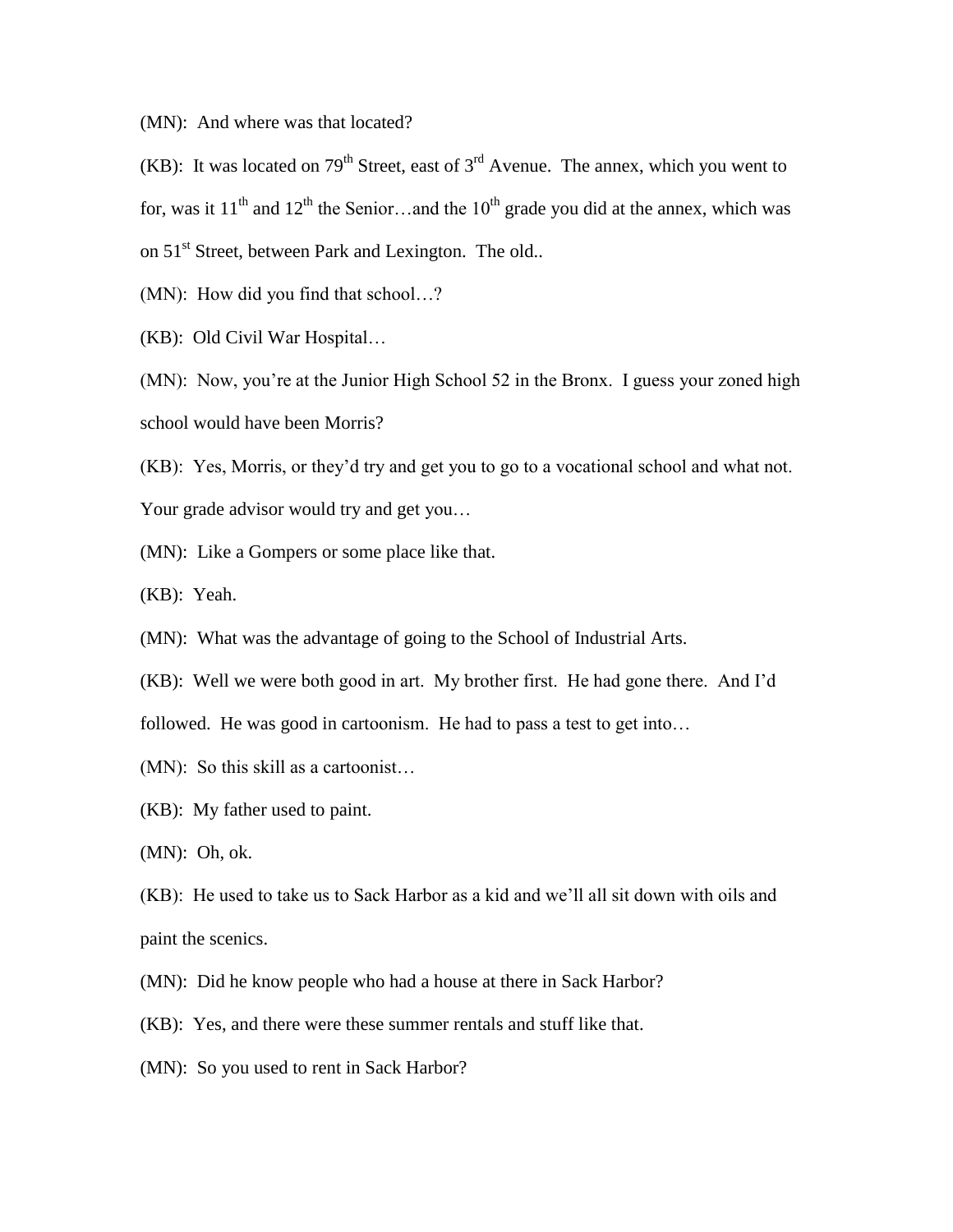(KB): Yes.

- (MN): Do you remember what street or what neighborhood?
- (KB): Nope. All I remember is a big Ming Choi…a big chow dog they had there.
- (MN): So your family would rent in Sack Harbor for the summer?
- (KB): Not for the summer. Two weeks at a time or something like that.
- (MN): Did you go anywhere else for vacation or that was the vacation experience?
- (KB): Basically, that was…Green Haven, Sack Harbor, like that.
- (MN): Did you go by car? Or bus?
- (KB): I think…probably by car. I think my father had the car by 1948.
- (MN): What year did your father get his first automobile?
- (KB): I think it was a Hudson and 1948 I think it was.
- (MN): OK. So he 1948 he bought a car.
- (KB): Yeah.
- (MN): And he parked it on the block?
- (KB): Yeah.
- (MN): In front of the house?
- (KB): Yeah.
- (MN): Were there many cars on the block?
- (KB): Yeah. It was a two-way street, too, at that time before they changed it to a oneway street.
- (MN): I guess this was…private houses so more people would have cars.
- (KB): When did you get your first television set? Before or after the car?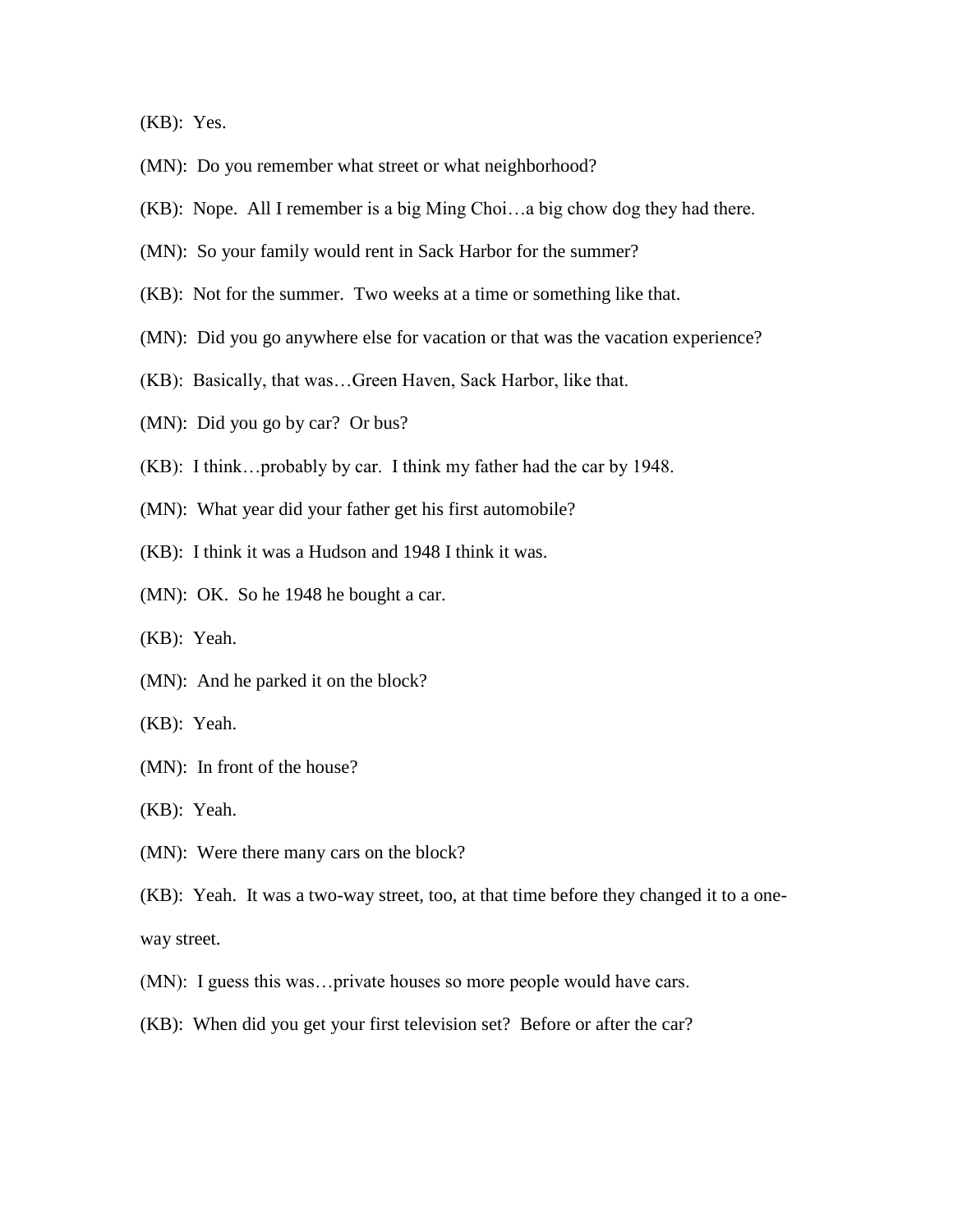(MN): Before the car. Yeah, before the car. We moved there in 1943. The war was

over in '45. Maybe somewhere around there, but I don't remember exactly.

(MN): Now, you had been painting from the time that you were fairly young?

(KB): Yeah.

(MN): And also Elonbay?

(KB): Um-um.

(MN): Now when did the cartooning talent manifest itself?

(KB): I guess when he went to SIA.

(MN): So he didn't do cartoons at Nalton?

(KB): No. I don't think he did.

(MN): Did you take any art classes in the neighborhood anywhere?

(KB): Not in the neighborhood, but we had art in school. Mr. Brooks was a black

teacher. He was Art and he was English.

(MN): And this is at Thomas Nalton?

(KB): Yes. Fisher was English. He was Art and maybe music. Mr. Brooks. And Ms. Fisher, who was another black teacher that we had and had a bony finger. And she pointed and you'd know…you're in trouble.

(MN): Right. Who were the teachers in elementary school and junior high who made the biggest impression on you?

(KB): There was a math teacher, Mr. Chiketty. Ms. Fisher, of course. Brooks. I don't remember some of the others.

(MN): You mentioned that you became most aware of racism when you went to high school? Or did it happen before then?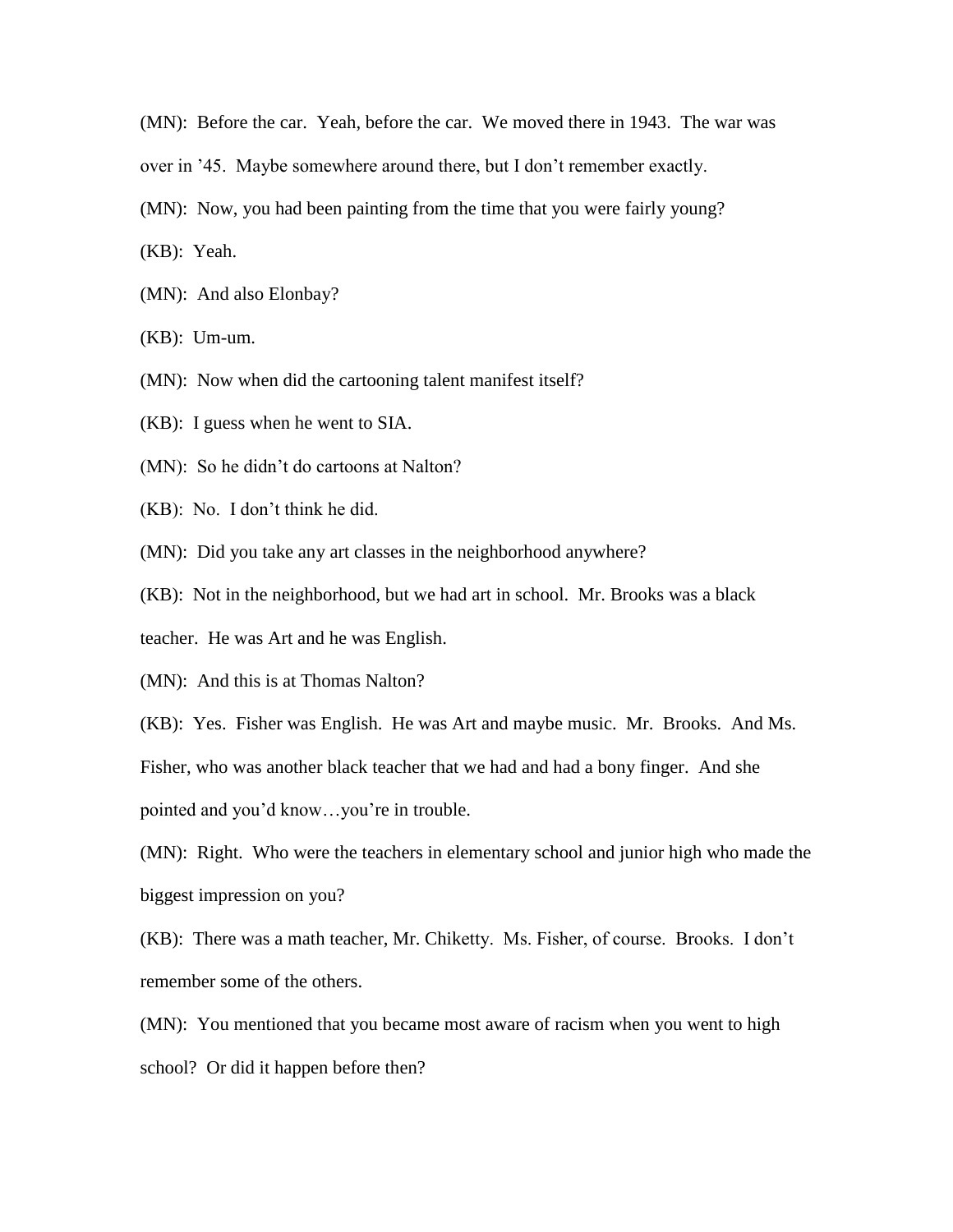(KB): Well I think thing that…is the case of Russell Corley, who was one of the tougher kids that lived on either Stewart or Dawson Street. He was also get into some kinds of problems, but… the police had his hands up against the wall—we didn't see this, but heard the accounts of it right after---PS 39, on the Kelly Street side, and just shot him in the back, killed him. And that's when we first got any thoughts or ideas, hearing about police brutality.

(MN): How old were you when this happened?

(KB): Maybe 10 or 12, I think. I'm not sure.

(MN): So this was a kid from the neighborhood. A tough kid who…

(KB): And a friend of ours, yeah.

(MN): And this was somebody you knew? How old was he?

(KB): He was about our age, a little older.

(MN): So this was a thirteen year old, maybe?

(KB): I guess so. I'm not sure. Maybe it was a little later. As I think about it. I'm not sure.

(MN): Were there any picket lines or protests or marches in the station house?

(KB): No, there were no marches like that. There was all the talk around the block…

things like that, and around the neighborhood. But nothing, no. It wasn't the protest era

yet.

(MN): When did you first hear about heroine coming?

(KB): You used to see guys nodding. They would be at a 45 degree angle and never fall.

You heard and knew about drugs then.

(MN): How old were you when you first started hearing this?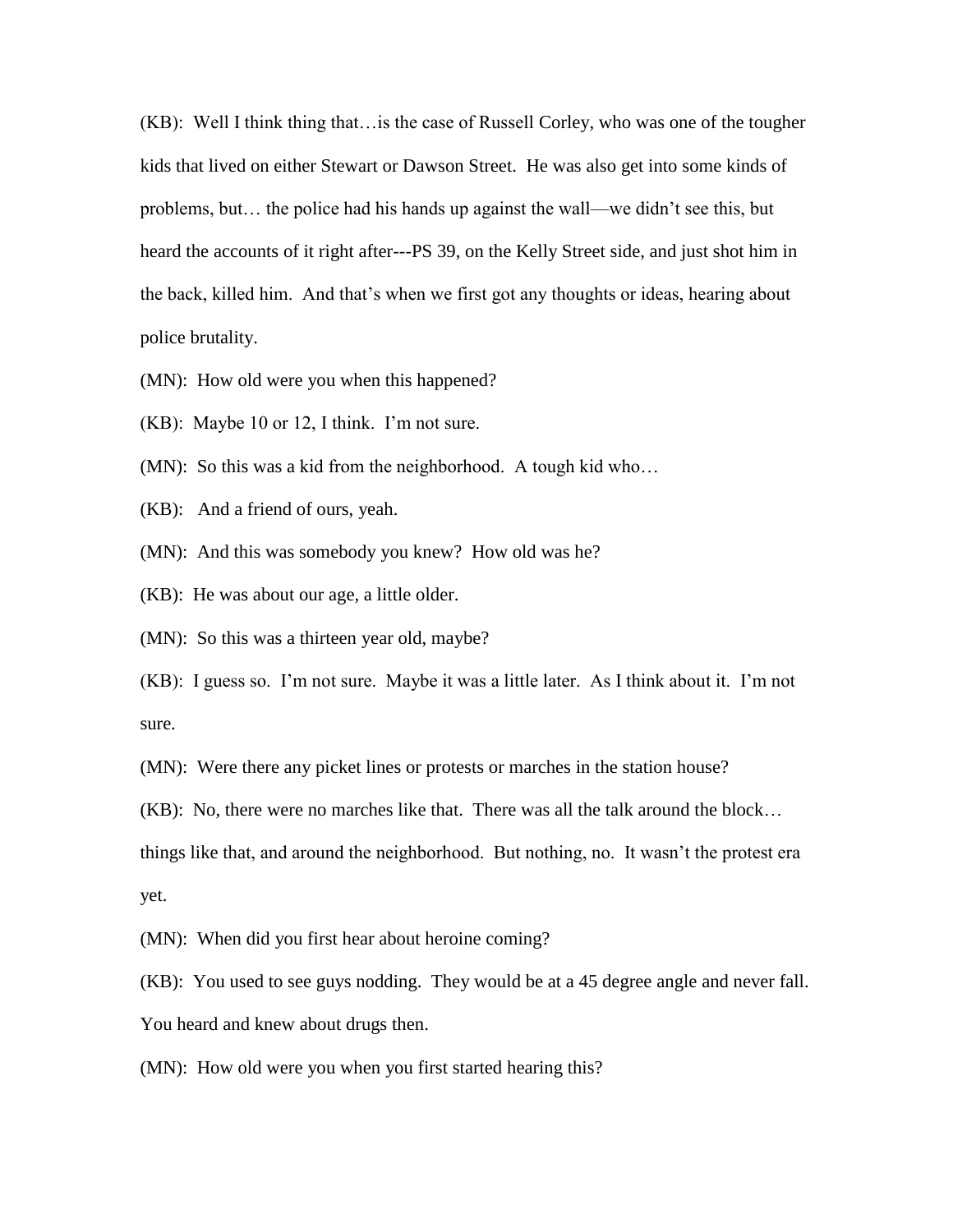(KB): I guess it was when I was 10 or 12 years old.

(MN): So in the late '40's, early 50's, you were already becoming aware that heroine was an issue?

(KB): Yeah. That's why I said, when you said it was the early '60's, it was before that. (MN): In your neighborhood, yeah. In Patterson, it hit in the early 60's.

(KB): But not…I mean you used to see it. But on the block you would seldom see it. But in the area, around the neighborhood…

(MN): Was it more in the tougher tenement blocks, would you say?

(KB): Yeah.

(MN): What about gangs? Were there gangs?

(KB): Oh yeah. There were gangs. The gangs were even before, when we were younger. But the gangs weren't on the block. I forget the names of all the gangs. There were gangs in the Bronx, there were gangs in Brooklyn, you know. They were pretty well known and pretty notorious.

(MN): Were careful about were you walked around the Bronx? Like, there were certain neighborhoods you avoided or certain blocks, or it wasn't like that?

(KB): When we were younger we didn't really venture out too far. After we lost that bike, our parents bought us a Schwinn. So we had a bike, so we would ride. And sometimes we would ride up to Southern Boulevard and up to the Castle, that area over there where the White Castle was and stuff like that. Cross the draw-bridge and stuff like that. And of course that's when we started encountering some of those white gangs and what not. They used to chase us out of there.

(MN): What neighborhoods do you remember being chased out of?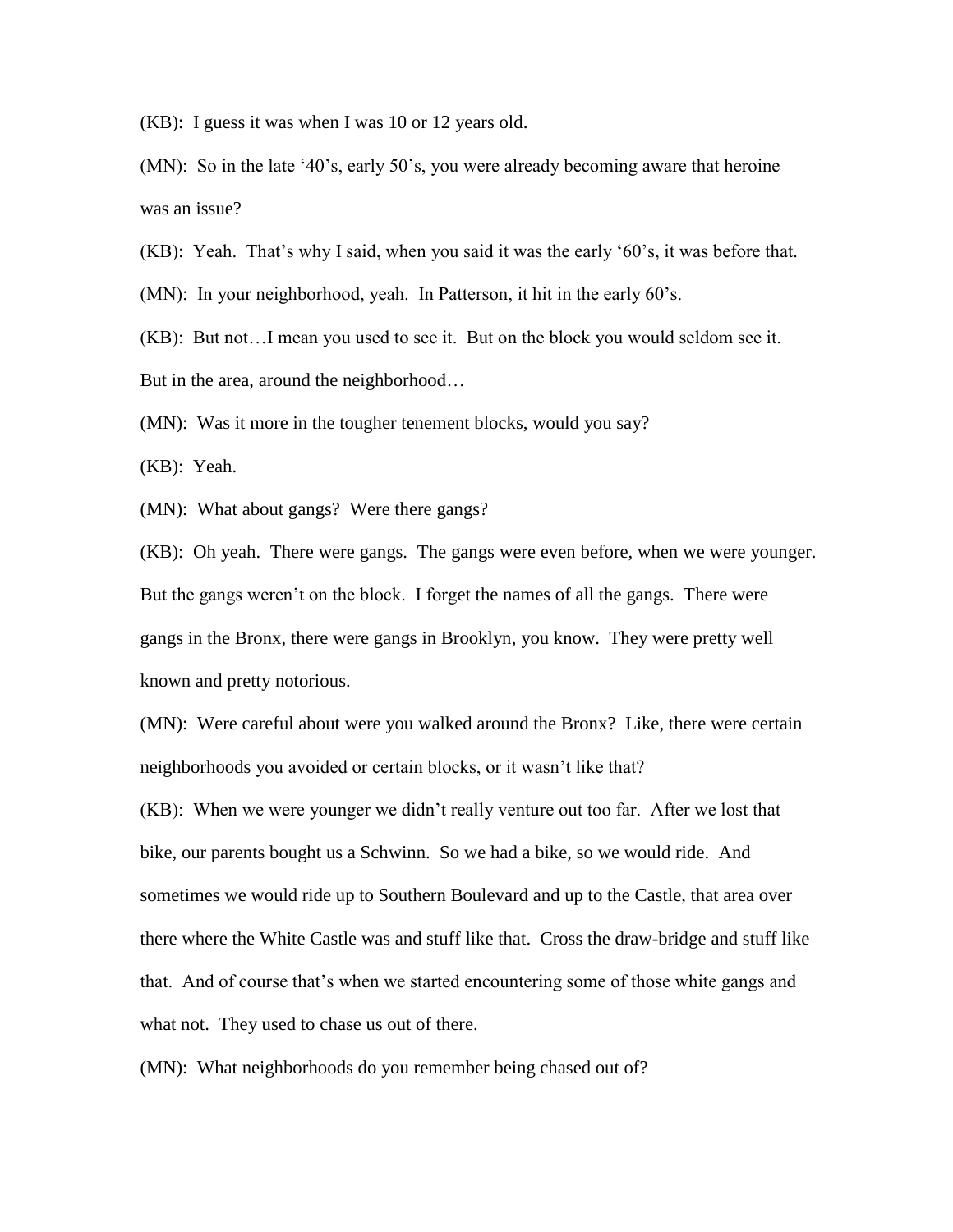(KB): Well, over there by White Castle.

(MN): Up on Fordham Road?

(KB): No, that's up in the Eastern part.

(MN): Oh, you mean down by Bruckner Boulevard?

(KB): Yeah, yeah there was a White Castle up there. Past the draw-bridge.

(MN): OK, I know exactly where. Near the Bronxwood Houses.

(KB): I guess. That's before they build the Bruckner Expressway.

(MN): Right, but there was a White Castle there as early as the '50's and if you went

down there you could get chased

(KB): Yeah.

(MN): What was The School of Industrial Arts like for you as an experience?

(KB): Oh, The School of Industrial Art was a great experience. You know, it was a very

mixed school and we had a lot of friends. At lunch time, they would have dances.

(MN): Dances in school?

(KB): In the school yard, yeah. In the, in the…

(MN): Lunchroom?

(KB): It was a combination…it was a large area. It wasn't the gym. It was the lunchroom…

(MN): You had girls in the school?

(KB): Oh yeah.

(MN): It was a co-ed school?

(KB): Oh yeah.

(MN): And what sort of music would you dance to in the school?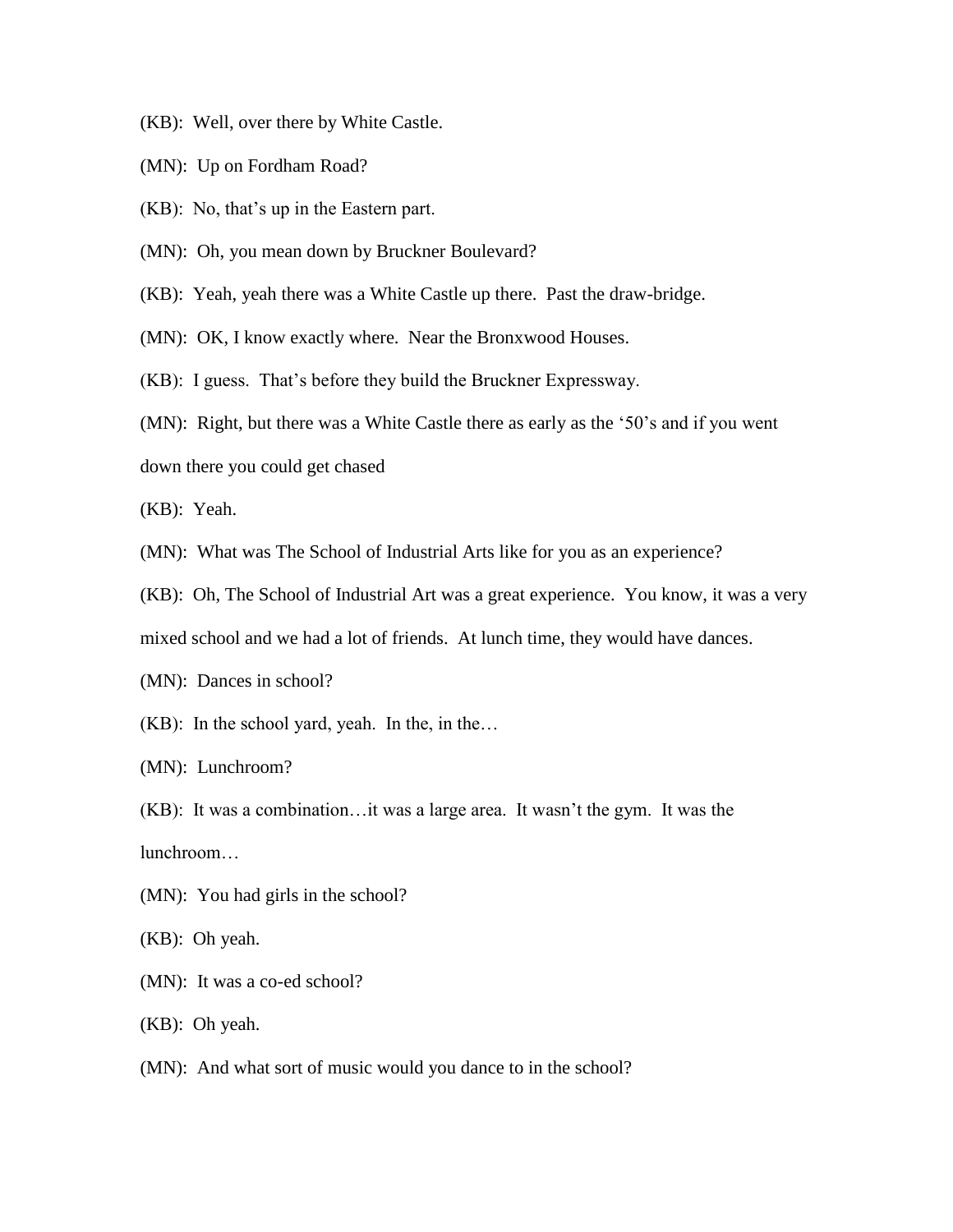$(KB)$ : We would do  $R+B$  and some of the Italian kids would do some other thing with the Lindy Hop. I remember…who was this? Oh goodness, I can't remember some of these guys' names. Gallow? I think it was Joe Gallow. I don't know if it was the same Joe Gallow. But he was a very good dancer on that side, you know. I remember…and this was mostly in Elonbay's class. His senior year. It was during the time of the China war.

(MN): Korean War?

(KB): And there was this French guy, Donovan Cramp. I don't know, Elombay'll probably tell you more about that. And there was this Chinese guy named Wong. And you know, as the headlines come up, they would be taunting each other in the school yard. A guy, he'd wait every day to see what was happening as, you know, you'd read the headlines. And then finally when they had the French surrounded and the thing was saying, they said tell them to surrender or die. At lunchtime he came down there and Wong was on one hand and he was trying to say "Le Cramp, Le Cramp! Surrender or Die!" We all broke out laughing!

(MN): Did Bob Gums also go to school there?

(KB): Yeah, he was two years behind.

(MN): Is that were you met him or did you know him from the Bronx?

(KB): We met him there, at school. And after that, that's when the guys got together…after school. Several of us. Artists and some other friends.

(MN): Did kids tend to hang out with their own sort of racial, cultural, group at School for Industrial Arts? Or it wasn't that clear cut?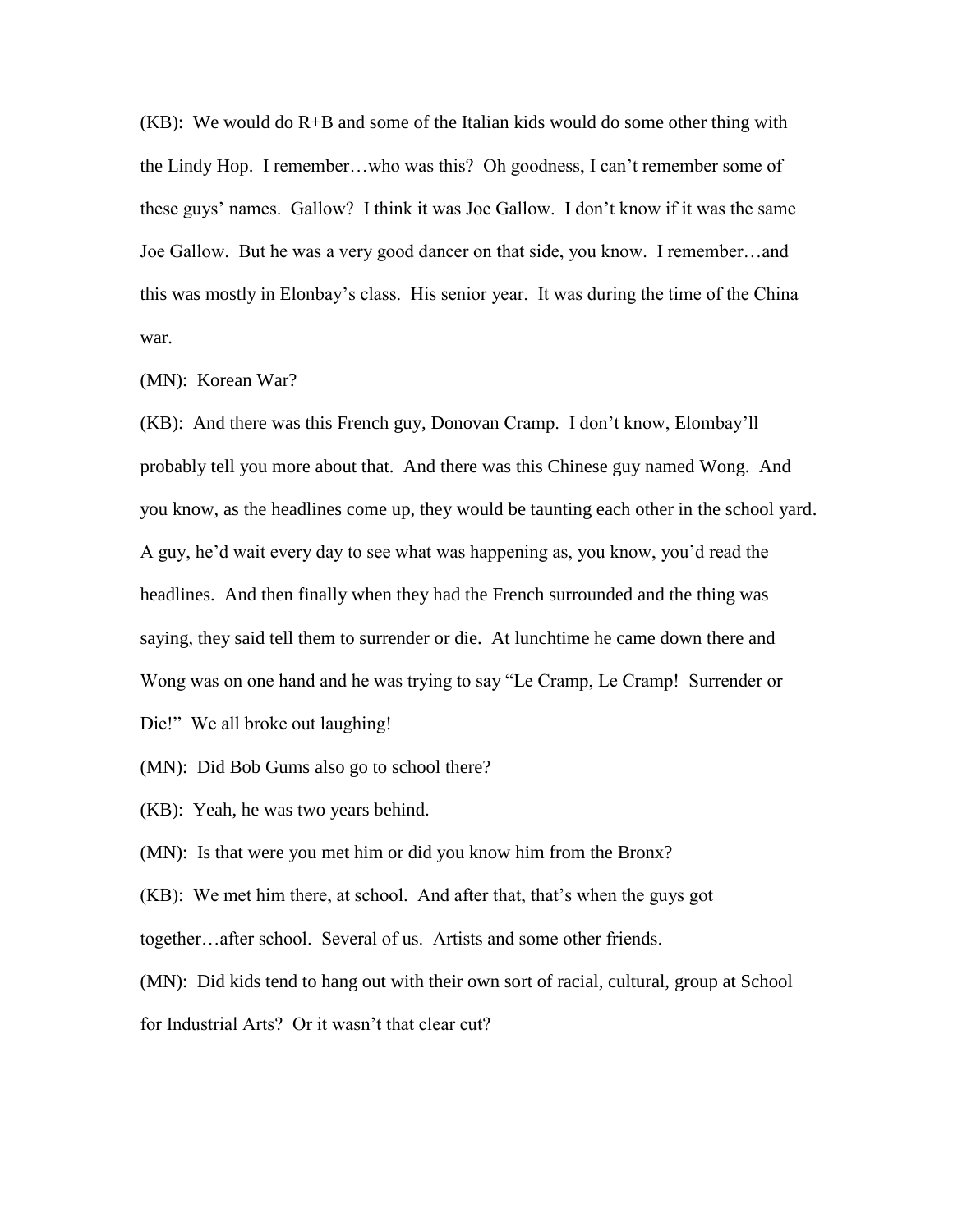(KB): It wasn't that clear cut, no. Because even a couple of the white girls would come up to our house when we had our dances and what not.

(MN): So you had white kids come to your house for dances?

(KB): Yeah, but none of the white guys, but a couple of the white girls that came…We used to have

END OF SIDE A, CASSETTE ONE

(MN): …house parties?

(KB): All of what you'd call the bird groups. The Orioles, the Sparrows, the Rens. You know, those types of groups.

(MN): The Platters?

(KB): The Platters.

(MN): The Chords, or that's a little…?

(KB): Yeah, I think so. Let me see. Of course, The Orioles. Of course, anytime around New Year's Eve, you know you would have the Orioles at Hunt's Point Palace. What are you doing New Year's Eve?

(MN): I know in 1953 they and Thelonius Monk were at the Hunts Point Palace.

(KB): That's right. That's the kind of thing. You would have Monk and you would have…

(MN): Did you have friends who sang in the corner, who tried to harmonize?

(KB): Oh yeah. Even in SIA. There was one…Percy. Percy…what's his last name? He used to write songs. As a matter of fact, he had written one of the songs for one of the groups that was recorded. So he was like, a song writer, in high school. What was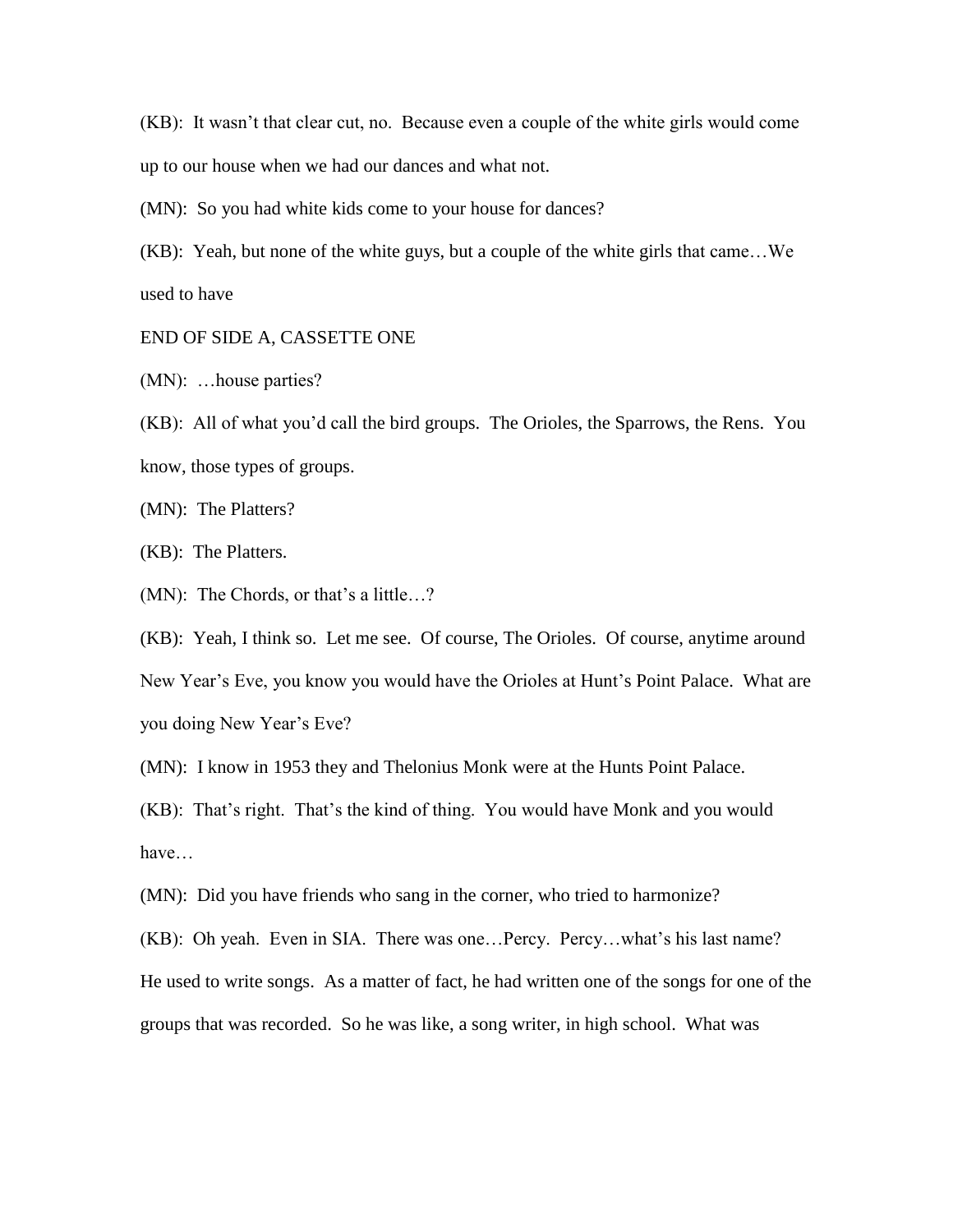Percy's last name? I forget. It might come to me after. But, yeah, during the lunch hour…

(MN): So people would get up and sing?

(KB): Yeah. We'd have what you'd call a do-wop corner.

(MN): Oh, you had a do-wop corner in the school?

(KB): Yeah. And also there were four of the guys that were very good dancers…Latin dancers, and…Richard Rambert, uh…You ask Elombay about them when you talk to him. (MN): So these were black guys who were great Latin dancers?

(KB): Oh yeah. They would go down to the Palladium and stuff like that. We would go down to, but they were like...

(MN): Now when was your first exposure to Latin Music? Were there any, like, Puerto Rican families on your block?

(KB): Oh yeah, Puerto Rican families. Next door, one of our good friends was…because we were 751 and 752…was Peter Barnes. Who else can I think of on the block?

(MN): Did anybody play drums on the street? Did you ever hear congas or bongos?

(KB): Not on the block. But, there were some guys that played in 52.

(MN): In the school yard, or actually in the school?

(KB): Yeah, I don't recall in the school yard. We mostly played ball in the school yard.

(MN): Did you play sports in high school?

(MN): Not high school sports, but we used to play a lot of sports at the time. As a matter of fact we used to use the playground, the PS 39 playground, and we were very good at softball. I would knock it over the fence. We would use the whole block. As fat as I was, I could climb the wall and catch. If you hit anything over where I was, I would get it.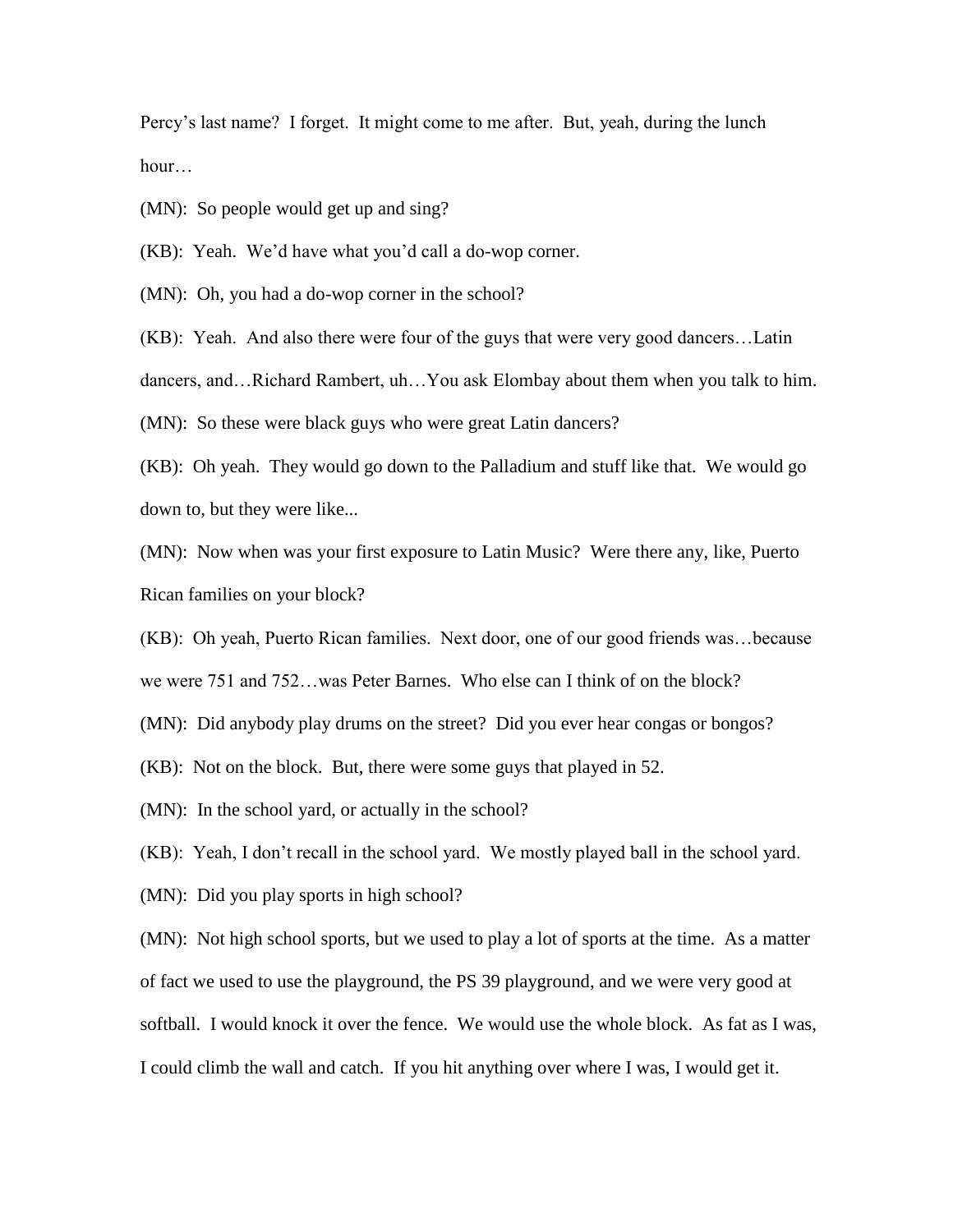(MN): Did you have a thing about roofing the ball in punch ball?

(KB): Oh yeah.

(MN): How high was PS 39?

(KB): Not in punch ball. No cause, PS 39 was the whole block.

(MN): So that was one of those big schools.

(KB): Yeah.

(MN): You'd try to roof it in stickball, or just throw it up there?

(KB): We didn't play stickball a lot in the school yard, but occasionally we had. But we could knock it over the fence and sometimes we did play stickball. You could hit it on that building on Fox Street. Because it ran from Beck to Fox.

(MN): I want to segway a little bit into the Jazz arts Society and then I'm going to hand it over to Maxine. How did you start getting interested in the idea of promoting jazz in the Bronx?

(KB): Well, as I said, Elonbay's graduating class…I went with them. And we went to Maison Street East.

(MN): How old were you at the time?

(KB): I was sixteen. He was seventeen. Graduating, right? I wasn't supposed to be there, but I went along with him you know, because I wasn't old enough to get into clubs. Being that it was a graduation party time thing…and it was Max Roach, Clifford Brown and…quartet.

(MN): And what year was that?

(KB): That was 1954. That was their last gig. And after that was when they got in the automobile accident.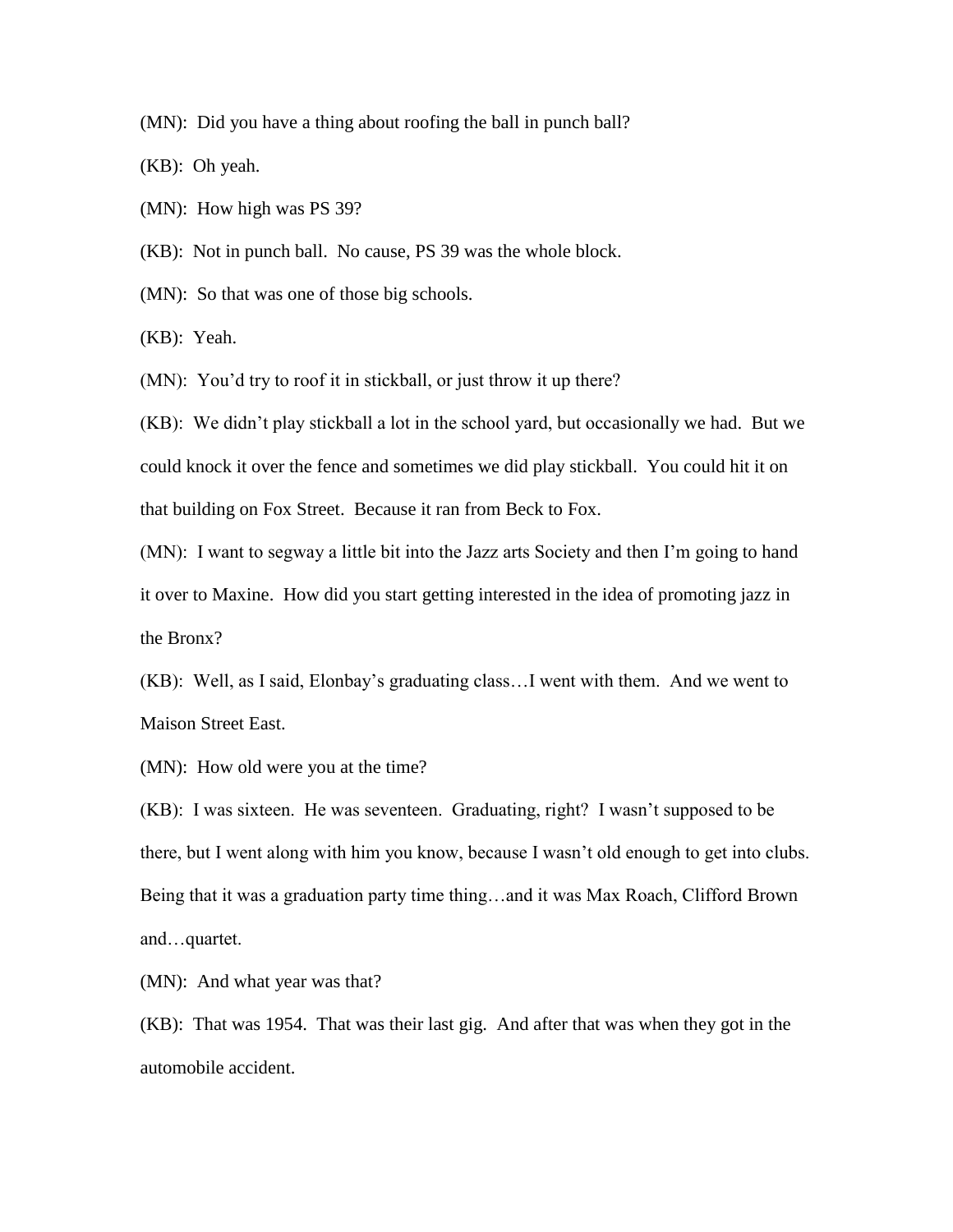(MG): Ritchie Powell.

(KB): Ritchie Powell. And there was Max, Clifford, Ritchie Powell and Harold Lan (inaudible).

(MN): When you went down there, did you know who all these guys were?

(KB): Just beginning to hear about them. I had my senior year, in '55, when… I hadn't seen him, when Charlie Parker died. And that's when the interest really woke up. We had been to seen Manson, you know, Clifton and what not. That was like the shocking part. Especially the guys from Harlem that lived in Harlem. They knew more about it. Especially some of them lived near Minton's and stuff like that. So when they said, "Charlie Parker died…", you know, "Who's Charlie Parker?" And then we started talking about it. So that was, like, a shock, senior year in high school. So when we graduated—Elonbay graduated in '54. He went to cartoonists' and illustrators' school.— I graduated in '55 and went to Hartnett School of Music. You ever heard of Hartnett? (MG): Yeah.

(KB): Hartnett School of Music was a private music school down in the 40's.

(MN): And what were you going to music school for?

(KB): The tenor sax. And then there was learning Louvre arranging, the Schillinger system and stuff like that.

(MN): So you wanted to be a professional musician?

(KB): I wanted to. I could read the music, but I couldn't play like Bird. I couldn't improvise like Bird.

(MN): When you were in high school, were you playing any gigs?

(KB): No, not yet. The school band, the auditorium thing…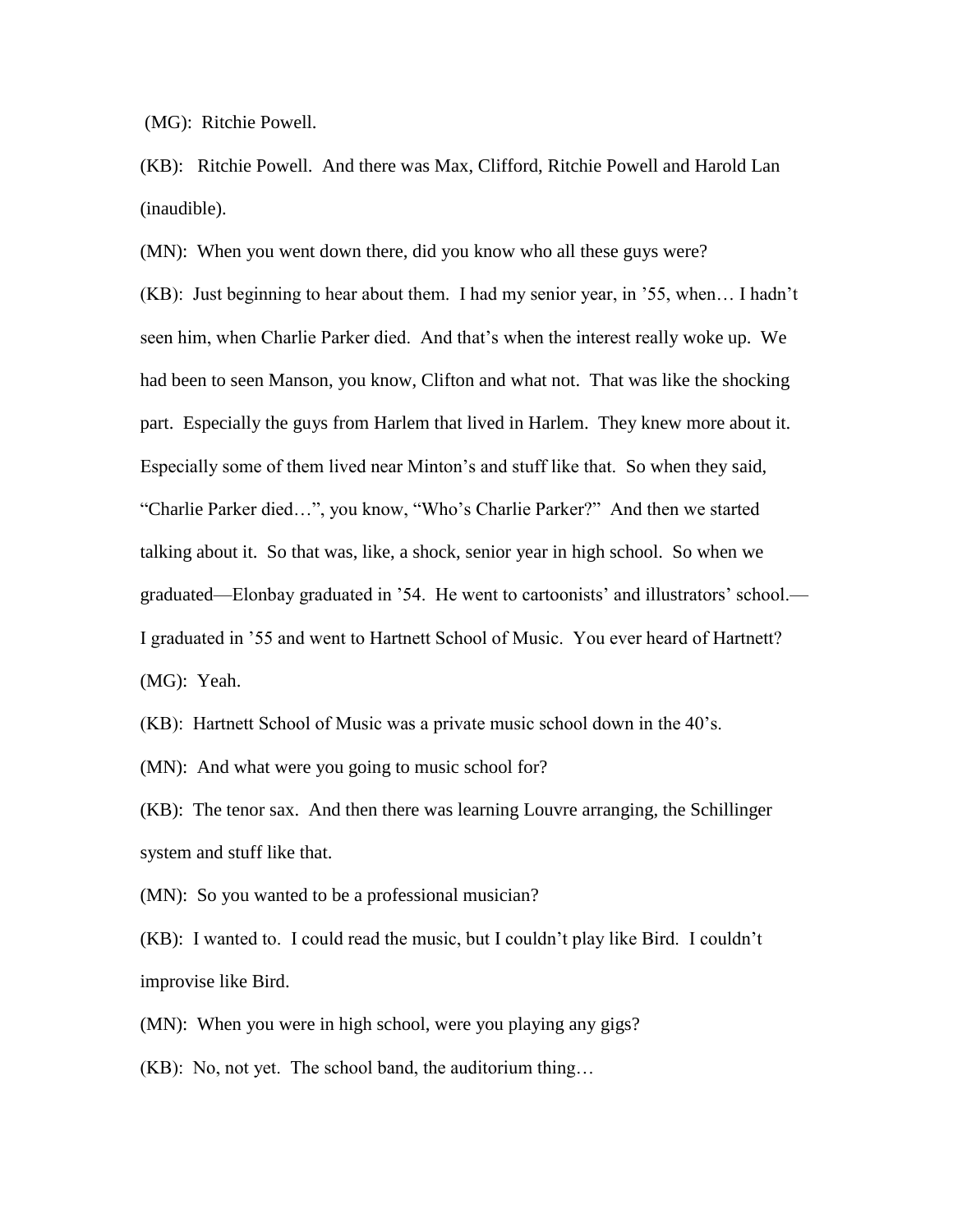(MN): Was there a difference between the jazz guys and women and the do-wop people? (KB): Yeah. Because were the progressive, you know, we started moving out from that. And we used to go out. Wayne Fair, who lived in the building on the corner. He had a cousin in Brooklyn—Rosalyn. Was it Hargrave? Yeah it was Rosalyn Hargrave that later changed. And she had a lot--she was about a year or two older than us—and she had a lot of jazz records. So Sundays, we used to go out to Brooklyn. 380 Lewis Avenue. And we'd all gather there. The community in Brooklyn, and us that came from the Bronx, and we'd be listening to these jazz records…

(MN): Did you see yourselves as a little hipper than the other kids?

(KB): Oh yeah. Jazz folks was much hipper than the do-wops.

(MN): Ok, did you dress differently? How did that difference manifest itself, other than in the music you listened.

(KB): Well, once we started listening to the music, we started going to the clubs. I remember... I think one of the first places we experienced was The Pad. Pad was  $7<sup>th</sup>$ Avenue South. Bob Risner used to give us Sunday afternoon things. And had these guys come up from, you know, it was like a jam session like they used to have Monday night at Birdland, but it was like on Sunday afternoons. And that's where I first saw Wayne Shorter and his brother. They came out of Newark. We're talking 19…we wanted to start doing jazz concerts. So it was 1956. We got together some of the guys from Industrial Art. Myself and Elonbay went to Industrial Art. Robert Gums went to Industrial art. Frank went too. Frank Robinson went to Industrial Art. (MN): So you were all at the same school? And you were all from the Bronx?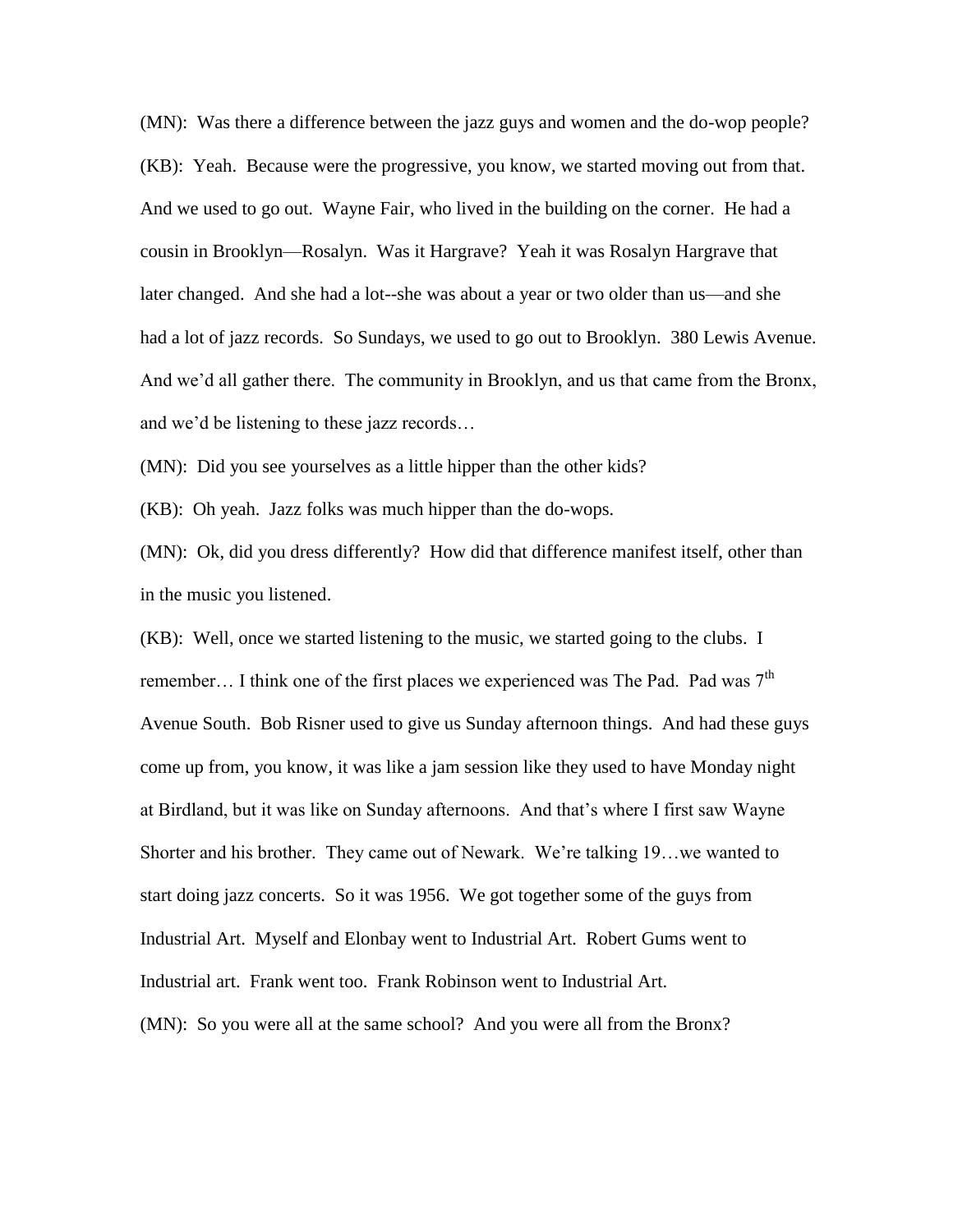(KB): Right. That's were we got to know each other. We were different parts. They were up by Lyman Place, Frank and Robert. Anybody else from…

(MG): Shirley.

(KB): Ok, the guys got together. Along with Philip Mungen, who didn't go to…did he go to…no he didn't go to Industrial Art. Andy Barren. He went to Industrial Art. And we started to be more conscious about our dressing because we saw us as musicians. Some of us would start having our own suits made. One button suites and stuff like that. Ok..we had…we're talking 1956, ok? 1956 or so we got together, and Bunny Granby's apartment…Bunny and, oh goodness. It was the three Granby's---two guys and a girl. (MN): Is this the people who eventually owned the funeral home? Granby's funeral home in the Bronx?

(KB): Now you know, I'm not sure. Robert might know more than that. 'Cause they were friends with Robert. They lived in that area, alright? I think we first met at Granby's house and we got a place right across the street there. It was down there. It was a couple of steps down. There was a beauty parlor and right down next to it there was a space that we rented. I don't think we paid any money for it. They probably let us use it. And we had a meeting there and we decided we were going to form this group.

(MN): Was this is the Bronx?

(KB): In the Bronx, yes—

(MN): What street was it on?

(KB):--Prospect Avenue, up there by Freeman Street.

(MN): So it's right around the corner from Lyman?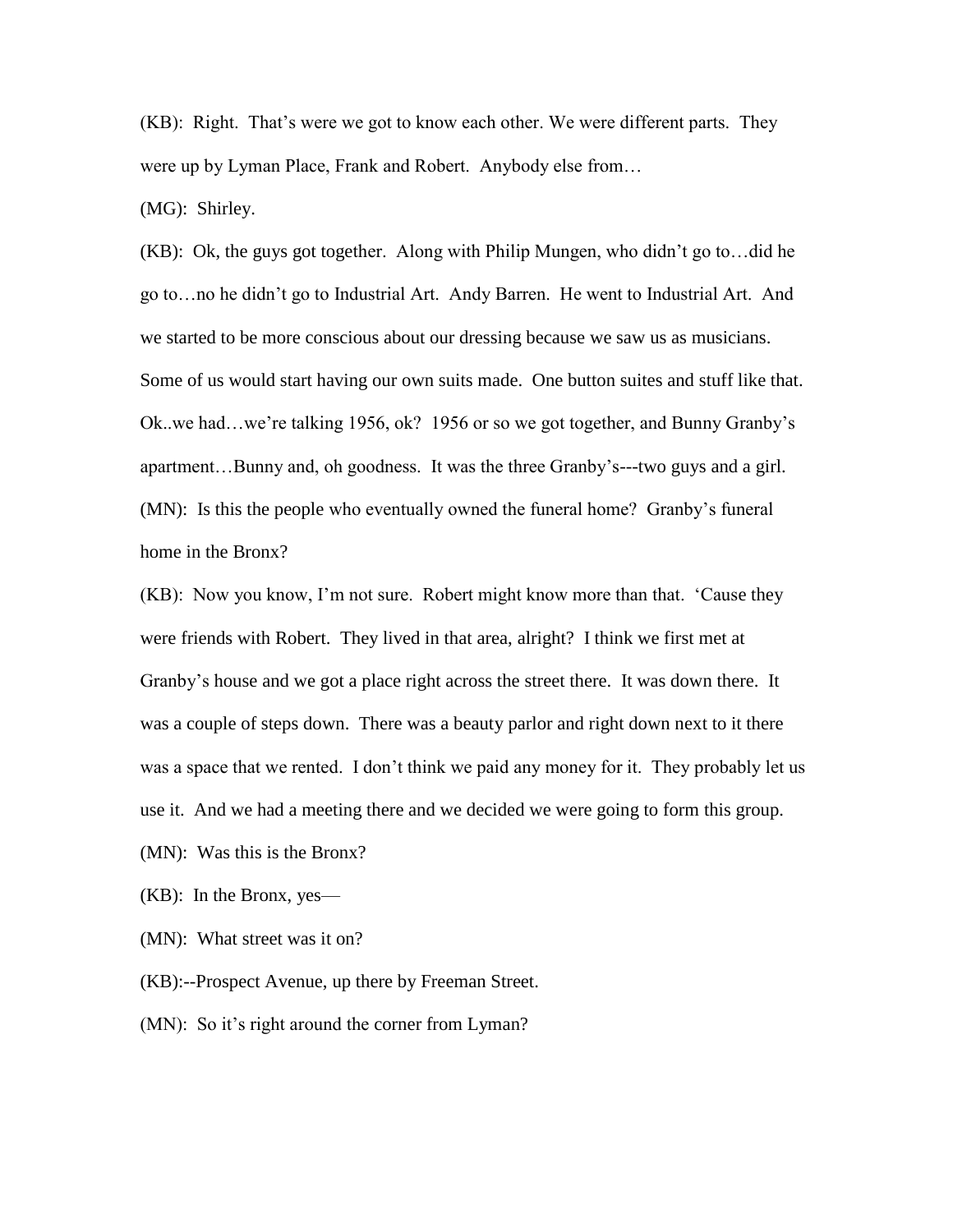(KB): Yeah. So then we needed a big place so we said we would start having the place at our house. At that was about August or something. We don't know the exact date, but we used Garvey Day as the marker, so we say August  $17<sup>th</sup>$ , loosely. We had the meeting there. That's about the same time that we started going to Harlem and ran into the African Nationals' Pioneer Movement, Carlos Crooks.

(MN): So this is all happening at the same time? Like 1956?

(KB): Yeah, '56.

(MN): Your first meeting with Carlos Crooks was '56?

(KB): First, yes. Seeing him out on the street corner, speaking about Africa and speaking about the conditions and what not.

(MN): Why do you think that touched a chord with you? This person…obviously thousands of people passed him everyday.

(KB): Right. Some people passed and "..talking that old Africa shit and all that thing," you know. But you know, everything made sense. And it was stuff that, you know, I guess deep inside you felt and you heard some goods things about the Garvey movement that parents had talked about it. And they were Garveyites. He was keeping Garvey's name alive.

(MN): So you had been exposed to Marcus Garvey in your family?

(KB): Yes.

(MN): From your parents and your uncle?

(KB): Not heavily, but yes, we got some knowledge of it, yeah. And when we would go to the movies…because when you went to then on Prospect Avenue-- the Prospect or the Franklin or the Lower East or the...I'm losing it. (Inaudible) I mean...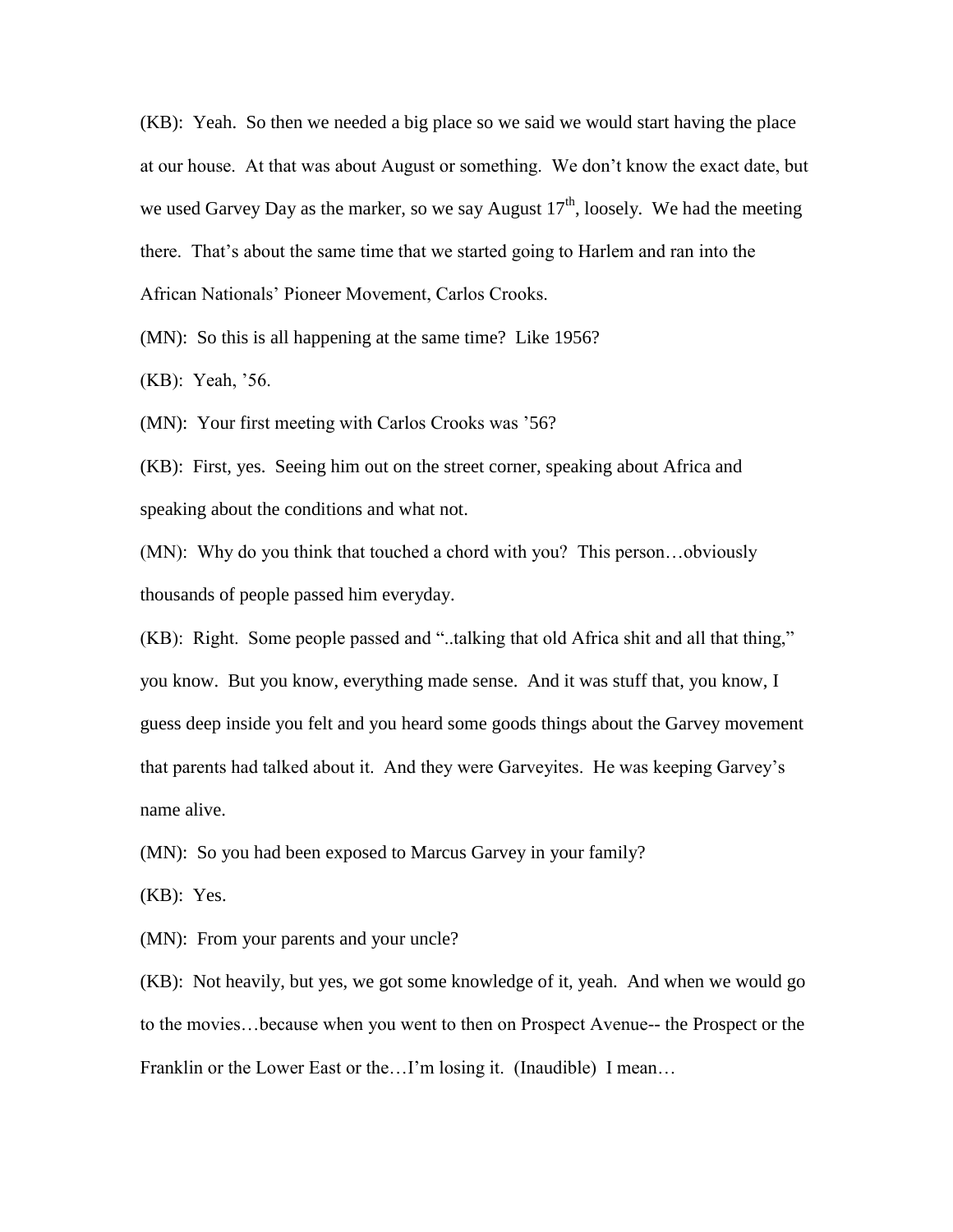(MN): Maybe the Freeman or something?

(KB): No. But, he'd always have, like, two preachers and a newsreel, the (Inaudible) News and what not, you know. I can remember seeing…you'd see there, they were talking about…which war was that? It must have been…that was when we were real young, so it was the Second World War and what not. And you'd see "…And French troops are landing…" and you'd see this big old jumbo thing, the back…and you'd see all this black guys and…"that ain't French, man." That was the St. Louis, you know. All that was the St. Louis, they were using in wars, and what not. When we'd watch movies with cowboys and Indians, we would root for the Indians.

(MN): That's interesting. So you remember as a kid rooting for the Indians? (KB): Oh yeah.

(MN): Was that a common thing in your neighborhood, or among African-American kids?

(KB): I don't know how, but I know lots of us did, you know. So it was always somewhere there. That consciousness. What was the question from before? (MN): So you meet Carlos Crooks. You're having these meetings. When did you decide that you're going to try to bring jazz artists to the Bronx and how did you decide on club 845 as the venue?

(KB): Ok. Prior to that, we got together and we said, we wanted to start. We wanted to start doing…the organization. The Jazz Arts Society. Now they were all guys except for…oh, Carl Anderson (inaudible)…Carl Anderson, one of the original guys. We needed to have formal meetings.

(MN): Now you were all artists?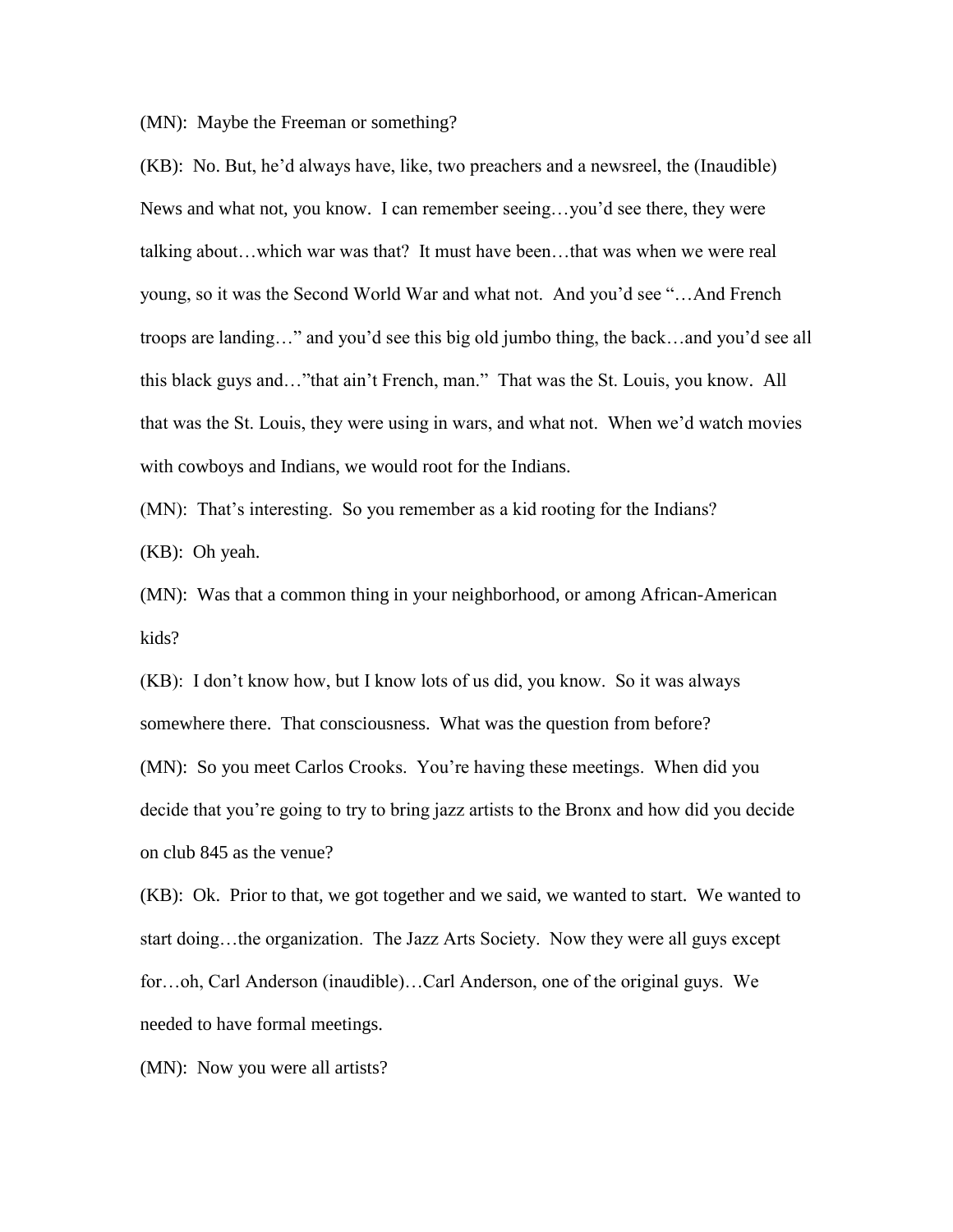## (KB): Mostly all artists.

(MN): Graphic artists, painters…?

(KB): Yeah. And some guys, they just like to party. Getting into the jazz thing…Philip Mungen, Vincent Beezer and what not. So we decided that we were going to give this dance, but it was going to be jazz. It wasn't going to be a dance. It was going to be a jazz concert. And so we arranged to…and at that time when they had dances and things, they used to have an intermission with a floor show. A floor show was an exotic dancer or a stripper or something like that. Most of these things were. And we said, we're going to do it, but we aren't going to have that. We're going to have an African dance group. And there was a girl named Tina Carter, and they wanted to audition for us, so we went up to audition them.

(MN): When you're saying they had exotic dancers, this was at the Hunts Point Palace? (KB): Any place you went. The Dawn Casino, The Hunt's Point or..the…you know. If a group (inaudible) thing, the end of the floor show was---

(MN): Chorus girls or strippers?

(KB): Well not chorus girls. Probably one or two…shake dancers, it was called, strippers, exotics, dancers…things like that.

(MN): So how far would they strip down to? A bikini?

(KB): Something like that. Yeah. So we went to 2404 Barnes Avenue----Tina Carter's house---where they had a finished basement too. There was a house…their parents' house. They auditioned for us, so we hired their group. And then we arranged for this, our first affair, December 24<sup>th</sup>, Christmas Eve of 1956, A Small Paradise.

(MN): So your first even was in Harlem?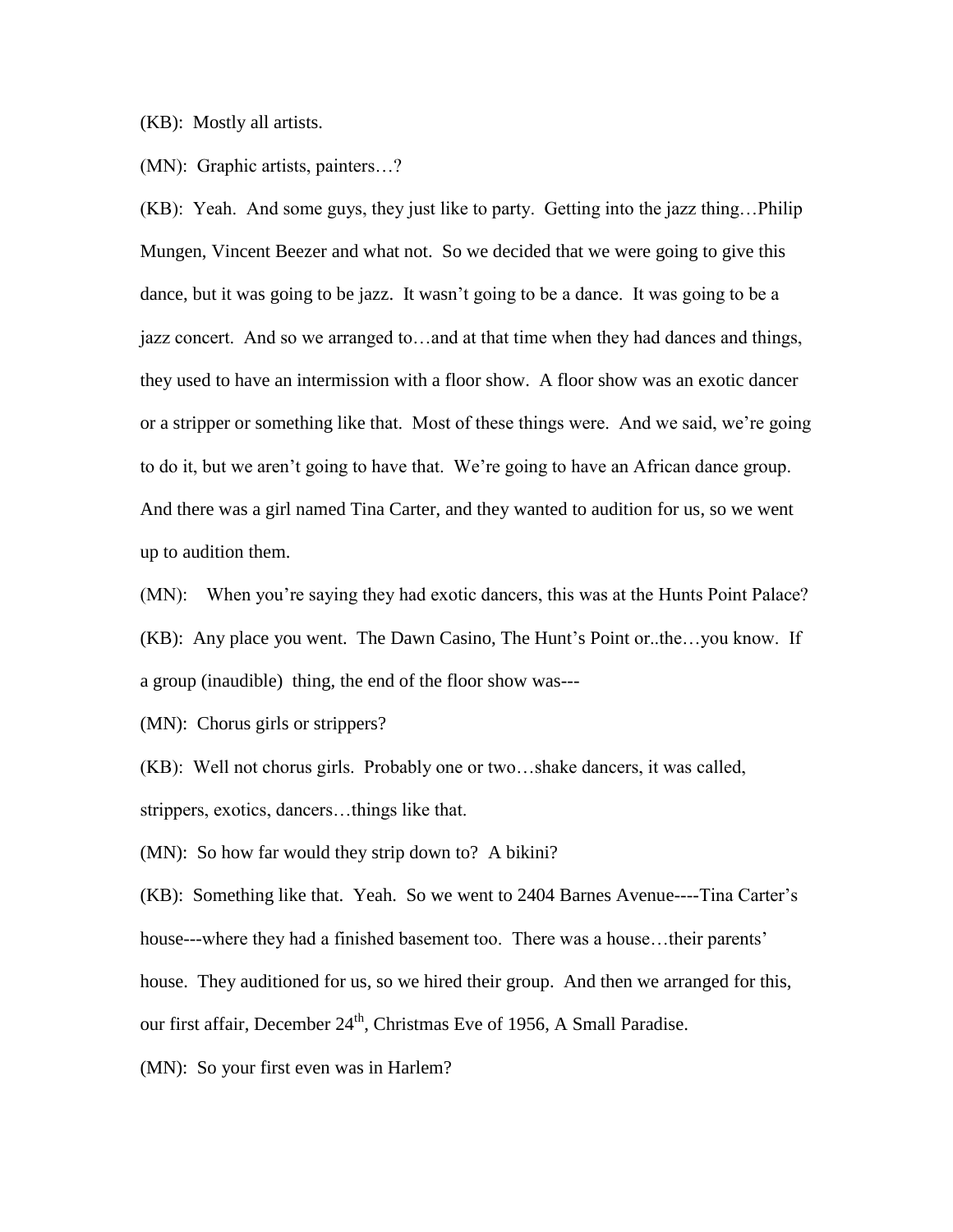(KB): Yes. And we had art shows, we had art works on the walls, down the steps. And we had Lou Donaldson and the (inaudible) Quartet. George Braith, Bobby Capers—was a young guy, like 16 or 17 years old, was playing jazz at the time---Oliver Beaner, Tina Brooks, (Inaudible)…I think Alex Lane was on base. I'm not sure.

(MN): This was in your first concert?

(KB): Yeah.

(MN): Now how'd you find these guys?

(KB): By starting to go out to the places. You know, some of the jazz places, like in the Bronx---you had Freddy's Lounge. It was on Boston Road. And you had Silvia's Blue Morocco. They opened about that time, but we didn't go there a lot. That was mostly R+B. That was Sylvia from Smithy and Sylvia.

(MN): So there were more an R+B kind of place---

(KB): ---yeah, like occasionally they would have some jazz. Mathew Wilson started out there.

(MN): Right. Now Freddy's was more jazz?

(KB): Yeah, Lou Donaldson was would play up there quite a lot. And what else? There was another place…but those are the places we'd go to. 845…now prior to us starting the concerts at 845 there was a modern jazz club…a modern jazz society that used to have occasional concerts there. And that was how Eastman and (inaudible) and Beezer…we used to call him stretch, he was about 6.5, 6.6, maybe taller…I don't know…stretch…and they would give concerts. But we started, after we did the Smalls thing, because 845 was the type of the place that it was, we spoke to the manager there. His name was Joe Tucci.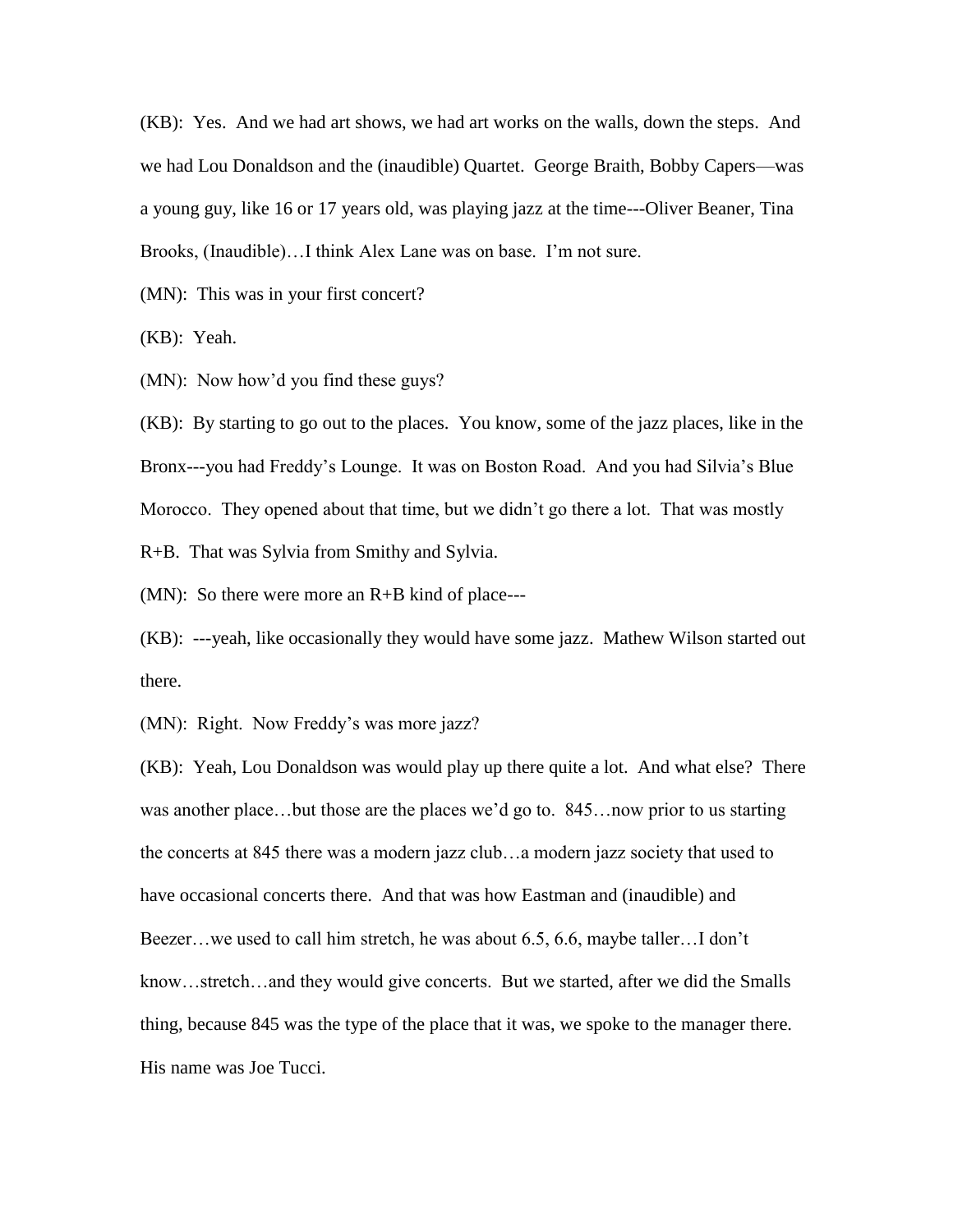(MN): His name was Joe Tucci?

(KB): Yeah. And 845 was among those groups. The Palm Café, 845, there was Palm 2 and I don't know if the Baby Grand was part of that, but you know…Italian controlled.

Ok? And Joe Tucci…nice guy, you know, he was the manager there---

(MN): ---Now these other places. They were just bars? They didn't have music?

(KB): They had music too, but not jazz concerts like that, you know. Palm Café, there was British going out of Palm Café. What was it? I don't know if it was Jocko or…was it Jocko…I thought it was----

(MG): They had---

(KB): I think Symphony Sid did somethings out of there occasionally too.

(MN): The Palm Café?

(KB): Yeah.

(MN): What street was that on?

(KB):  $125^{th}$ .  $125^{th}$  and  $8^{th}$ . Yeah. But we would, you know, go to all of the jazz shows. And when to book, to find musicians, we found out that there was a place called The Turf. It was a bar and restaurant on 49<sup>th</sup> Street and Broadway. Regular spot. Anytime, around 11:00/12:00, the musicians that were in town, jazz musicians, they would congregate there.

(MN): Right. So it was a good place to meet people.

(KB): That's where we would go and meet and we'd get introductions to those that we didn't know. Or we wanted to book the concerts, we'd say all right, we need a tenor player. Oh there's Johnny Griffin, you know. Or, we need a trumpet player. Bill Hartman, Lee Morgan or somebody, you know. Where it was at, we were always ready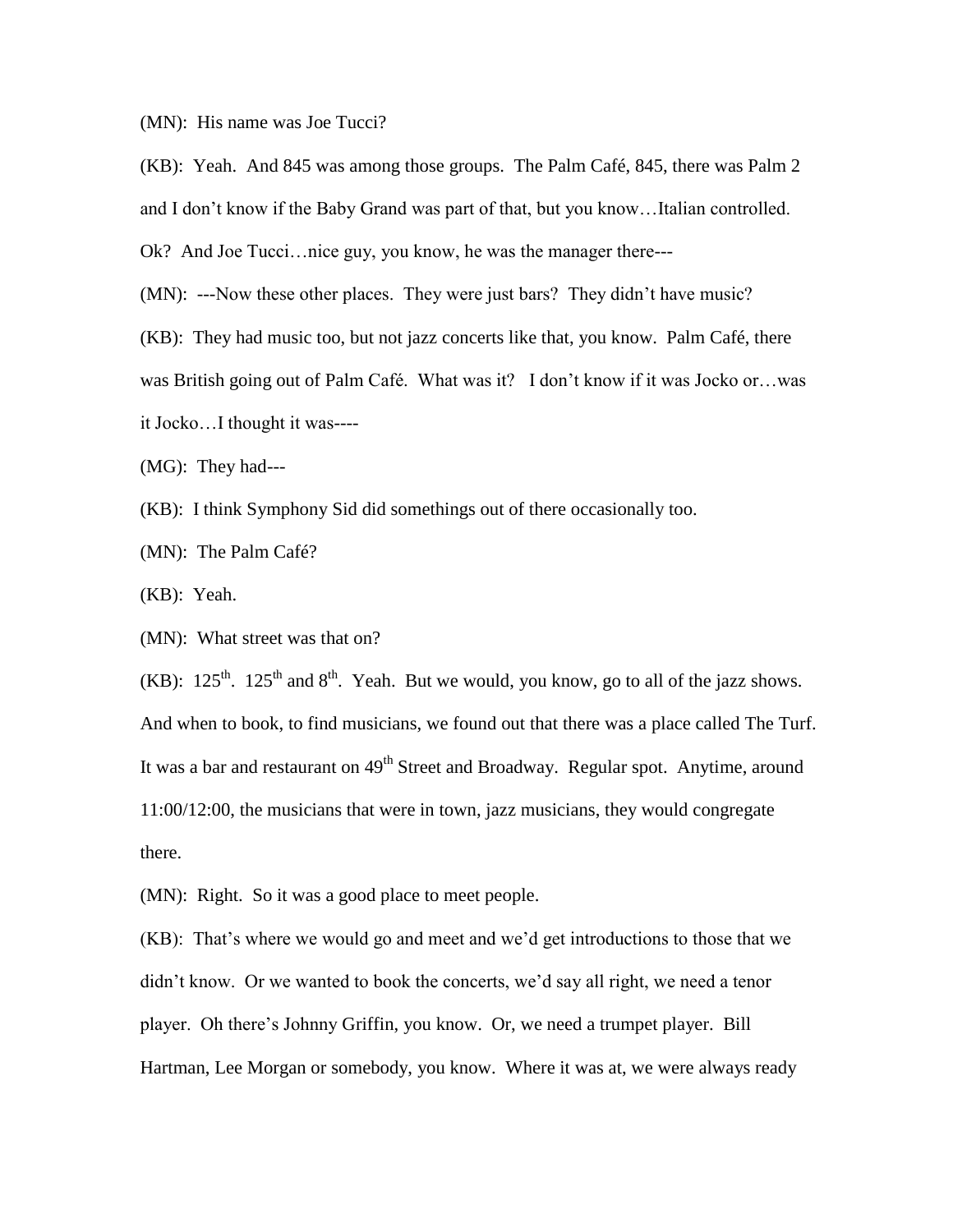for a gig. Philly Joe Jones. Whoever was going to be in town on that date, we would then sign them to do this concert. And you couldn't even do some concerts without having to go and get a permit. Do you remember the permit?

(MG): Uh, huh.

(KB): OK. And of course, the musicians were supposed to have a cabaret card at the time. That was the thing. So you know, I'd always have to go down, and if it was a dance or a thing, go get a permit…to do this thing. And then the club owners were supposed to look and make sure you had a permit before you can. You had to pay a nominal fee for that. I guess that was how they tracked the money too, so you had to pay taxes on that.

(MN): Uh, huh.

(KB): So anyhow, we would put…these Sunday afternoon jazz concerts and what not. They were pretty well attended. Very good attendance.

(MN): Hm, Hmmm. How—

(KB): --That time, I remember it was that same spring. I had gone to school for advertising art. And one of those fellows that was a year behind me, David Giddens came. And he came, this was 1957, and he shot some pictures. He used a camera…(inaudible)…no flash! So alright, next week he came back and had these pictures. George Braith, Albert Beaner, Tina, I think we even had…oh, what was his name? Saxophone...trumpet player that was very popular, but he was from the be-bop days-

(MG): --Little Benny?

(KB): Who?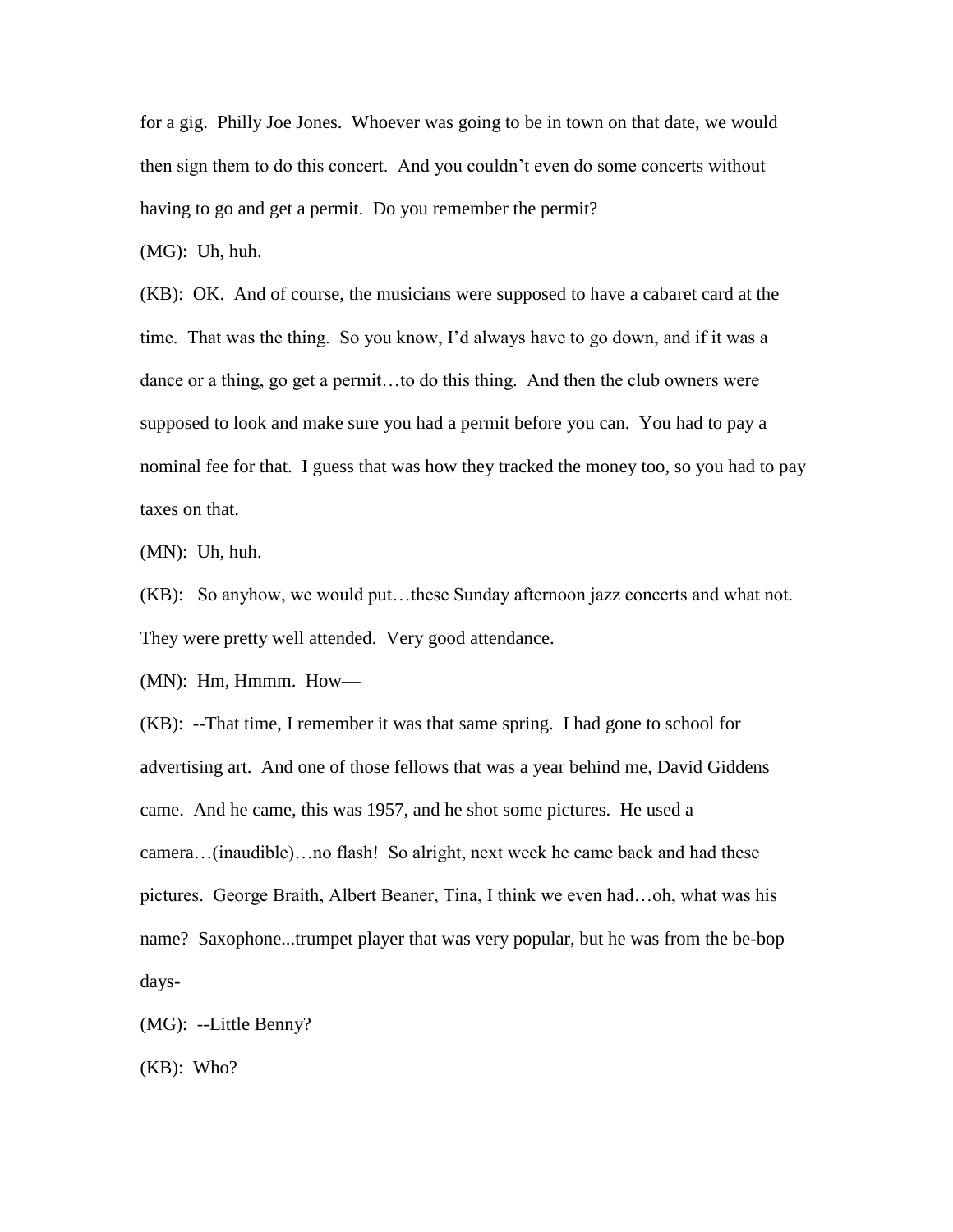(MG): Benny Harris?

(KB): No. Oh goodness, I'll think of it. Anyhow, so he brought back these pictures and I said "Man, I like these!" They were grainy and what not. It was super double x film. This was before tri-ex or anything like that. So I had gotten a camera for graduation, but it was August of '75 was when…fixed focus….Fox got cameras—

(MN): --Right.

(KB): Where you plugged the flash into and then you put a number five flash bulb in there, and you had to use flash, or you were out in the sunlight, you know. And it wasn't adjustable settings. It was not something that I could take in the clubs with…it didn't have adjustable settings or something like that. So my uncle, (Clyde), who used to work in a factory, had been involved in an accident, in a press. He was cut—these four fingers off, on his right hand. So part of his therapy…he was taking a correspondence course at New York institute of photography, where he had some books and equipment. And at that time what they were developing was Supta (??) film. You know, you had to be in the dark. Well anyhow, I started reading some of these books. He started giving me some tips and he had a camera with adjustable settings. It wasn't a single lens reflex, which I needed, but it was (inaudible) flat, (inaudible) that opened up and then you had adjustable settings, so I could use that and learn how to gauge the exposures and stuff like that. So I started taking pictures, but then I had to try and get something by 1958, was when I got that thing. Now, I started in '57, I was going to Baruch. I had gone back to the school to see Robert, Robert Gums who was still there--that was his senior year. He was still in class, so I had some time to kill, so I had gone back. I went up to the office to look at my records, 'cause you know, when in '55--when I was about to graduate--my mother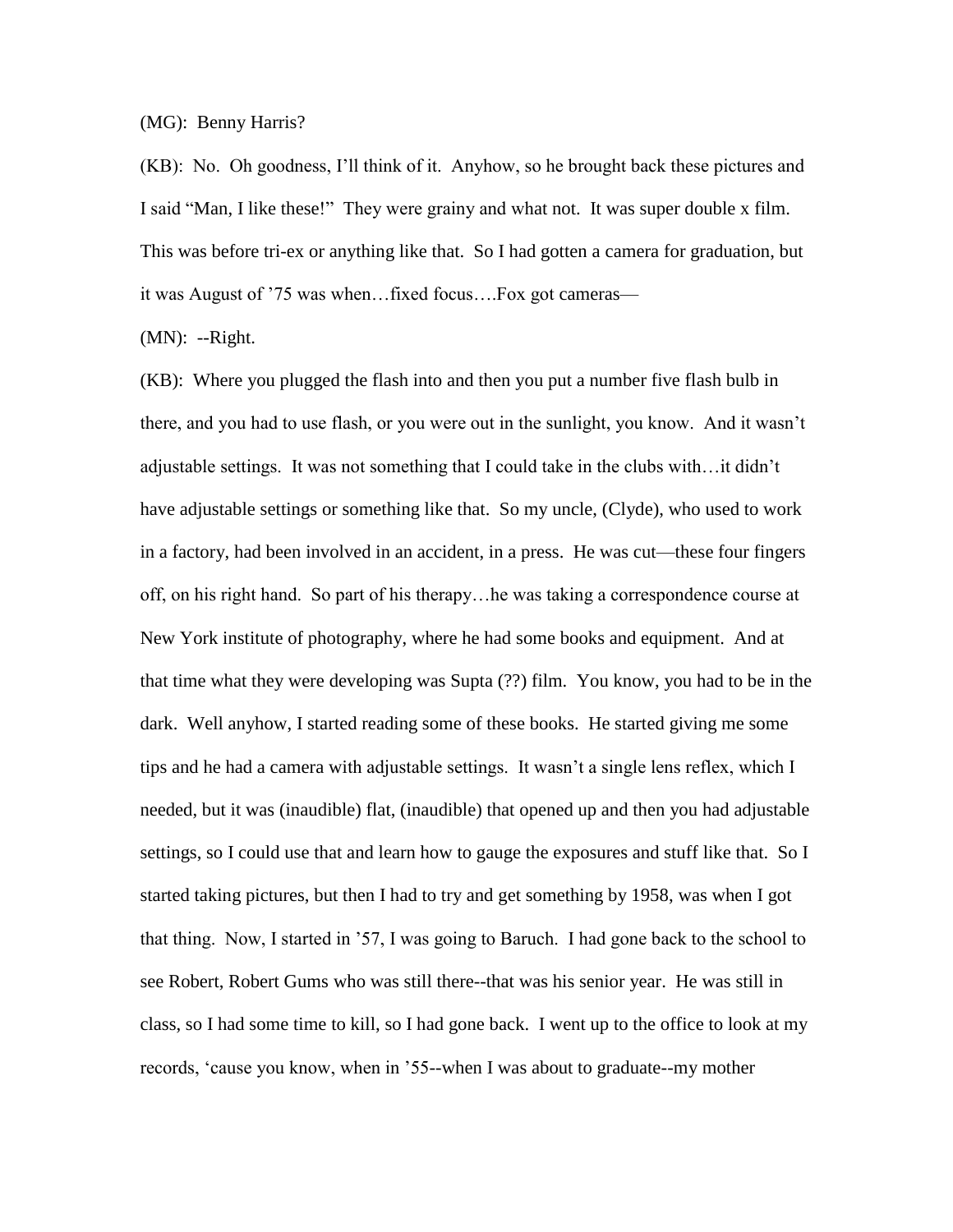wanted me to go to City College, you know. I had gotten good grades most of the time, you know. 85 students. And my homeroom teacher, Mrs. Abrams, was also my math teacher. My senior year I was getting 80's, 80's, 85 and what not. And I wanted to bring up my grades, so I said "I can do better than that." And at some point in that senior year- - in the final term of senior year—she got…she was out. I don't know what happened to her, but she was out. And we had a substitute teacher. We had four tests during that period. I'd gotten two 100's, a 98 and a 95. So at that mid-term point, I that I got a 95, as opposed to an 85, on my mid-term report card. And Mrs. Abrams came back. And when she came, and in the final thing I'd still got good marks on there, when I saw my final report card it was 85…it was back down to 85, you know. So this was just before the graduation rehearsal. I can remember some of us were up on the balcony there. You were supposed to come down and the music was playing. And then I saw Mrs. Abrams and I asked her about, you know, how come I'd gotten two 100's and a 98 and a 95…how come my final grade was 85. And she says that's a good enough mark for…to get—

(MG): UH, huh.

(KB): And I had liked her, all the time, you know. I don't know what had happened, why she was out, but when she came back it was a different person. That hurt. I felt… I mean, I was sorry…but all I could hear was that music playing. So I said nothing. You know I'm thinking about having to get left back in (inaudible). So I just…I grinned and beared it. And just continued with the rehearsal for graduation. But that was the first time that I really felt any racism from teachers in the school. So now, fast forward back to '57. So I got this…Oh…so I went to the SIA and I'm waiting around until Robert had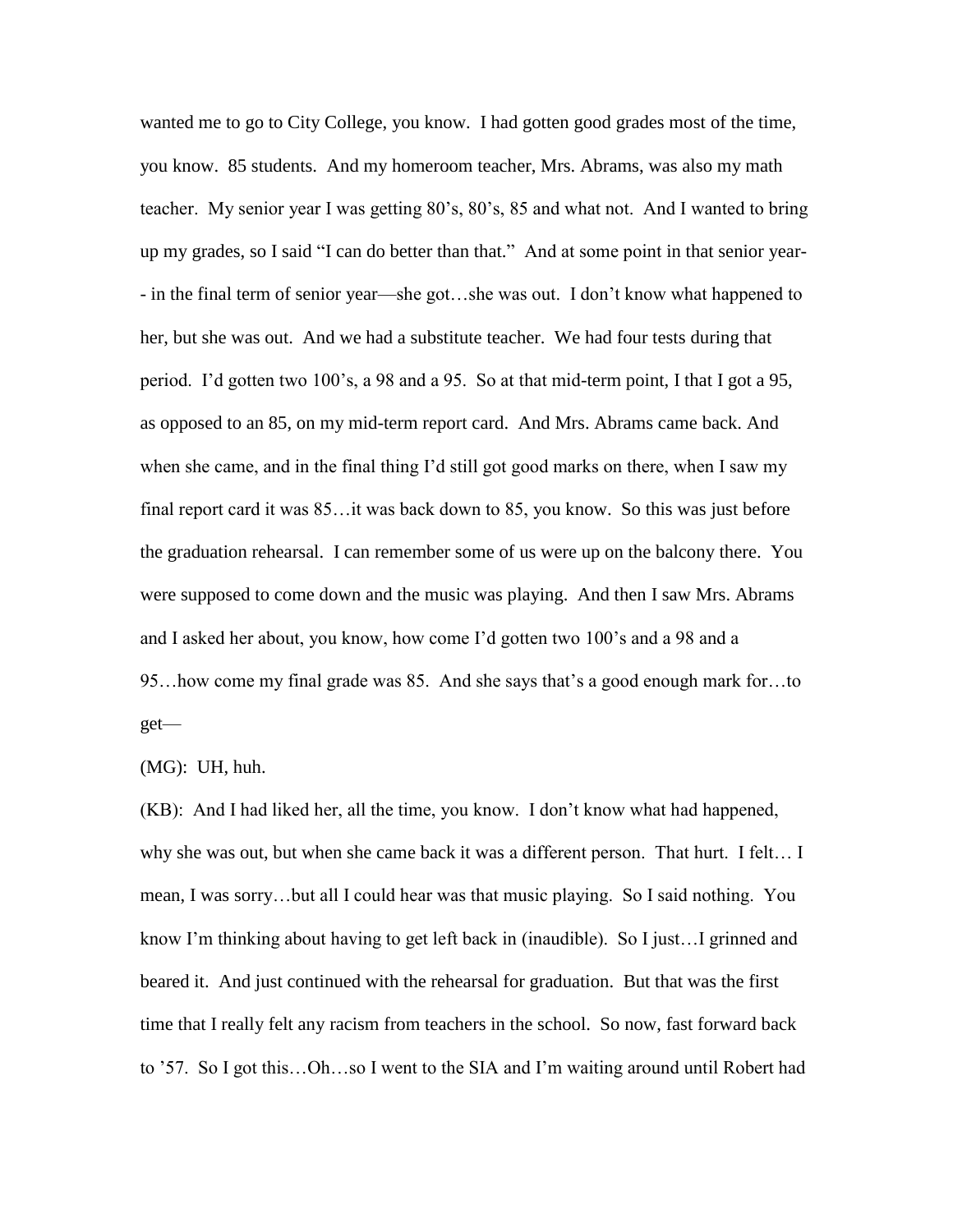a break. I went up to the office and I look at my records and I saw that my grades were good enough that I could have been in City College for two years now. So I then enrolled in Baruch—at night school, because right now I'm very active. I had a little job. I forget where I was working then. I had a little job so I didn't want to leave there so I went to school at night…at Baruch. I was studying business administration. And…let's see. I bought a Yashika camera. I remember the (Haussleblau??? inaudible) was the camera of the day. It was 600 dollars. Big price. And I said, well maybe if I pinch and got help from my parents--from my father rather, because my mother didn't work—that I could get this. I said, should I get this Yashika…this twin lens reflex? Or should I get this single lens reflex, which was much more expensive. It was the (Haussleblau inaudible), which was like the state of the art camera then. I looked at the filter for the Yashika---I think it was like \$2.80, or something like that. And I looked in the other case there and I saw the filter for the (Haussleblau??) was \$25. I says, "OK." I made my decision right there.

(MG): Uh, huh.

(KB): I said I might get the camera and then camera then anything I need for it is going to be way out of line. So I got the twin lens reflex—the Yashika—and I started taking shots then. And I started working with The Reporter, the newspaper at Baruch. And as a matter of fact, I was doing pictures for the reporter and the year I was voted as photo editor—I think that was '59—I didn't continue.

(MG): Can we stop for a minute because I want to\_

\_\_Break in Recording\_\_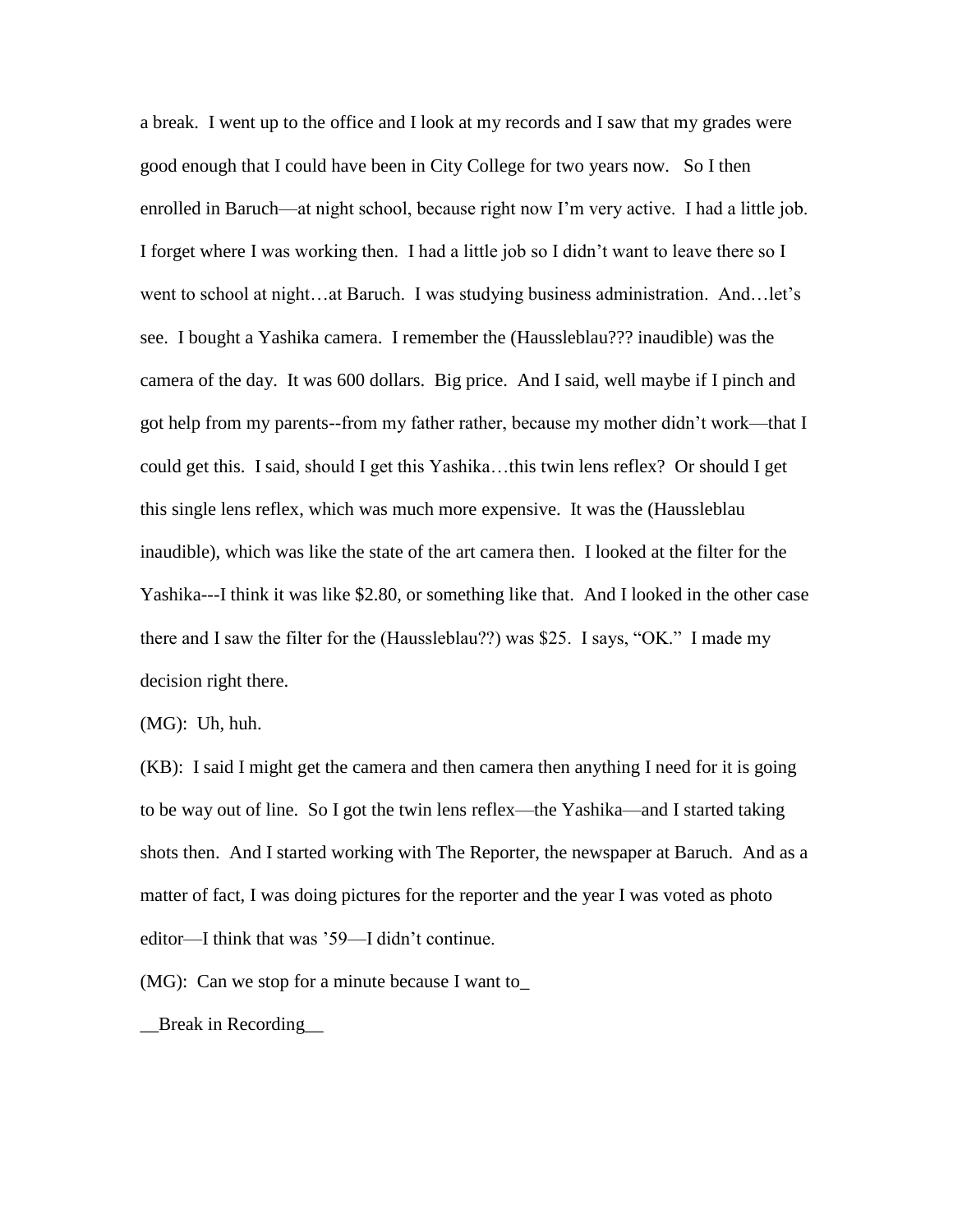(MG): As I was saying…wanted to continue the conversation about The Jazz Arts Society and jazz in the Bronx. Listening to what you were saying, and when you started having those dances in the basement on Kelly Street, did you charge?

(KB): Well…they were mostly parties.

(MG): Parties? So you didn't charge anybody for the party?

(KB): No, we didn't start charging anything until we started doing, like, the things at Small's Paradise.

(MG): That was the beginning?

(KB): Yeah.

(MG): 'Cause there's something about you and your brother, very clever, about,

going...you know the idea that you went downtown, you went to 49<sup>th</sup> Street, you talked

to the musicians and that they trusted you enough to come, on a Sunday, between 4 and 6.

They didn't know you and how old were you?

(KB): Shoot. 18, let's see '57?

(MG): And Elonbay's a year older, right?

(KB): So we were 19. 19, well, '57 yeah. So I was 19. Elombay was 20. I was born in '38.

(MG): So what do you think it was about you that made them want to come to Bronx to play Club 845 on a Sunday?

(KB): Hey, you got to make the gigs, you know?

(MG): Uh, huh.

(KB): We promised to them, you know. So we was there and we'd pay them.

Sometimes we'd come up short and we'd pay them what we had and dig it up and meet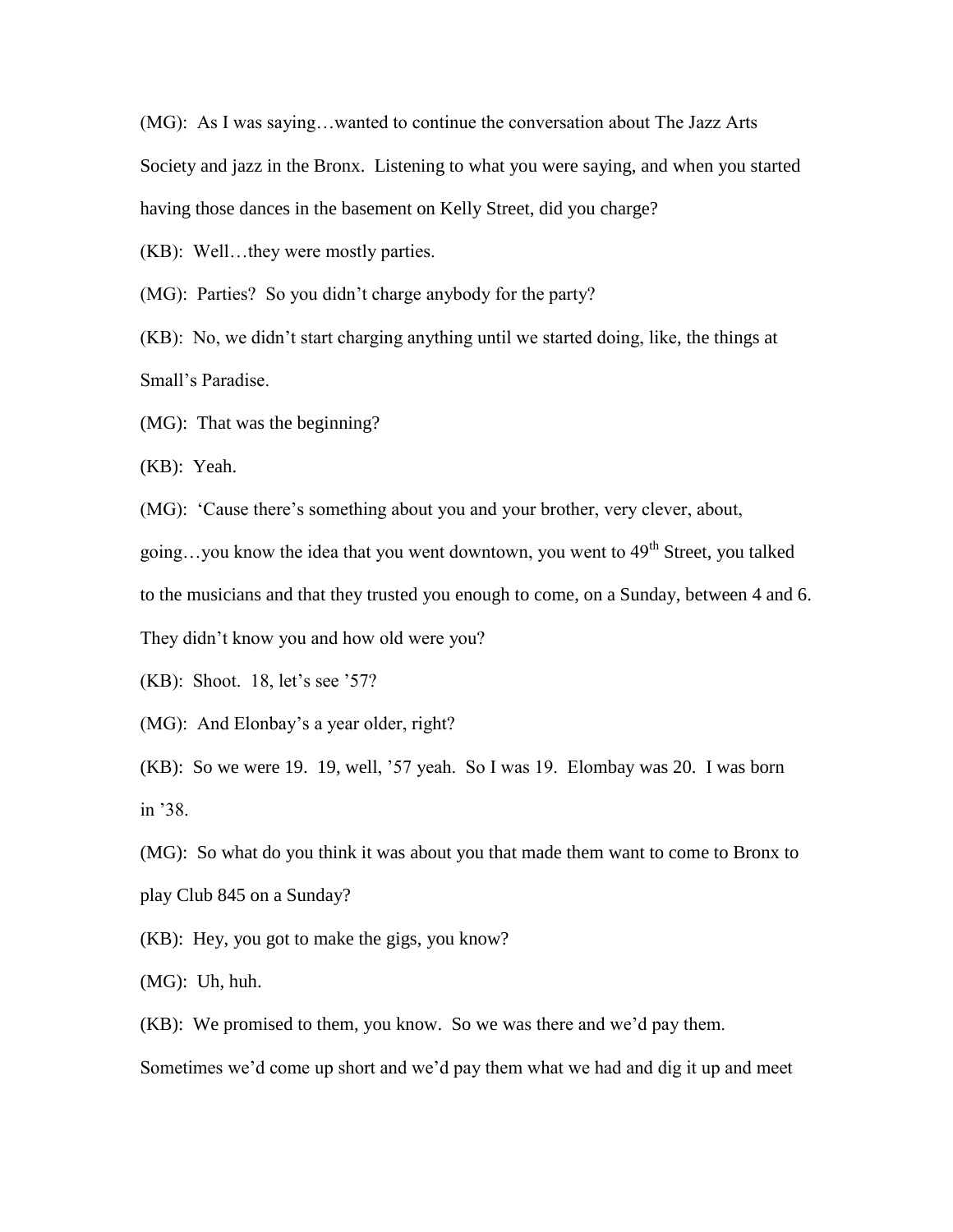him and pay 'em the (inaudible). But we, you know, we'd always see that, you know, we'd make a deal. I forget what it was. I know leader was double. That was thing in the band. Sometimes they would…there was skill, what was skill from the union and what not.

(MG): Did you have to have a union contract?

(KB): There were times that we did have a union contract, but basically no.

(MG): And nothing ever came up about Cabaret cards, did it?

(KB): No, nobody ever came to check on that. But, we would get our permits. We used to have to go do--I forget where it was--it was way downtown, to get a permit. Which we had to pay for, to do, whether it was a dance or a concert and what not…and of course they had to have, their cabaret cards, but I don't remember us asking anybody at any time ourselves. You just had to have it in case that the union guy came around.

(MG): Uh, huh. But the union guy never came to Club 845 that you recall?

(KB): There, yes, see I was—

(MG): --But the delegate would come?

(KB): Oh yeah. I remember the guy. I don't remember his name now. He was a black guy that used to come to us and handle all this. It was a short guy. I don't who remembers now.

(MG): Uh-hum.

(KB): But, it was close-cut or a bald head. And he used to come, you know, gives them a little hell sometimes. But he never stopped anybody from playing, so I don't know what happened then. But, yeah, the union delegate would come.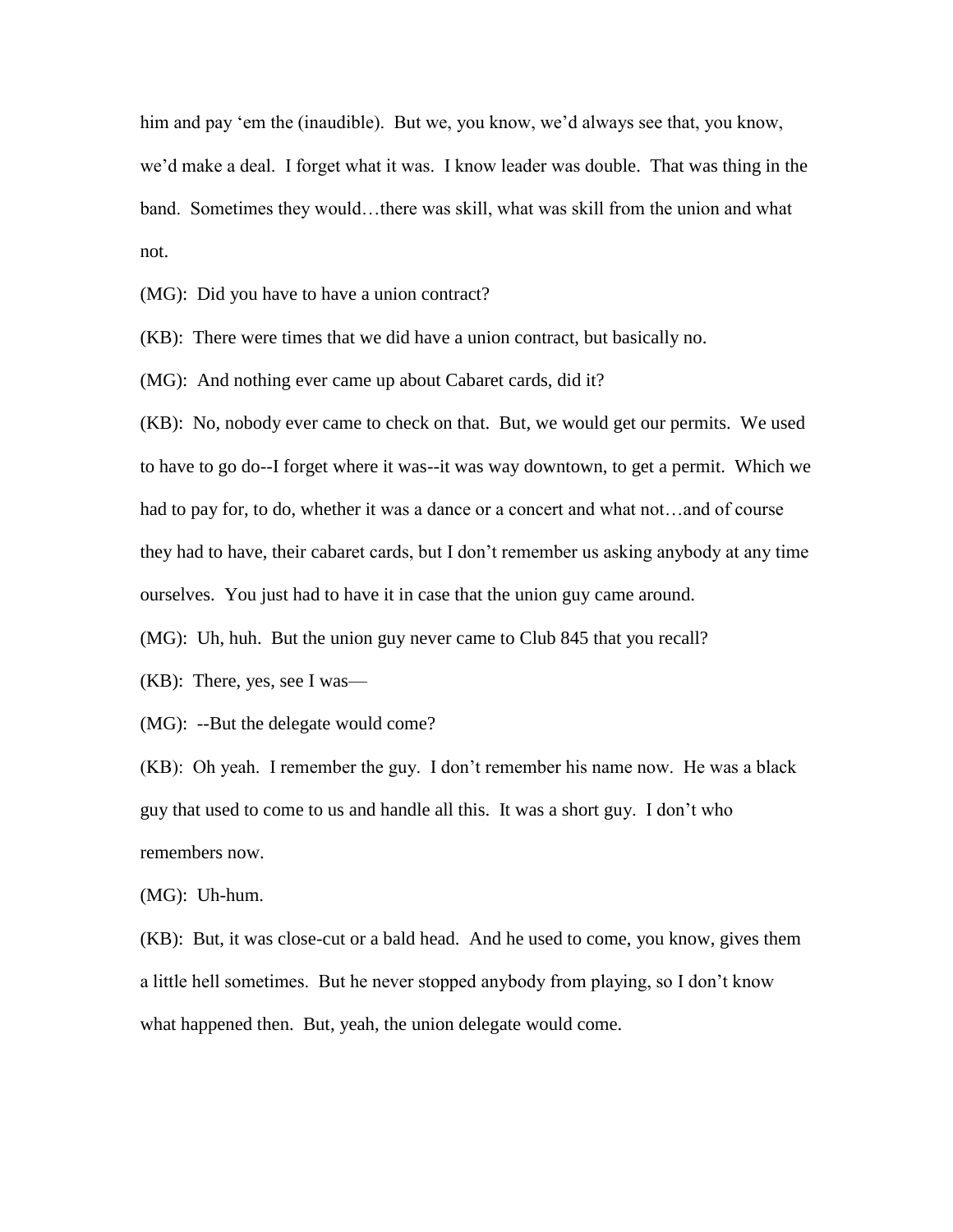(MG): Because they would have to pay a fee. They would have to pay a little tax on that gig.

(KB): Yeah, yeah. We did things by the book.

(MG): We did things by the book. I remember one time we were there and I told you this story one time before. And Monk came up. I forget who was playing. And you know, this is our little Monk story. He came to us and he said, "come here." We were inside Club 845. Now 845 is…you could say it's L-shaped, where the entry's on Prospect and the back door here is on  $160<sup>th</sup>$  Street. And there were stores between there and the corner.

(MN): Oh, so they had another entrance on  $160^{\text{th}}$ —

(KB): --It's not an entrance. It was the back of the place, but it—

(MG): --It was the back room.

(KB): It was the back of the…the concert hall was, like, here. The stage is here and the people face here and it was like an elevator so—

(MN): --And the bar's up front.

(KB): And the bar is here.

(MN): Wow!

(KB): It's how you come in and you go through the…there was a separation, where there were people using the bar.

(MN): Got it.

(KB): So Monk took us out, walked us around the back, to the back of there. You could here the music playing and he said, "That's good." And that was it. So that was, you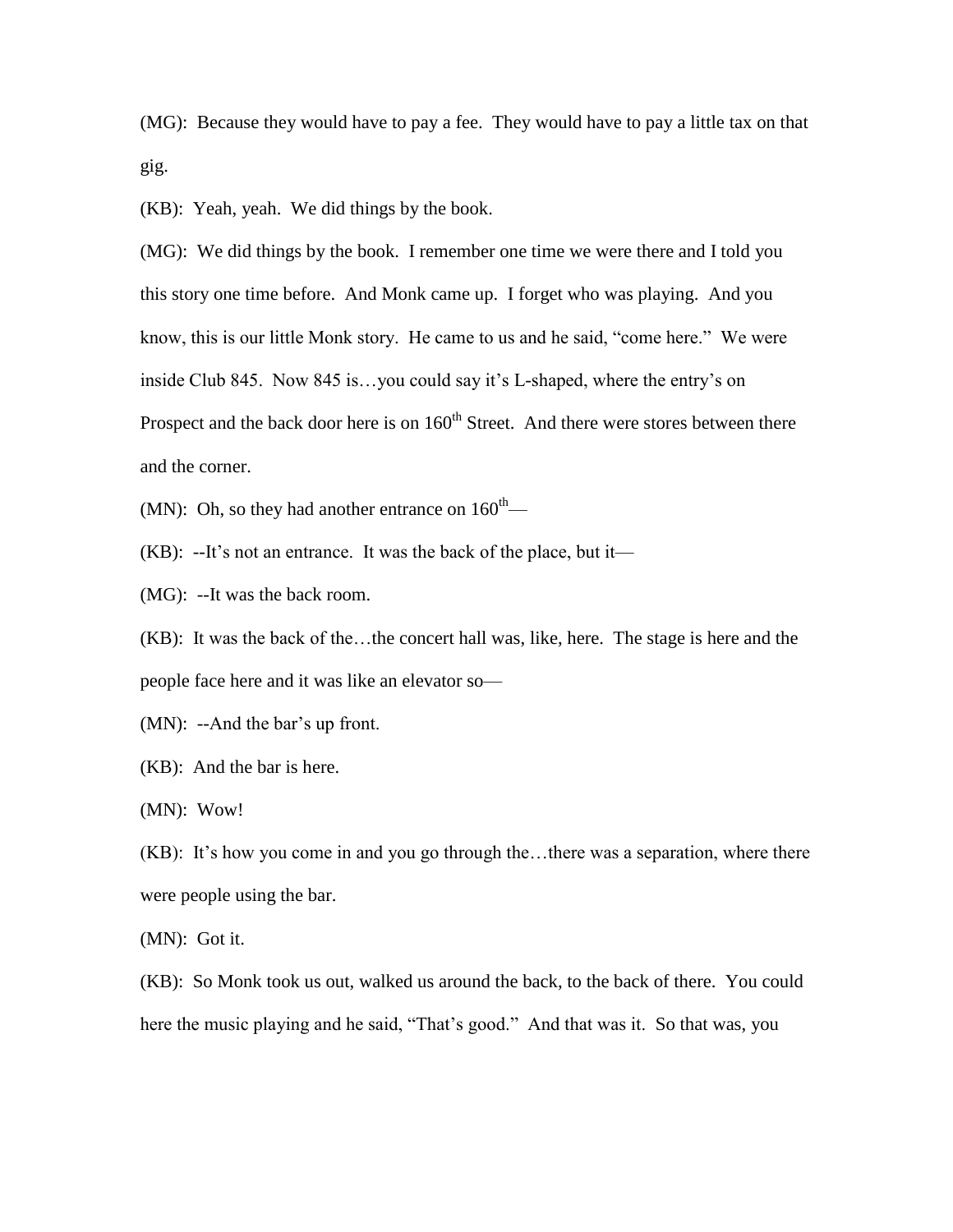know, he took us all the way around there to just tell us that, to say that. So that was our little Monk story. (Inaudible) Thelonius Monk!

(MG): Did you know that that Monk used to be in the Bronx, on Lyman Place?

(KB): I did know. And used to hear, but I didn't know where he was.

(MG): You used to hear about that right?

(KB): Yeah, used to hear that.

(MG): Did you promote the talent from the Bronx? Did you have particular Bronx guys? (KB): Most of the guys I got. Bobby Capers, George Braith and those guys. They had lived in the Bronx at the time. That's where we started. That's where got to know the guys. But once we started, we started going out because, you know, the people would hear what you're doing. We started getting to know the top names at the time.

(MG): Now Bob Gums said that your graphic artwork on your posters was really, like--

(KB): It was revolutionary at the time.

(MN): Yeah. Do you have any copies of those posters?

(KB): We have some copies. We're trying to get together on this now because next year is our 50<sup>th</sup> anniversary. Right and we're to get things together. Chris was spearheading that. Chris Hall.

(MG): Oh, he was?

(KB): Yeah, he was, kept on asking, "When are we getting together?" And maybe he knew something too. He died yesterday.

(MN): Oh, God!

(KB): At quarter to three.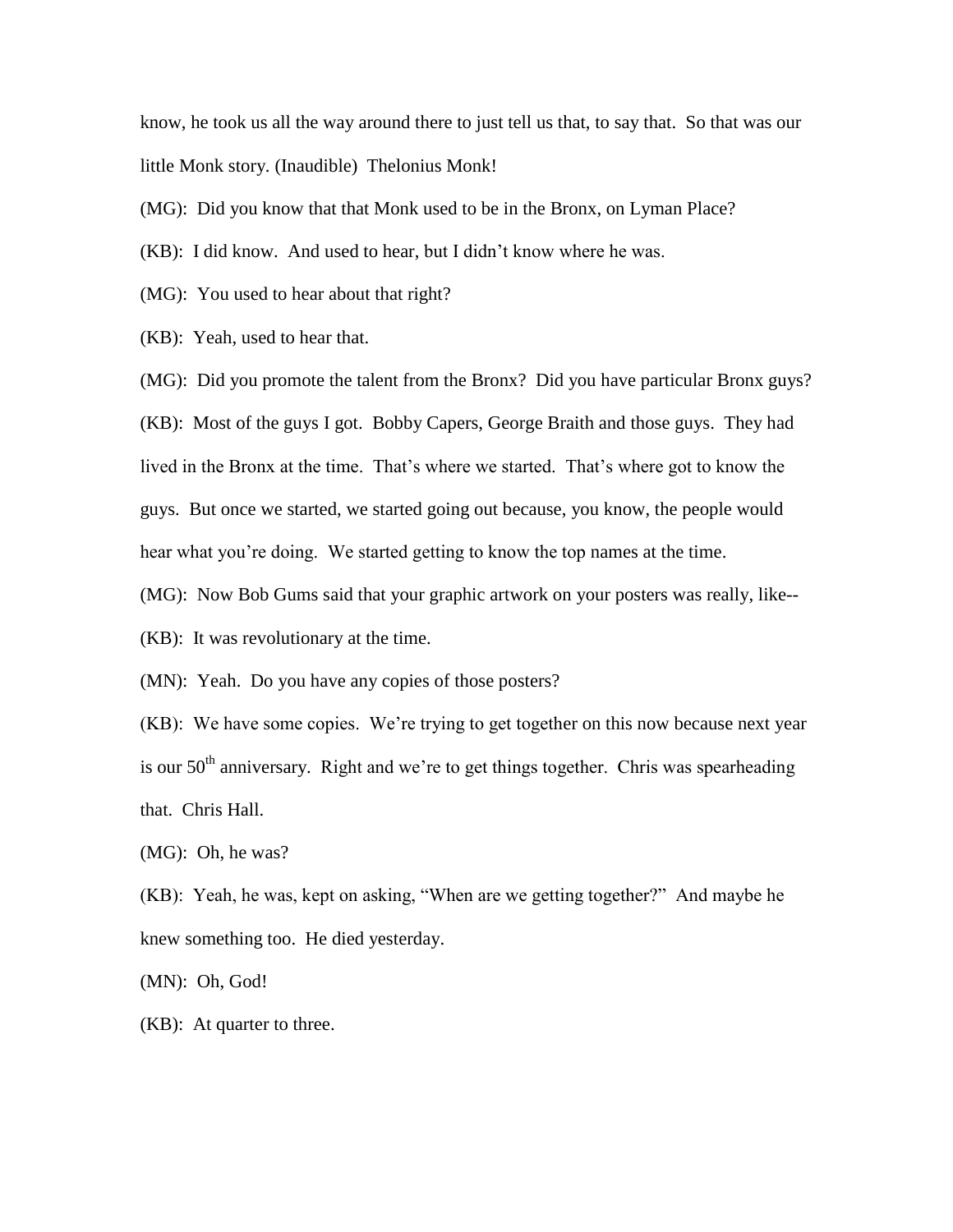(MN): 'Cause if you want to, like…if you want to host one example of this, we have a website you can put stuff on as a way of advertising what you're doing.

(KB): Oh yeah, we're going to do that. We're going to have a big thing. Matter of fact, we talked about doing things, but (inaudible)…In '57 also, in the summer, we wanted to have something that wasn't enclosed like, you know, 845. There was a place on  $225<sup>th</sup>$ Street, East 225<sup>th</sup>, called International Park Games.

(MN): That's what Bob gums mentioned.

(KB): Yeah. And it was a bar, but it had a big backyard with a gazebo out in back. So we did a thing called "Jazz and Barbeque: Pick a Rib and Dig a Riff."

(MN): "Pick a Rib and Dig a Riff!"

(MG): I think it's time to do it again.

(MN): I think it's time to do another one.

(KB): Exactly! And that's what we said we're trying to do. I don't know any places like that, so we're thinking about maybe getting a grant and doing the outdoor picnic thing free. You know, people come and barbeque. I don't know if you could do this—

(MN): --Might be at (inaudible)—

(KB): Hey, that might be. I was thinking about Crotona Park, which was like a center there and that's where they have that Brownstone and—

(MN):--We also know…we've worked with the park administrators, so you might want to work with us on this.

(KB): Yeah. So if we could get a grant so that we could hire the musicians and do the promotions and do all the things then, that's one of the things that I want to do for next year.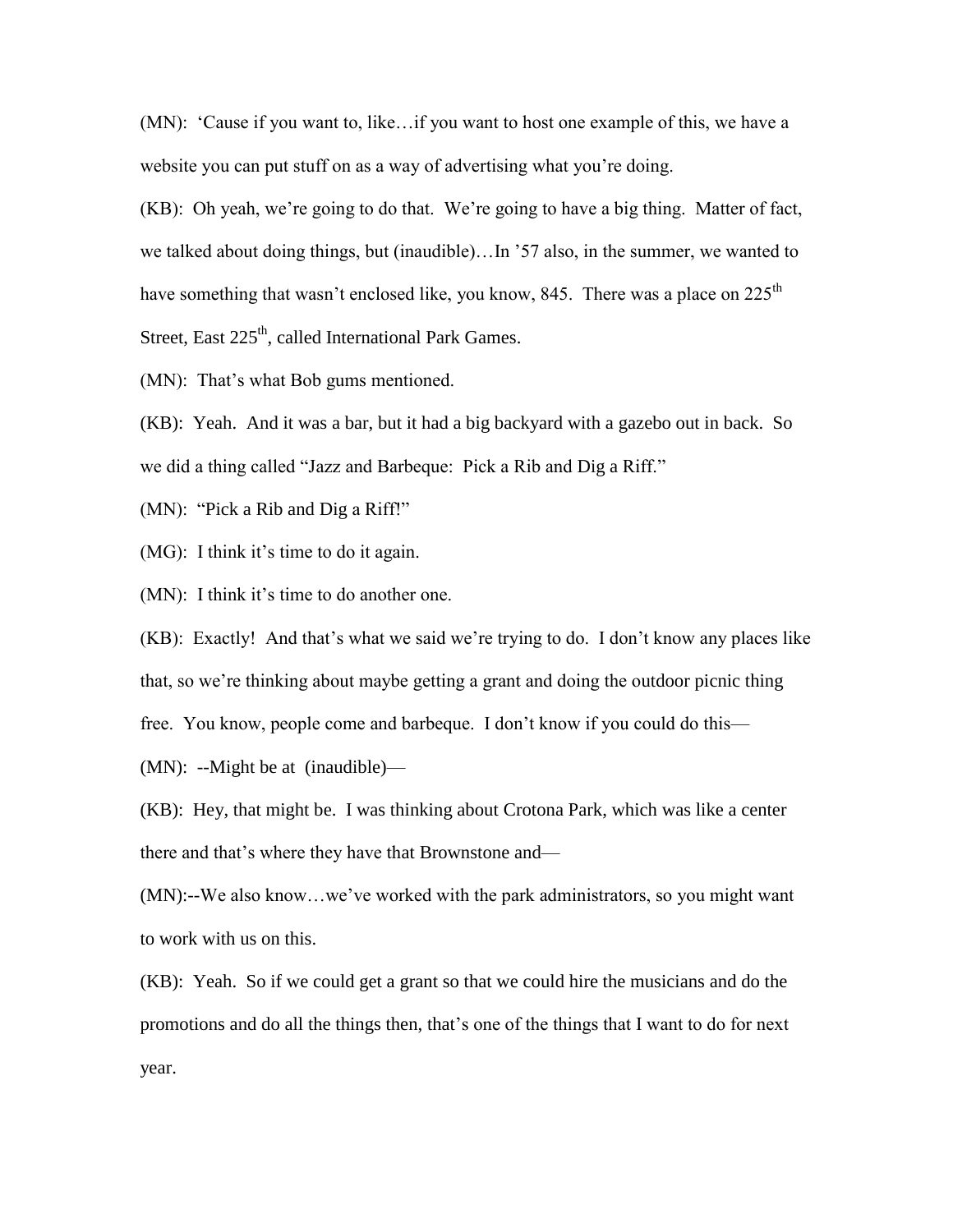(MG): And I know that the first gig you ever did, you had Lou Donaldson. So it would be very nice to have Lou Donaldson again.

(KB): Well—

(MG): --Didn't you work with Pucho?

(KB): Oh yeah. Well, I said there's several things we'd like to do during that  $50<sup>th</sup>$ anniversary year. Now the first thing that we did was that December  $24<sup>th</sup>$ , that Christmas Eve, in '56. I want to do a Christmas Eve 2006, too. And Lewis too, a plan. We'll see if we can get Lou. Bill English...I had run into him. He's up there on 138<sup>th</sup> Street. I've run into him several times up in the mornings at the McDonald's over there. I'm going to try and catch up to him. And see if he's still…I know he's still playing, but I don't know if he's doing any lives gig. Tell him to get himself together, you know. George Braith is still around. Bobby Capers is dead. Pete Larocca…you're in touch with him. I believe-- (MG): Pucho, right?

(KB): Pucho we did for several gigs and what not. I will try and see if we can get as many as are still living for that concert. Then for the Pick a Rib and Dig a Rib: Jazz and Barbeque, I want to see who again, now most of the present people are gone. Cannonball was on that. He's gone. Philly Joe. He's gone. Paul chambers. He's gone. Curtis Fuller's still around. Hank Mogely was on there.

(MG): How successful was it when you did it?

(KB): Oh, man! That was a jam! Yeah, Miles came up. Miles and Francis. Matter of fact, I saw Francis the night before that. Francis…Francis Taylor, who he was married to. When I was shooting the Ailey, Alvin Ailey (spelling?) …the gala the other night. I was sitting, waiting for people to come in there and I here this guy talking about, "Francis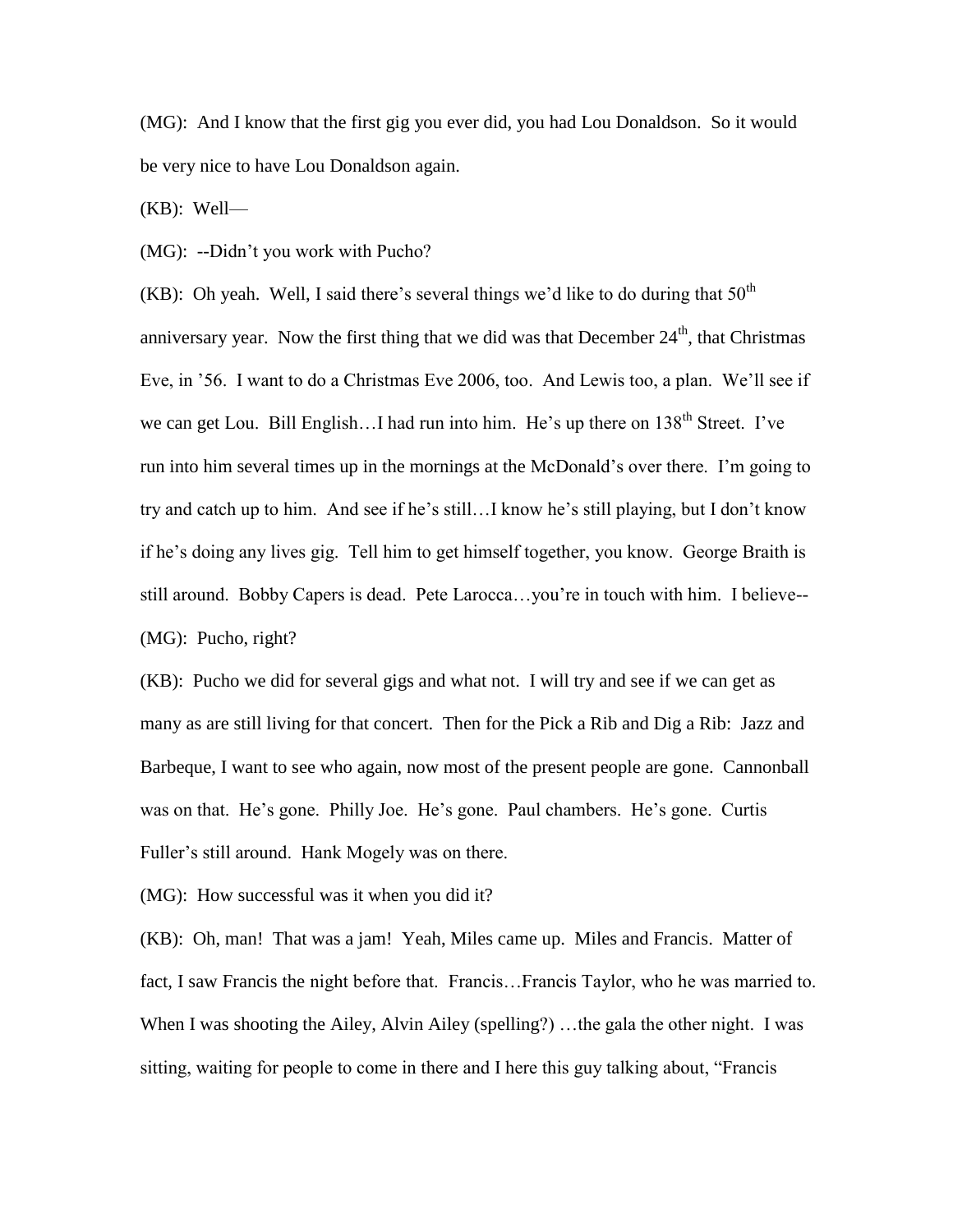Taylor coming, you know I have to see her right now." So I turn around and say, "You mean Francis Taylor?" He says "Yeah," he says, "You know her?" And I says, " I wouldn't have recognized her when you come." Of course this is like 50 years later…'49, '48. And he said—

(MG): --She's on the cover of Someday My Prince Will…no, no that's Sicily. She's on something.

(KB): Sicily…I don't think that was Francis on it, but Francis was a dancer. Yeah, you think she was on one of them?

(MG): Yeah, she's on one of the covers. Yeah, I think…Anyway, she was married to Miles.

(KB): Yeah. So I ran into her, I met her, and we talked…called one night. Went by the house there---881  $10^{th}$  Avenue there. I forget which son it is, that...she mentioned his name. I got pictures of him and Miles in the house and her. He had on his cowboy outfit. He was about four or five years old and what not, and I was talking to her about that. But anyhow, yeah, so I ran into Francis Taylor at this address last Thursday.

(MG): When you guys decided to begin this jazz arts society, and you started meeting in the basement of the house on Kelly Street, could I have the names of the members? (KB): It was Elombay, myself, Robert Gums, Philip Mungen, Andy Barren, Bernard McEwen, Frank Adou—I'm not sure if Frank was in the service then, but he was considered an original member because it was within months, or something like that. (MN): We spoke to somebody named Shirley Daley, who said she got involved as a secretary?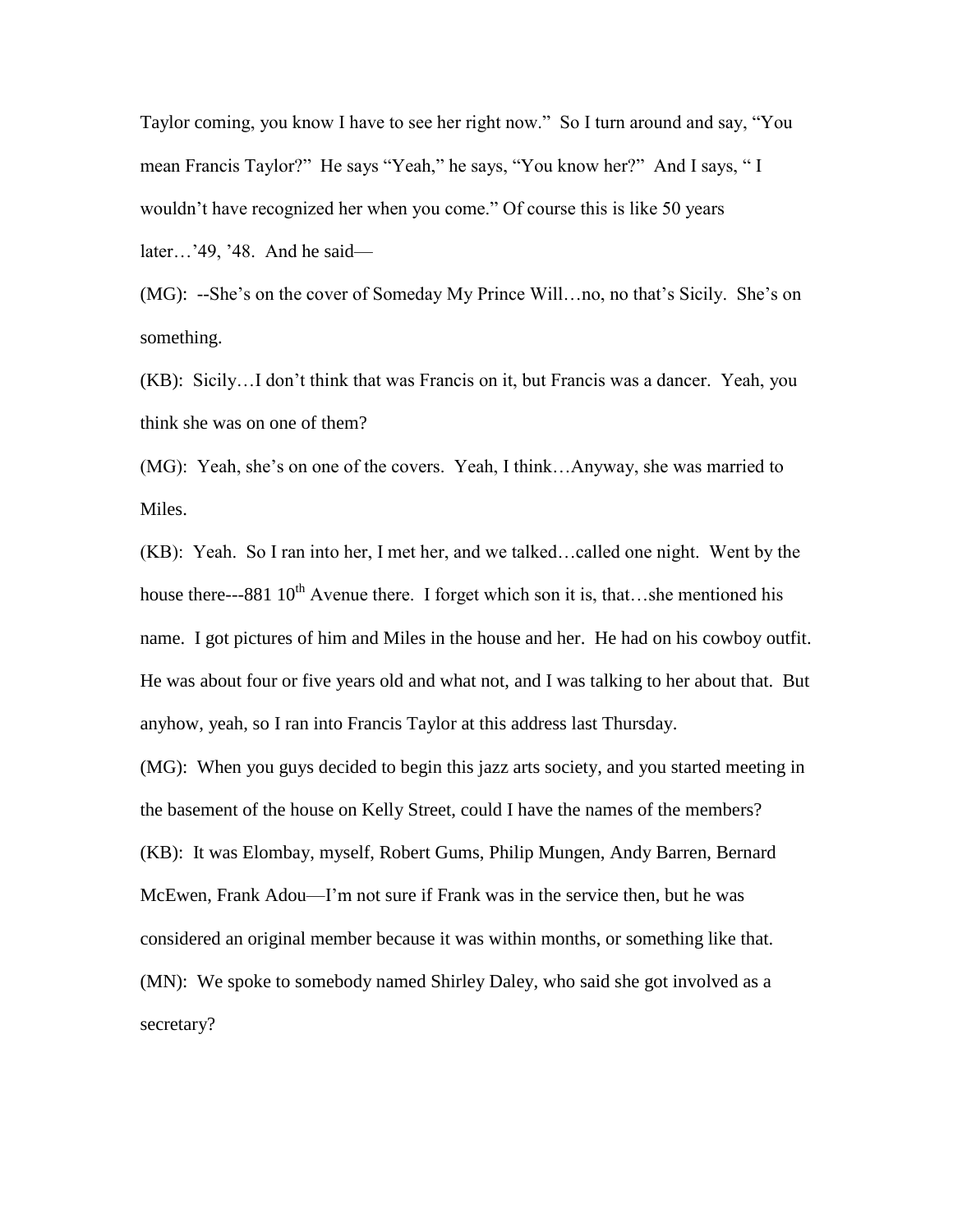(KB): Yeah. So we got together and we had gatherings straight over there. So all these guys would get together and…Oh yes, Carl Anderson. Carl Anderson—you know, we were saying that we needed to get some records—Carl says, "my sister's a court stenographer---Shirley." So Shirley Anderson, now she was a couple of years older than us. We wanted to form this…formally. Also in order to form the organization, formally- --it wasn't a corporation, but still had the paperwork of a company---Jazz Arts Society. At least one person had to be 21 years old.

(MG): Oh.

(KB): And she was 21, all right? So she was one of the people that was the…founding officers when we went to officialize it, you know get it..with the city. I had run into her some years back, my 80 thin years back, but I hadn't been in touch with her.

--Examines Picture—

(MG): Which one was that? Uh huh, and where's this from this picture? PS what? What does it say?

(MN): I think it's 54.

- (KB): Prospect Junior High School.
- (MN): No, it's Junior High School 40?

(KB): That was Prospect? Junior High School 40? I never knew the name of it. We

knew 40, we knew 60, we knew 52.

(MG): So was she the only girl in the group?

- (KB): Isn't it something, yeah?
- (MG): That's great.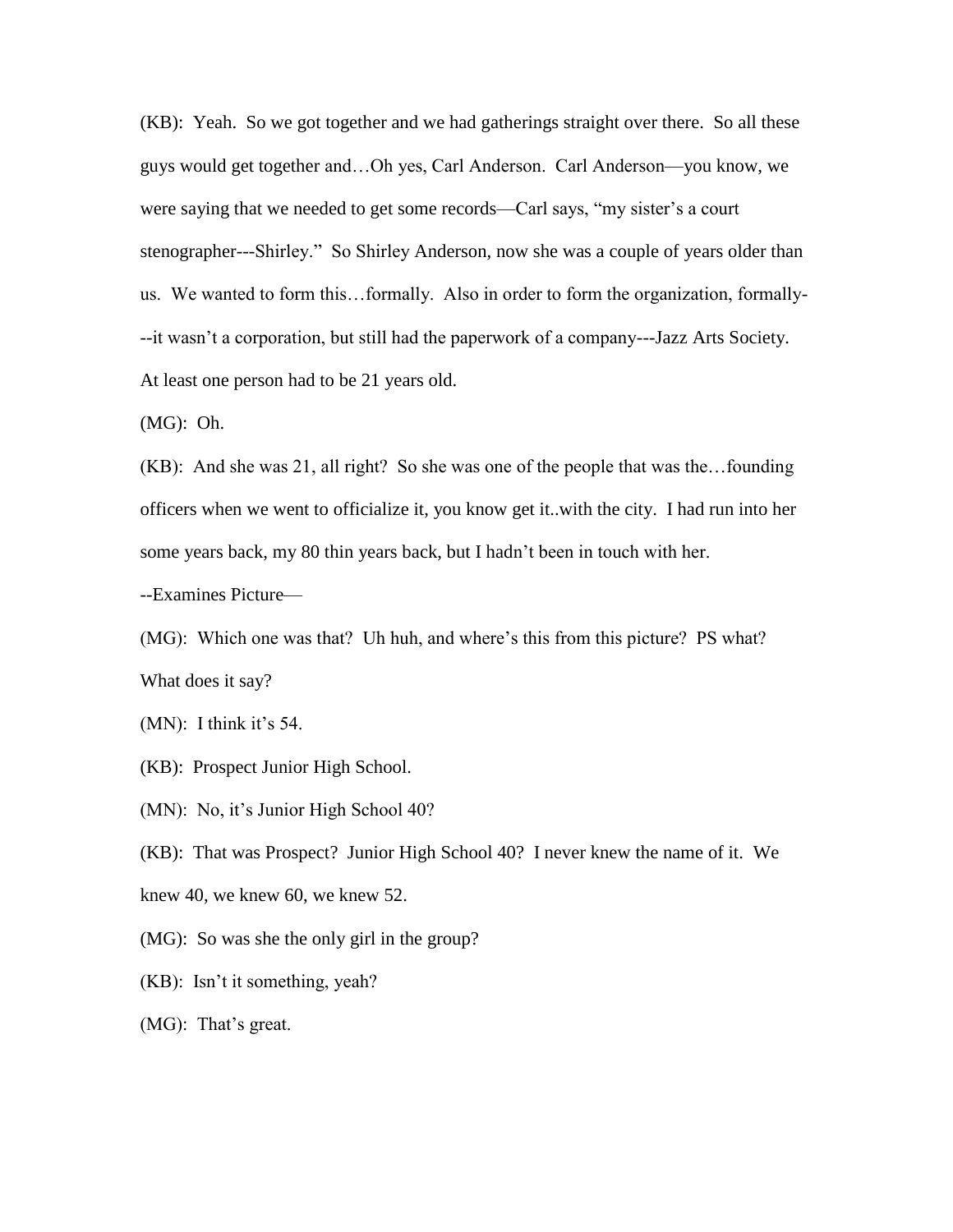(KB): Mostly white guys and black girls in this picture here. Well, for the most part, yeah.

(MG): Yeah, and many more girls.

(KB): Yeah.

(MG): So you had this idea to have more or less a formal organization, because you had paperwork and everything. Was it formed to promote jazz or to do other things too in the visual arts?

(KB): Well, really to promote jazz and jazz artists and artists, period.

(MG): Artists, period. In the Bronx?

(KB): Well, it didn't state that. No, no.

(MG): But then, what was the reason that you started doing jazz at Club 845 on the Sundays?

(KB): Because that was available.

(MG): It was available.

(KB): And at that time, especially…The Bronx…there was a lot of jazz bands in the Bronx and those were the people that we would come into contact with. I'm sure there were some in Harlem, but that wasn't our crowd. We didn't know that.

(MN): Would it be fare to say that the Bronx had almost become like a suburb of Harlem? Were there a lot of families from Harlem—you know, upwardly mobile families, who had moved out to get better housing and better schools?

(KB): Yeah, because they had private housing instead of tenements. You see? And the thing is that they call it the "boogie-down Bronx" now, but we called it the "be-bop Bronx," you know. 'Cause that jazz then. The be-bop Bronx.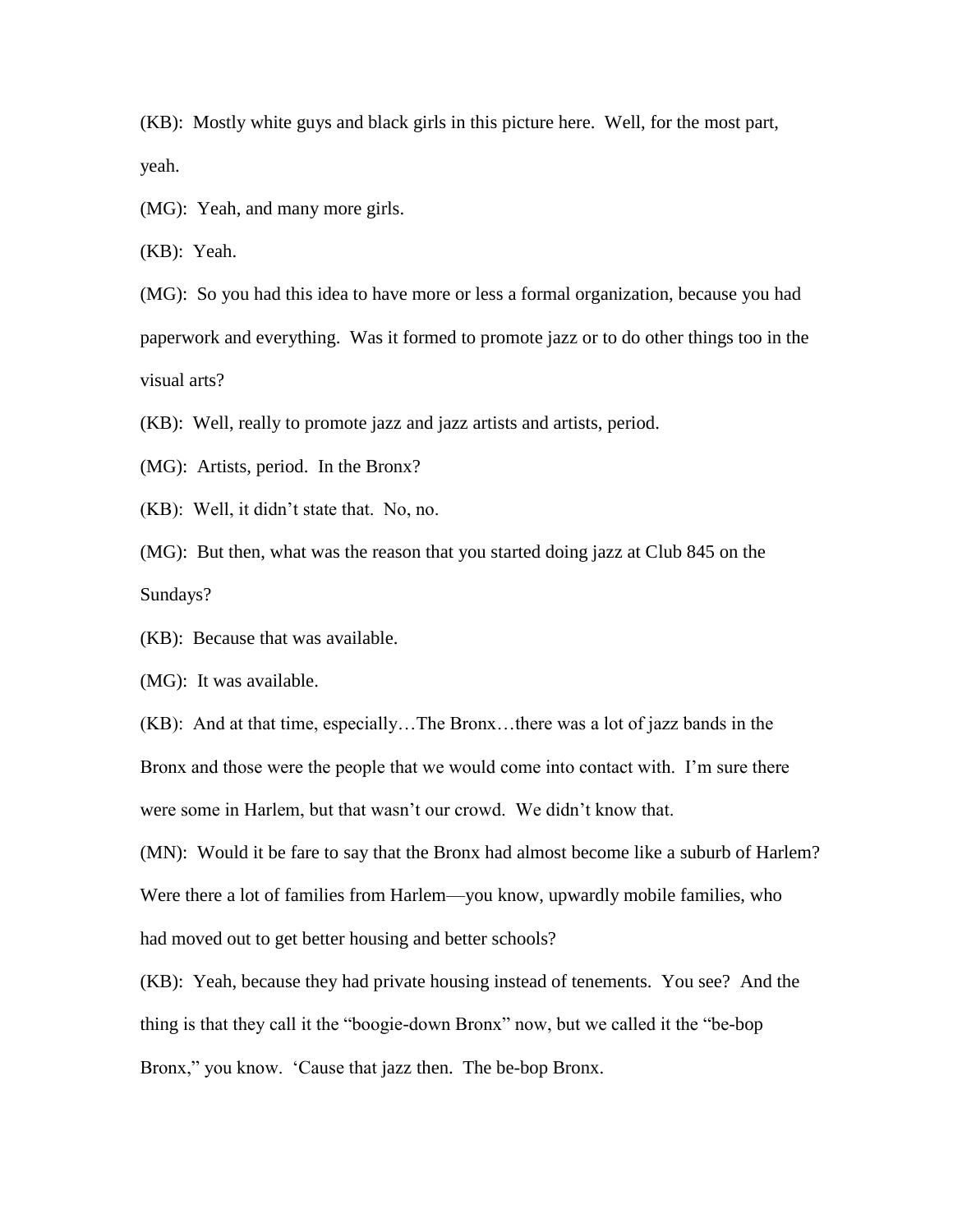(MN): Really? The be-bop Bronx.

(MG): Where could you hear jazz in the Bronx, other than the ones we know of? I mean, we hear about Club 845 and we hear about Goodson's, Freddie's, and what--?

(KB): ---(inaudible) attended dance halls. As opposed to clubs. There were a couple of other clubs, but there were not ones that we frequented. There was a Boss (inaudible) Ballroom, which we didn't go to that much, but they would occasionally have the same type of mixing, dances and stuff like that.

(MG): Do you recall the first live group that you heard in the Bronx? I know you heard Max and Clifford Brown downtown. Do you remember what you heard?

(KB): Well, we brought them up to the Bronx. That's what we heard.

(MG): Before that.

(KB): I'm just trying to think. Modern Jazz Quartet, what…Modern Jazz Society…what concerts that they had done that we attended or I attended. I just can't recall. I know they had MJQ up there at one time. Modern Jazz Quartet was at the Modern Jazz Society. (MN): And what theater would be…that?

(KB): That was the 845.

(MN): That was the 845? They had Modern Jazz Quartet there?

(KB): Yeah.

(MN): Now what about—a couple of other places—McKinley Ballroom?

(KB): I'd heard of McKinley Ballroom, but it was not a place that I remember going to.

(MN): There was something…we saw ads in the '40's for a place called Murrain's.

(MG): Oh yeah. M-u-r-r-a-i-n. No--

(MN): --No.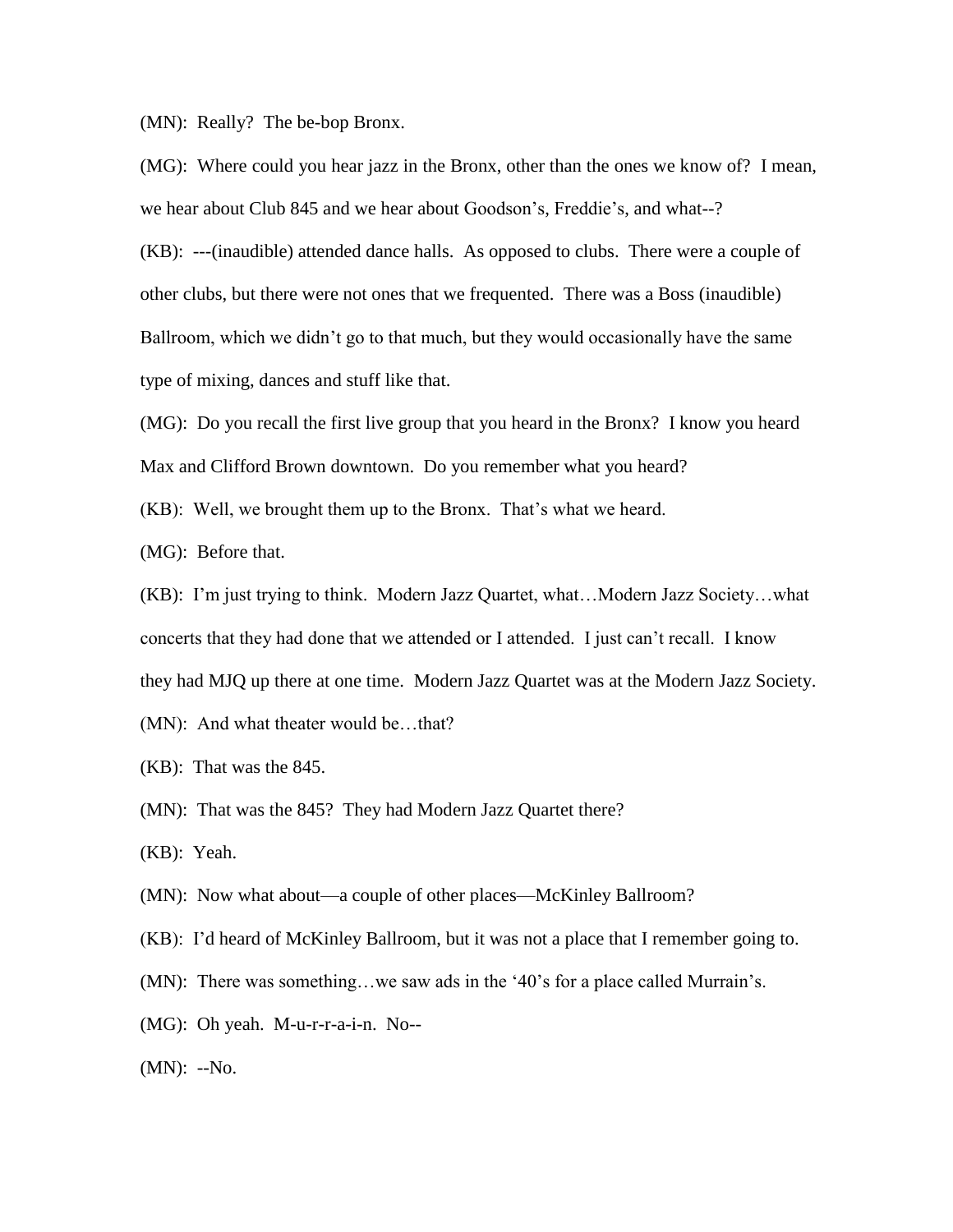(MG): Ok.

(KB): In the Bronx?

(MN): Yeah.

(MG): And what about for Latin bands? Would you go just to hear Latin music?

(KB): Oh yeah. We used to mambo.

(MG): Where would you go?

(KB): Well, it was basically the same kind of place, 'cause those are the ballrooms.

(MN): Did you ever go to The Tropicana, on Westchester Avenue?

(KB): No, not I. Tropicana?

(MG): So what year's did you do the…did you do every Sunday, Club 845 for a certain period? What would be that period?

(KB): Oh boy. Mostly I think, spring through…I don't recall, really. I know throughout

the summer. And we might not have done it during the winter. I just don't recall.

(MG): But it's a couple of years that you were doing it, right?

(KB): Oh yeah. From '57 to about, I guess '61, '60, or so that we did that.

(MG): When did you move to  $125<sup>th</sup>$  Street?

(KB): October,  $1<sup>st</sup> 1961$ .

(MG): Is that we you changed the named of the organization?

(KB): Yes, officially. We had been…'cause we started doing some things with some Latin groups and African...affairs also and at the time we were doing the 845 thing, so some things would say jazz on society and other things would say African jazz on society. END OF TAPE 1, SIDE B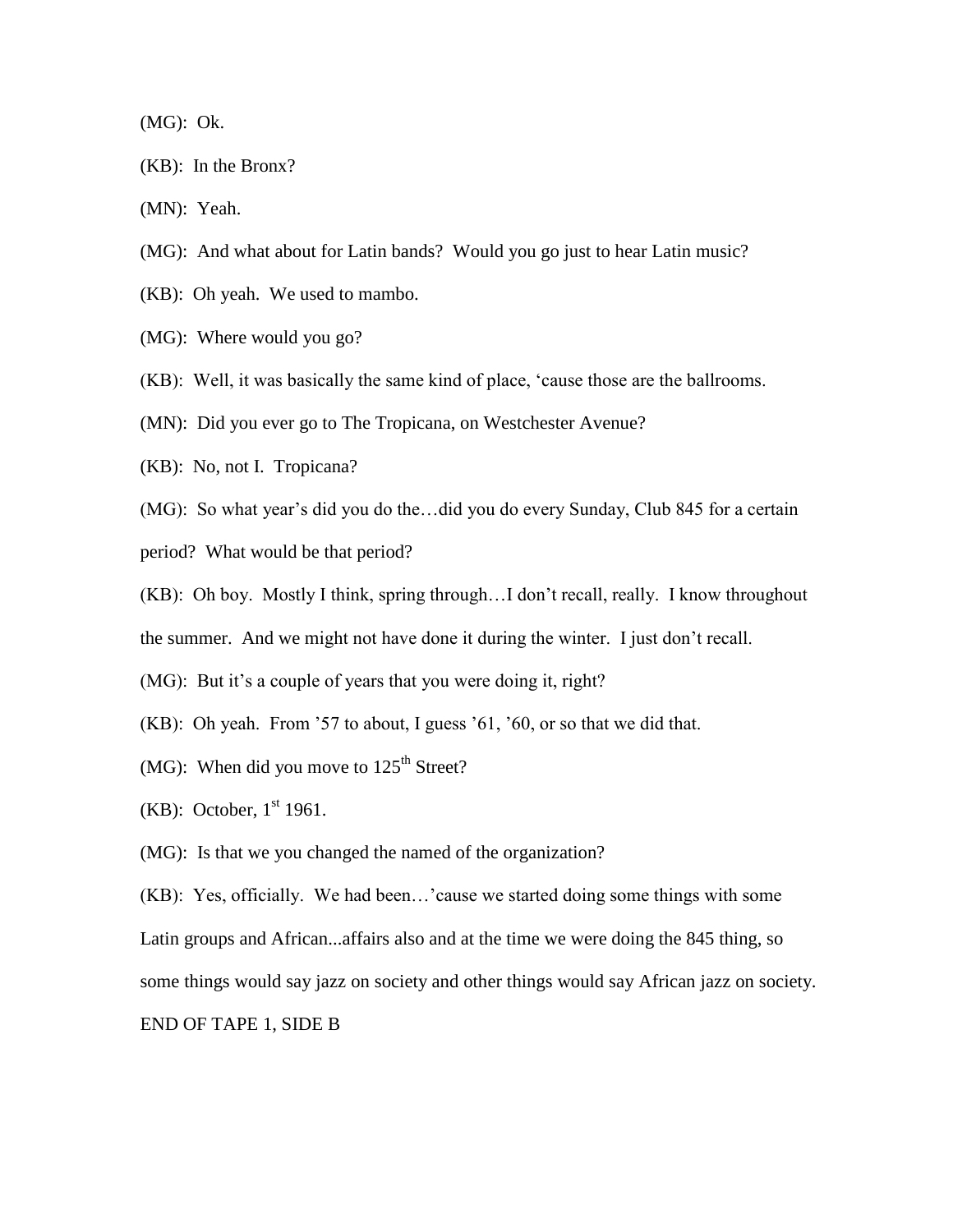(KB): --(cut-off) the  $18<sup>th</sup>$  annual Marcus Garvey Day celebration. No, it was not the  $18<sup>th</sup>$ annual Marcus Garvey celebration, it was—that started in 1941—it was '43, so it was the  $20<sup>th</sup>$  annual Marcus Garvey celebration. But the  $18<sup>th</sup>$  annual Ms. Natural Standard of Beauty contest, something that they caused to (inaudible) in 1943. Every Garvey day they would have this contest to select a woman that would be crowned Ms. Natural Standard of Beauty, and they could not wear any straightening in their hair or any makeup. It was natural. That year Clara Lewis, who was a Harlem resident—I think she was from South Carolina, very beautiful, black, really jet black and beautiful—she won the contest. And Elonbay said…oh before that! She won the contest. Now, the girls that competed, their hair was natural, but they didn't wear their hair naturally, normally. The members of the organization would select girls and convince them and convince them to wash their hair out for this contest and not wear any make-up and compete. And they also had to answer some questions, you know, on African history or things that were really racially based answers…to test their racial awareness. The contest would be held on August  $17<sup>th</sup>$ . It was a Tuesday or a Thursday or whatever day of the week it is— Marcus Garvey's birthday—that's when they celebrated it. So now the hundred dollar prize, which was a big prize in that day, they would get on the Sunday night meeting after Garvey Day. All right? The first Sunday after Garvey Day. That's when they would come and they'd get their prize. By that time, their hair was straightened again. It was because they were going back to school or work and what not, and they didn't feel comfortable wearing their hair naturally. It was only because the members had asked them to do it. So Elonbay said, "We got to do something to make them feel comfortable wearing their hair up natural." And what we did is we got together and we started and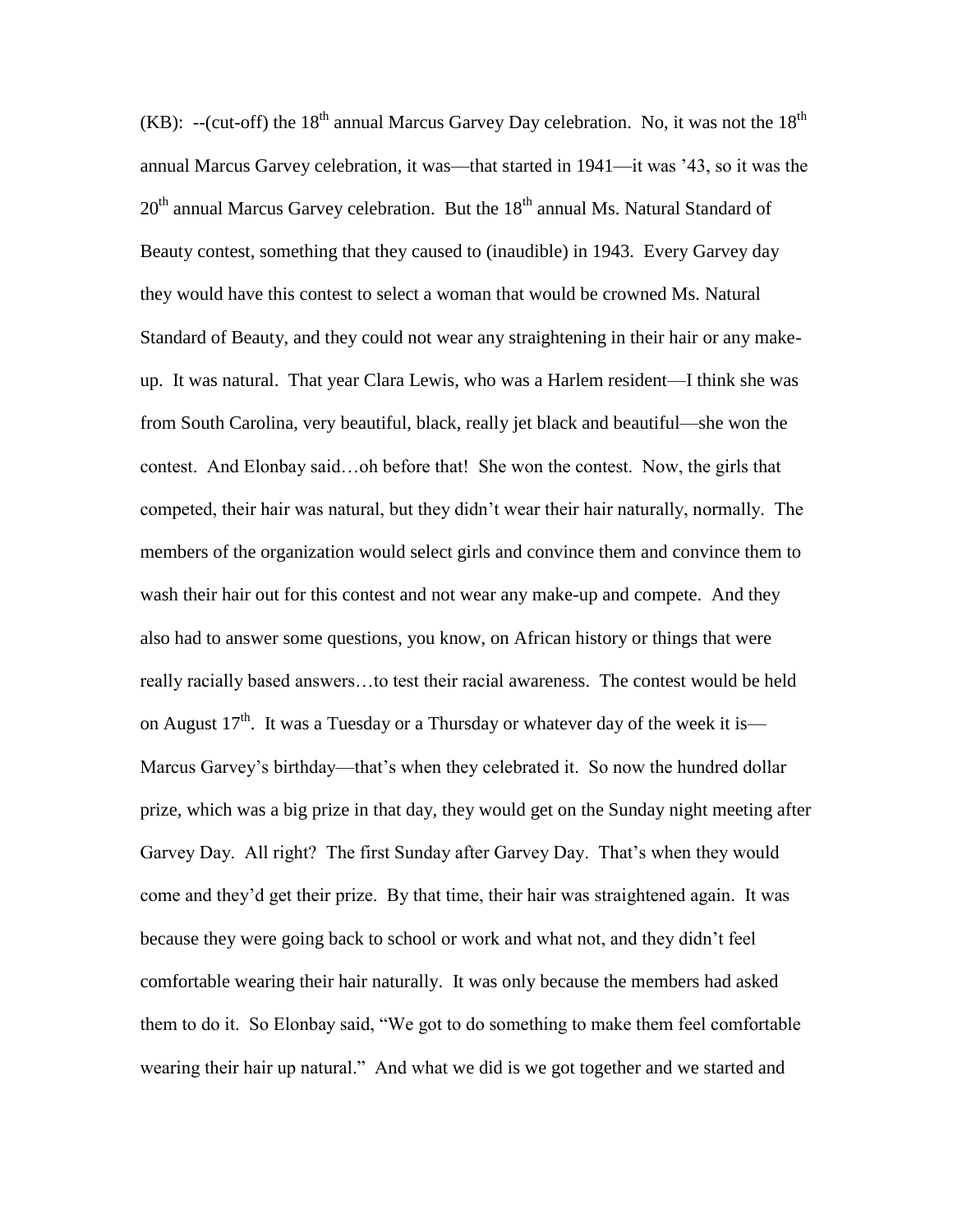got Clara Lewis and then we got Black Rose, who was wearing their hair naturally—very few people who were actually wearing their hair natural…couple of people in African dance groups, but most of them in African dance groups did not. Helene White, Priscilla Bartonele, Mary Toussaint, Marty Toussaint—sings now. I don't know if you know Marty.

(MG): Uh, huh.

(KB): Esther Davenport…Beatrice, was it Gra…she had a sister…I trying to remember which. I think it was every...I think it was six. Six or eight... I might be missing some two people. But anyhow, Max Roach and Abbey Lincoln, who we had run into and Abbey was wearing her hair natural, they were very interested in what we were doing. So Abbey agreed to be a star attraction. A singer and commentate the show. And Max Roach would play piano behind her to accompany her. We had been doing fashion shows since 1958. Not as jazz, but with Lou Borders. Lou Borders—he had a clothing shop on  $116<sup>th</sup>$  Street. And he used to do fashion shows. And it was Lou Borders--he said he'd do some shows---and the Continental Male Models. And one of the models was a friend of ours, who used to hold, co-sponsor—when I co-sponsor, it was because he was very popular—you know, not put up money, but his name would also appear as a promoter of the jazz shows in Club 845 on some of them. Jimmy Abu. Jimmy Abu was a fight trainer, he was a drummer and he was a male model.

(MG): How do you spell his last name?

(KB): A-b-u. It's actually James Williams, all right? Jimmy Abu. He was jet black. Proud…he used to wear his clothes…and at that time, in the fashion shows, you would not get black males selected as models, all right? If they weren't light, like the popular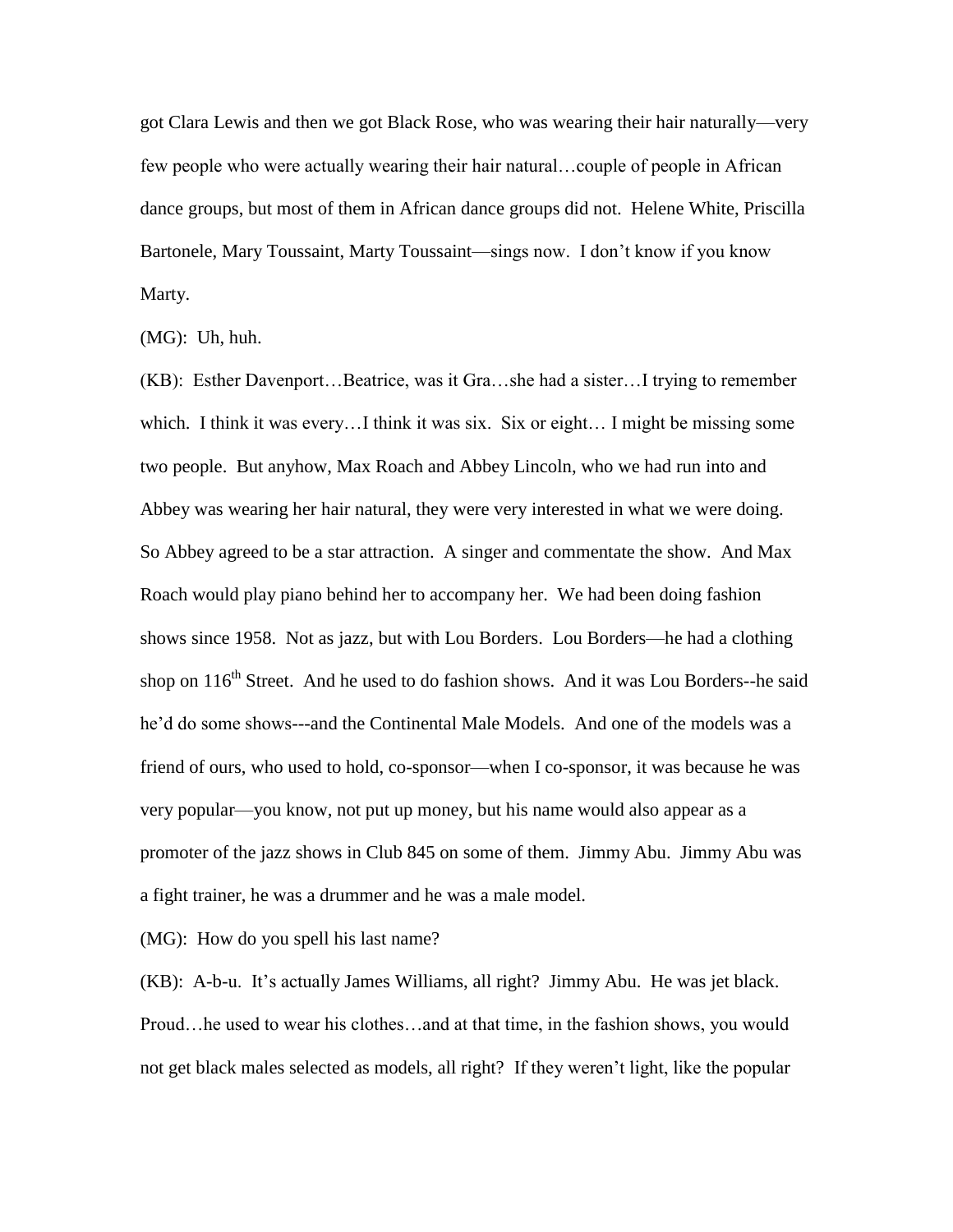guys at the time...Thomas Harold, who later on became an actor and was theatrical. But Jimmy Abu could train a train a girl. If she came in there walking on her ankles, in a half hour he'd have her modeling gracefully. So he used to be the choreographer of all the shows, even though in most of the shows…they had all light-skinned girls and what not. They used to have to come and get Jimmy Abu. So of course, they had to put him in the show too, and he would wear this scummy—I mean he would wear suits and everything—but he also had some African wear, whether it's Toma, like a Kinte cloth wrap, or something like that, or some other African wear. So he, like, pioneered that. And he would have some other male models wear it too. So Jimmy Abu…and we used to model in some of the shows also---Elombay and I. We decided we were going to do..Oh, Pucho used to play for a lot of those shows and we had him up, not for a dance, but as a jazz man at Club 845. Pucho now was the house band at the Purple Manor, which was on East  $125<sup>th</sup>$  Street. And he would be there every Sunday, but he would bring in different attractions, different things, every Sunday to, you know, keep it fresh. So he had asked Elonbay, "Why don't we do a show up there?" You know that we deal with fashion shows and stuff like that. And he says, "Well, why don't you do a lingerie show?" Doing lingerie...' cause Pucho was like that, you know?

(MG): Hmmm-hum.

(KB): So Elombay said, "Yeah, we'll do a show, but it's not going to be a lingerie show, all right?" And we started getting these girls together, wearing their hair natural and wearing African attire, as well as European fashion with an Afro centric flair. It could be a gown with red, black and green, but mostly on an African motif. So we put together the first show, called "Naturally '62: The Original African Coiffure and Fashion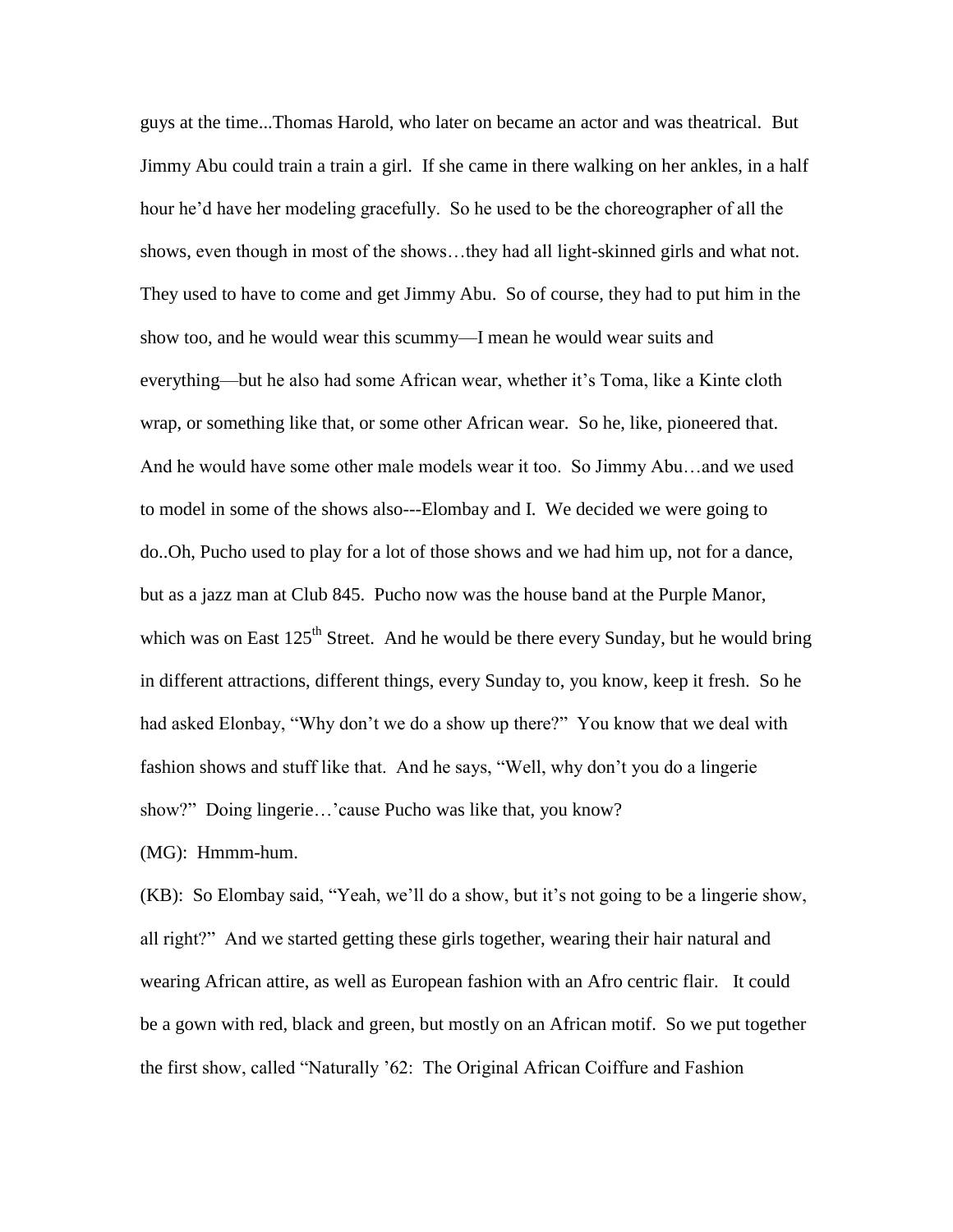Extravaganza. Designed to Restore Our Racial Pride and Standards." That was the subtitle, all right? So it was "Naturally '62." And every show it '62 would be Naturally '62, then it would be Naturally '63, and it would carry that name and what not, so we had different versions.

(MG): How long did you do it?

(KB): We did it on a regular basis to either '78 or '79.

(MG): Oh, wow.

(KB): And then we did an '82 show, a '92 and a 2002. So it'll be like,  $10^{th}$  Anniversary when we do that.

(MG): I was talking to Danny Dawson about the black arts program. About Rockwell, Larry Neil (names inaudible) and everybody. He said that when they started up, they thought that they were first. They were, like, wait a minute—

(KB): --They didn't think they were first. They came to Harlem because there was a black arts movement there. What we had done. We had started in '56.

(MG): Right.

(KB): And then…what we started doing at that time—'55, '56—when you went and saw a poster, it was these big, block letters, you know and what not. They might have a lobby shot of the musicians there, but it was…no design. It was just this big, block thing, including Apollo and everything else. So our people were graphics people. So we started designing our own posters and instead of getting a letter press, we would go and have them printed off-set. So we had the flexibility to design and everything else. There was a black printer that had color-tone greeting cards, up in Mount Vernon. Boone Press. Ed Boone. And he became our printer.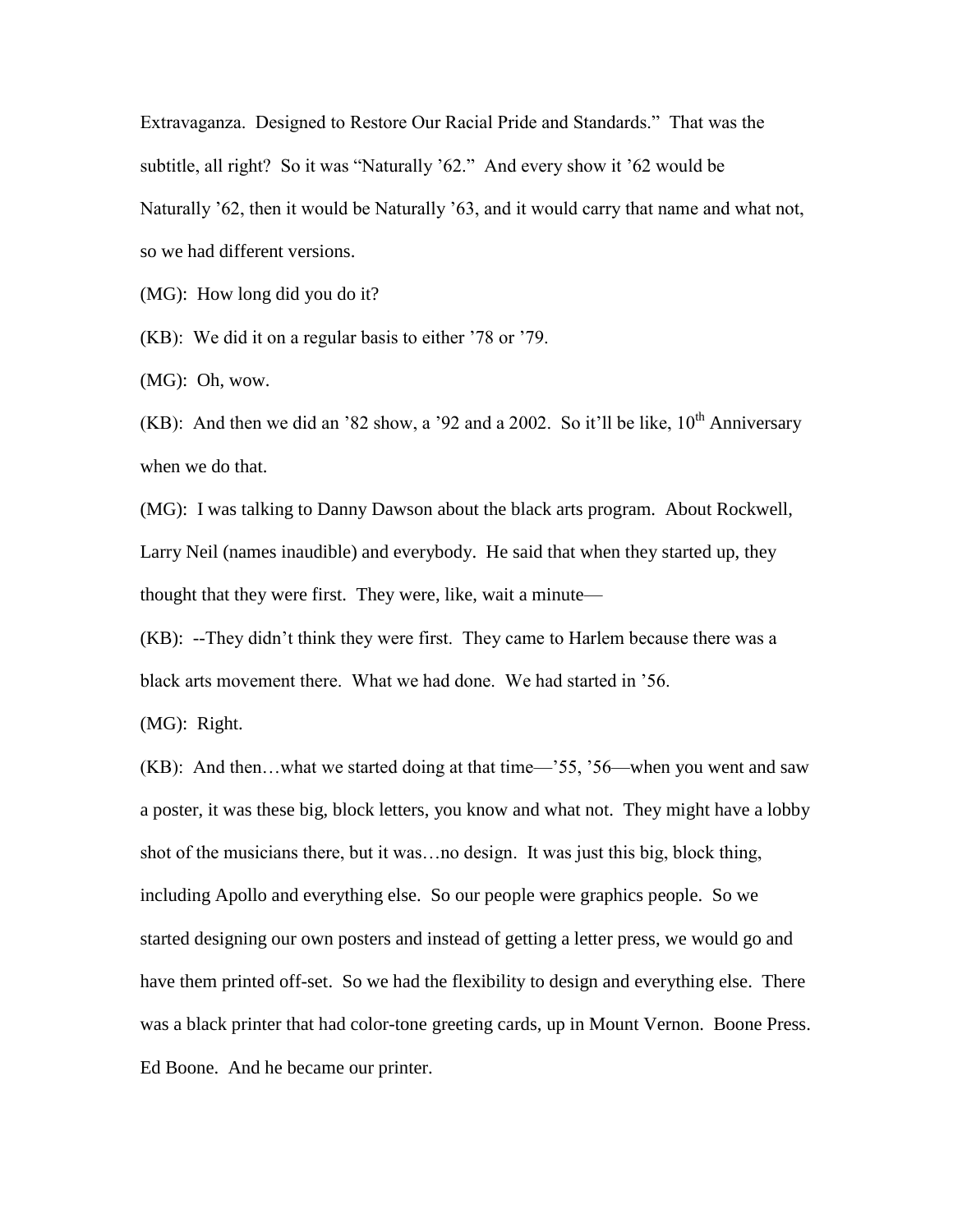## (MG): Did Jazz Mobile use him?

(KB): I don't know, but—

(MG): --Jazz mobile had a black printer also, 'cause I remember going there.

(KB): --Where? That was in Manhattan?

(MG): Maybe he was on the west side of Manhattan.

(KB): Oh, no. You're talking about  $20<sup>th</sup>$  Century.

(MG): Yeah, exactly.

(KB): So we started doing graphic design. And our flyers were not like a sheet of 8 and  $\frac{1}{2}$  by 11 sheet of paper. They were like a fold, 11 by 17, folds of four pages. So not only would we have pictures and designs on the cover, but we would have, you know, writing in this thing, talking about what we were doing and talking about it there. Promoting it and talking about the people and what not. So it was more like a program---the flyer that we would give out. But it was very well designed. Sometimes it was in color—not the photographs in color. The photographs were in black and white. But basically we were using red, black and greens—

(MG): --When they came uptown—Black Arts Movement—did they come to you?

(KB): No, they didn't come to me.

(MG): For any kind of direction or..?

(KB): No, no, no.

(MG): Was there any kind of tension?

(KB): Well, yes. When they came up, there wasn't tension between us. We had set the tone so that…a black thing, you know, that when Leroy Jones—because that's what he was called at the time—came out of the Village.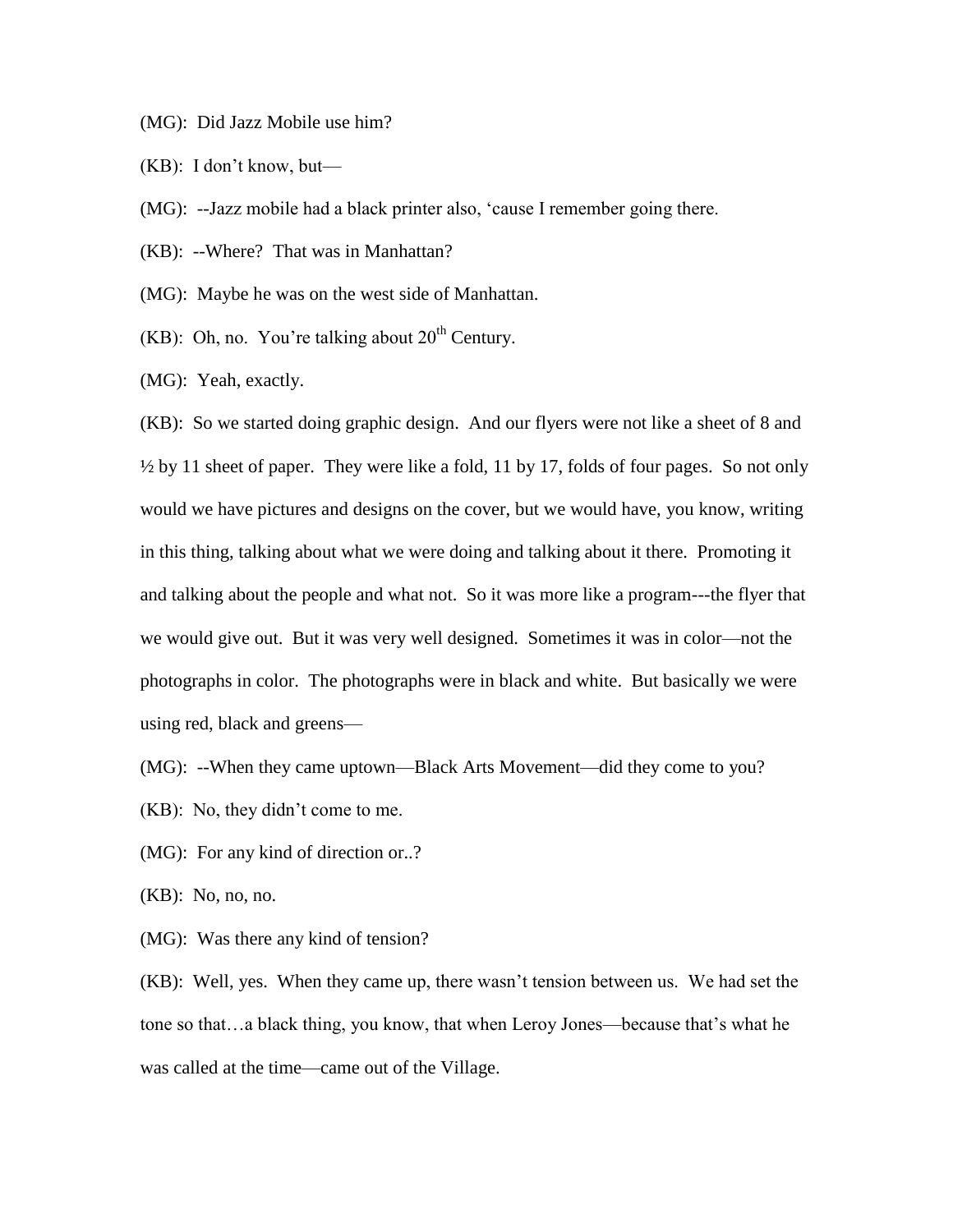(MG): Yeah, Lower East Side.

(KB): He came and he had his white wife and he saw a lot of white girls. And the black women in Harlem ran him out, not us. They ran him out and that's when he went out to-- (MG): --To Newark?

(KB): To Newark, yeah. But, there was a black arts movement there. They, I believe, started in '65 or something like that.

(MG): What about now? When you see him do you ever—

(KB): --Oh no, we're good friends. We're good friends. As a matter of fact—

(MG): --Is he involved at all in the Jazz Arts Society or African Jazz Arts Society?

(KB): No, he wasn't.

(MG): Do you remember him doing anything with you all?

(KB): No, I don't recall that. But I do know—

(MG): --Because you remember he did the poetry and jazz thing.

(KB): Yeah. And we would have poetry during—

(MG): --Oh, you did? Who did you have?

(KB): Oh, well we would use poetry, but not…some original poetry, but mostly we used like Garvey's poems, Dunbar and what not. We had formed a jazz repertory theater company, which had become the (inaudible). And that was from the very first show, where we had Frank Adou, David Ward, Gus Williams, Ernest Baxter.

(MG): On the same show as the jazz groups?

(KB): Yeah, see when we did our shows, we had the models and our thing was unity.

So it wasn't like the runway shows where everybody comes out one at a time. The

models came out together. Did a routine that Jimmy Abu had…you know, that they did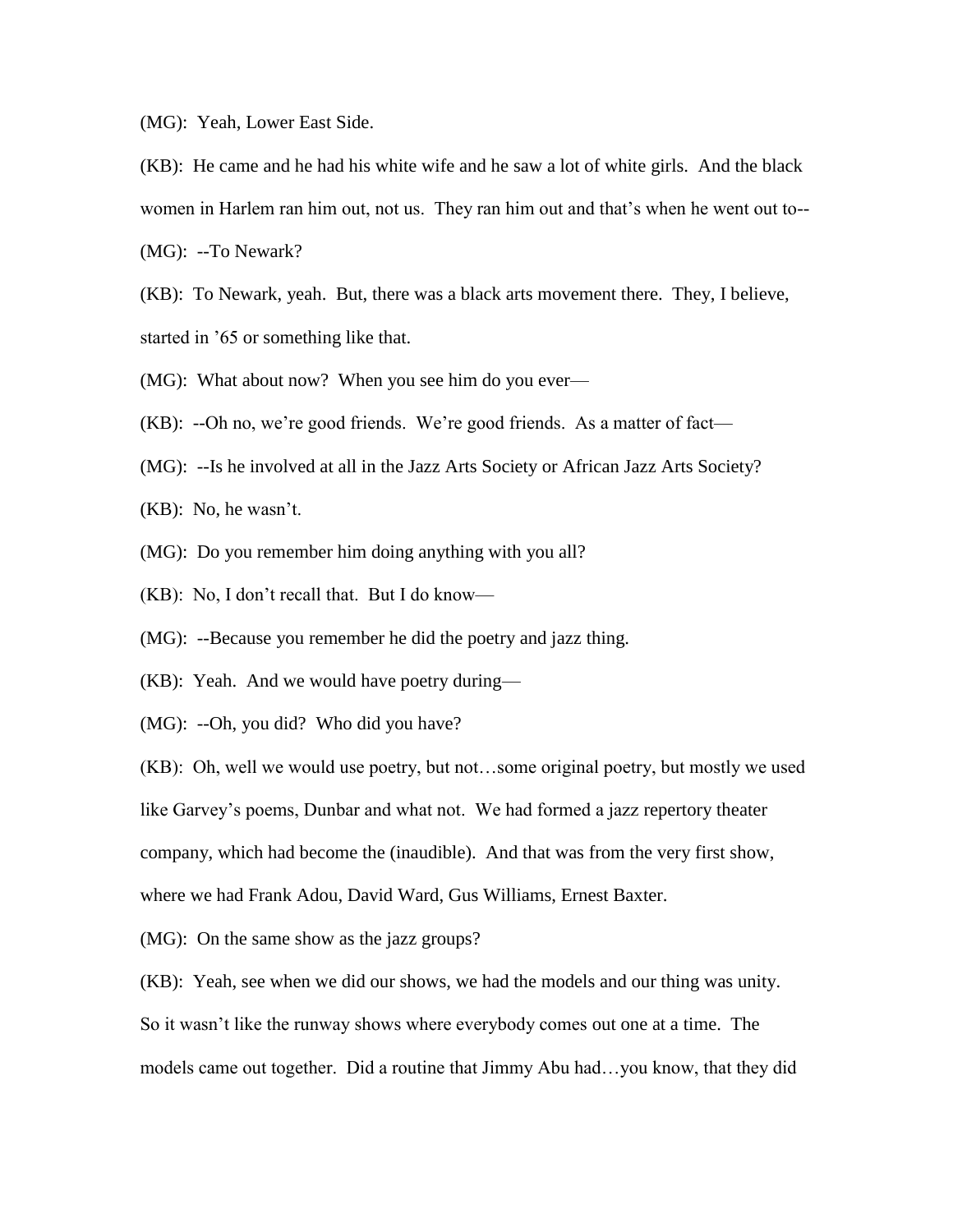together…that was in unison. And then they would model individually…come out and model individually. So they were all changing at the same time. So in between we would have these skits—satirical skits. That the Ages Repertory Theater Company would do.

(MG): Wow.

(KB): See. It could be solo, poetry thing. It could be a skit, like for instance one thing called "Fantasy in a Barber Shop." At the time, black men were going out, Sugar Ray's to the (inaudible), getting their hair comped and all that. So we went and did a satire on that and it was pantomime. Because we were doing, like, a large place, because by then we were getting the large enough ballrooms. I have to talk about how we got to that stage, up 'till then. Fantasy in a Barbershop is about a guy going to the barbershop. And he goes and he's, you know, indicating in pantomime, that he wanted his waves in there. Right? So the barber would come in and he would big up this big, blue jar, where everybody knew that was the j-bar, and the thing was just lye, you know.

(MG): Huh, hum.

(KB): So then he goes "put it in." So then he goes and gets these rubber gloves and puts them on his hands, before he puts his hands in there, and this is all pantomime. And he snaps it in the guy…and you know all that kind of thing. People are howling, you know, because they know what they're talking about. By the time they finish, we had by that time slipped the mask on him, a white mask—you know it could have been Nixon or somebody like that—and a wig and they'd come out there and so, you know, that would be like one of the things. We would have poetry by Garvey, If We Must Die, by you know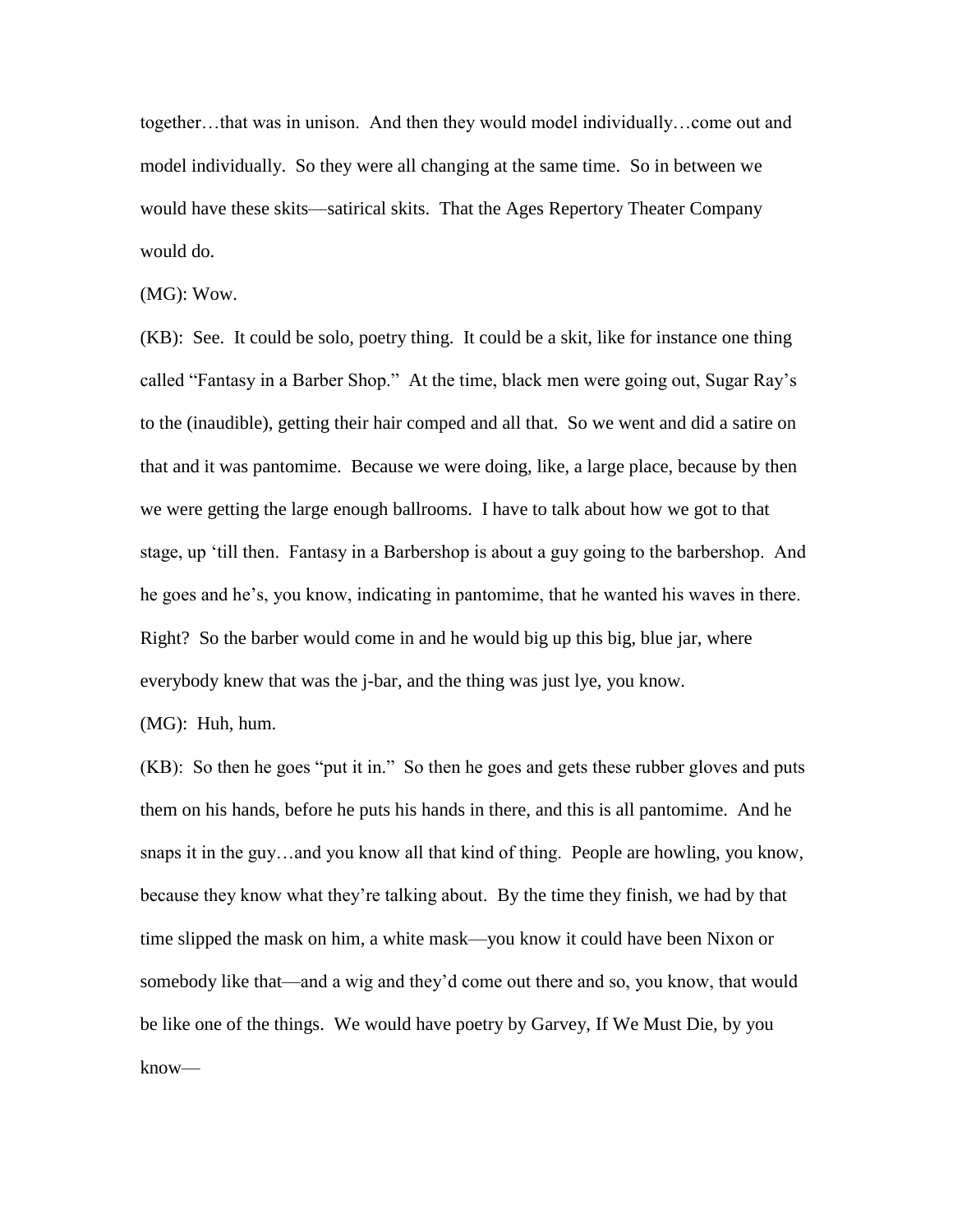(MG): --And what about Langston also?

(KB): Langston Hughes…oh yeah. We'd use anything that was positive and there would be Gus Williams…Garvey's Black Woman was our opening always. And it was usually done by Gus Williams until he left the group and then Frank Adou and what not.

(MG): What did older Garveyites think?

(KB): Oh yes, they used to come and—

(MG): --They supported you too?

(KB): Listen, what we had was a mix of ages that came to that show. Not kids and what not, but, you know, a mix of ages. We had certain people that…they used to compete to sell more tickets. We had people like Bobby Lafore, he was a Bronxite. He had a lot of people and friends. He would have a table of twenty people, thirty people. John Greenwich out of Brooklyn. He would be maybe the same. Kenny, oh goodness…I see his face. I remember, I'm going to have to give it to you because it is important. Kenny, he's passed now. He was a school teacher. He would, you know, also be a big ticket seller and what not. And he was out of the Bronx and he was friends the guys from the Modern Jazz Society, so he had been involved from the beginning. And there were just people…I mean one time…one girl. This was at Rockland Palace, when Rockland Palace was a big place. What we used to do, even though it held four thousand people that's if you had the dance floor on the floor—we'd have banquet tables lining the dance floor. I don't know if you know Rockland Palace Arts Center?

(MG): Uh-huh.

(KB): Well, it's a long place. It had a balcony.

(MG): Where is it?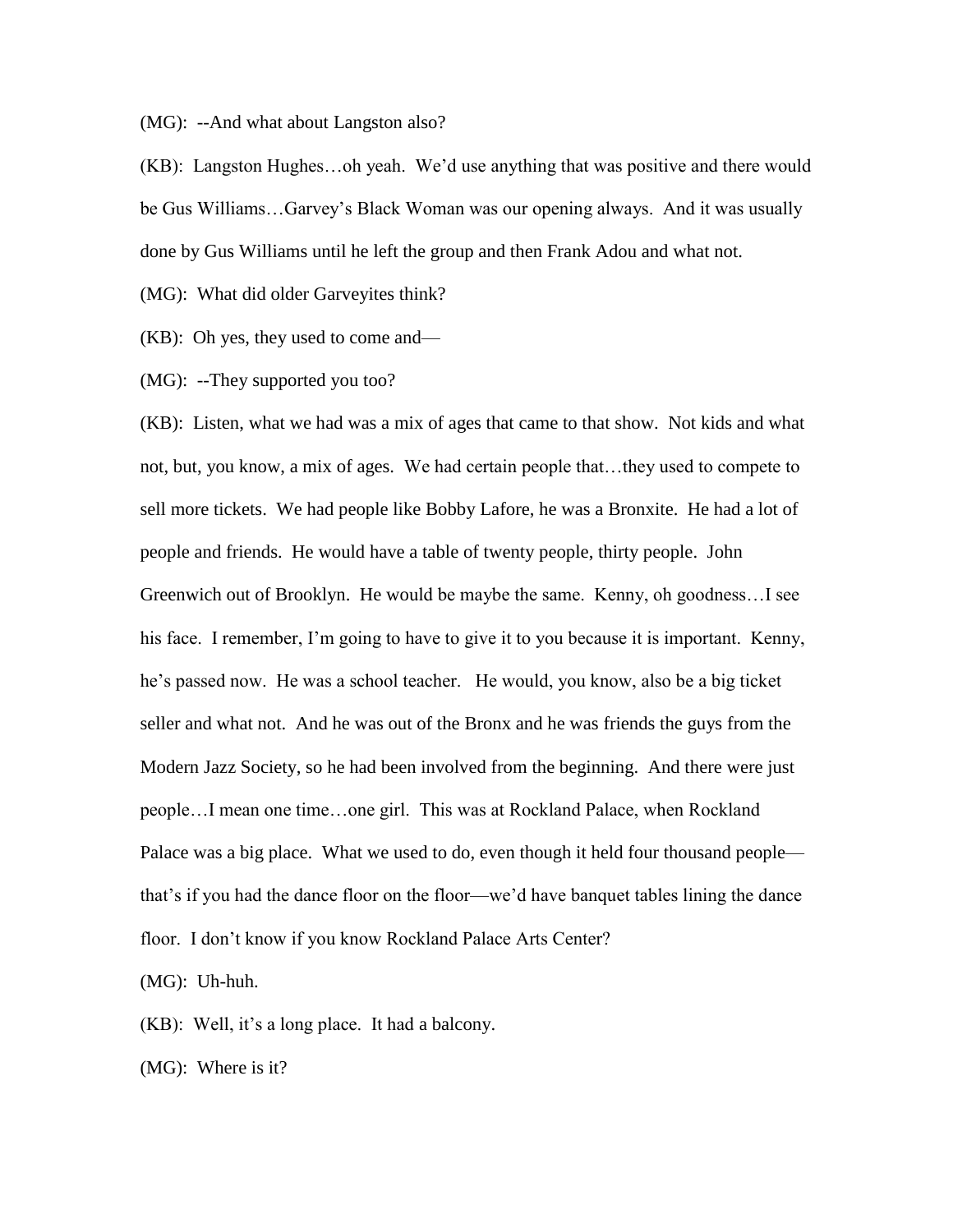(KB): It was  $155^{th}$  Street and  $8^{th}$  Avenue.

(MG): Autobahn, I know.

(KB): Yeah. You could order a table for four, six, eight, you know, like that. And if you wanted your group to sit together, we would put it together. We had a table of 107 people.

(MG): Wow.

(KB): Yeah. But anyhow, we would—

(MG): --You were making money!

(KB): At the time, we would do maybe two or three shows a year, and that would maybe be able to pay the rent for the studio, you know, until we get—

(MG): --What was the address of the studio?

(KB): 243 West  $125<sup>th</sup>$  Street, right next to the Apollo.

(MG): And the landlord was Shiftman?

(KB): Shiftman was the landlord in the beginning until he sold the building to Rodeo

management. And we were there from October 1, 1961 until spring of 2001 or 2.

(MG): Wow! That's a long time. Do you remember how much the rent was?

(KB): When we started, the rent was a hundred dollars a month. When we ended it was

eight hundred a month. But when we really ended there, we weren't using it for the

last…property. We were using it for storage and what not.

(MG): It's too much for storage.

(KB): Yeah, I know. And I think after 19…maybe '97 because we were using it for the African Liberation Support Committee, we were using it for panels…If you're talking about the '60's, the Liberations Club…that was the key.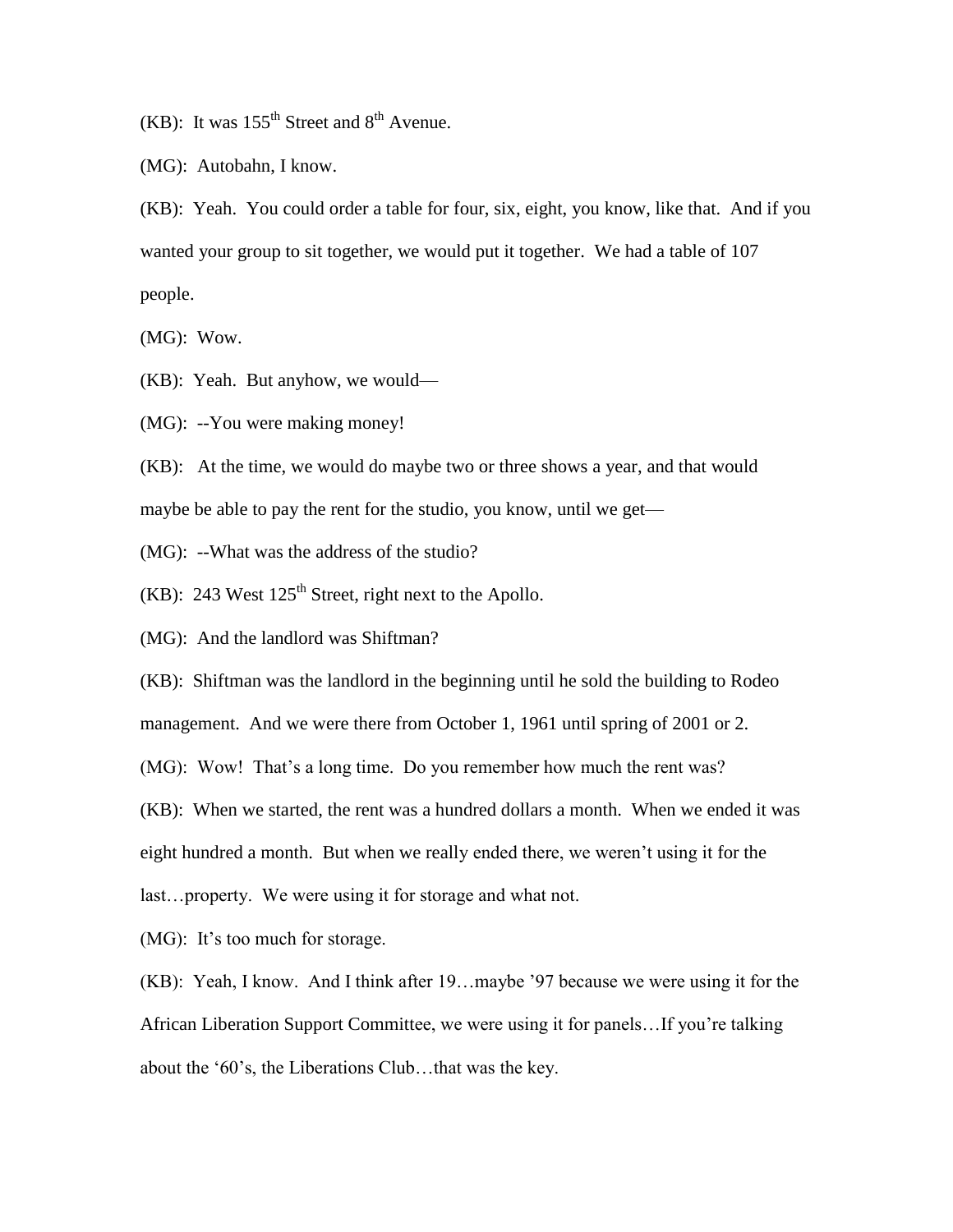(MG): That's when Leoma really made his move to be in the African Liberation Movement, right?

(KB): Yeah. He was not speaking, he was becoming an expert.

(MG): Yeah, he is one of group experts.

(KB): We would, you know, start traveling. Since '68 when we made our first trip to

Africa. We went to nine countries and what not.

(MG): Does the big brother, like, take the lead or is it just kind of like he—

(KB): --From the beginning he was the leader and spokesperson.

(MG): But, for you also?

(KB): I was the one that got the work done. I was the one behind—

(MG): --He's the one with the big ideas, and you…make it happen?

(KB): Yeah. The spokesman, he could remember everything…he knew all…they called him the walking encyclopedia. I was the one that--

(MG): --Do the work?

(KB): Yeah, that had to get things to the press—I was chief of publicity. My thing was photography and the writing. I was always contributing to newspapers and what not. (MG): And he's with the big ideas and the—

(KB): --Yeah and he would write. He would either write like things, like the brochures and what not. .he was, like, heavy stuff. And then I would disseminate some of that stuff or I would create some other things—

(MG): --Why do you think, you know…I wanted to ask you about this jazz thing—

(KB): --As well as work with the models and the shows.

(MG): And the producing. You're more the producer, right?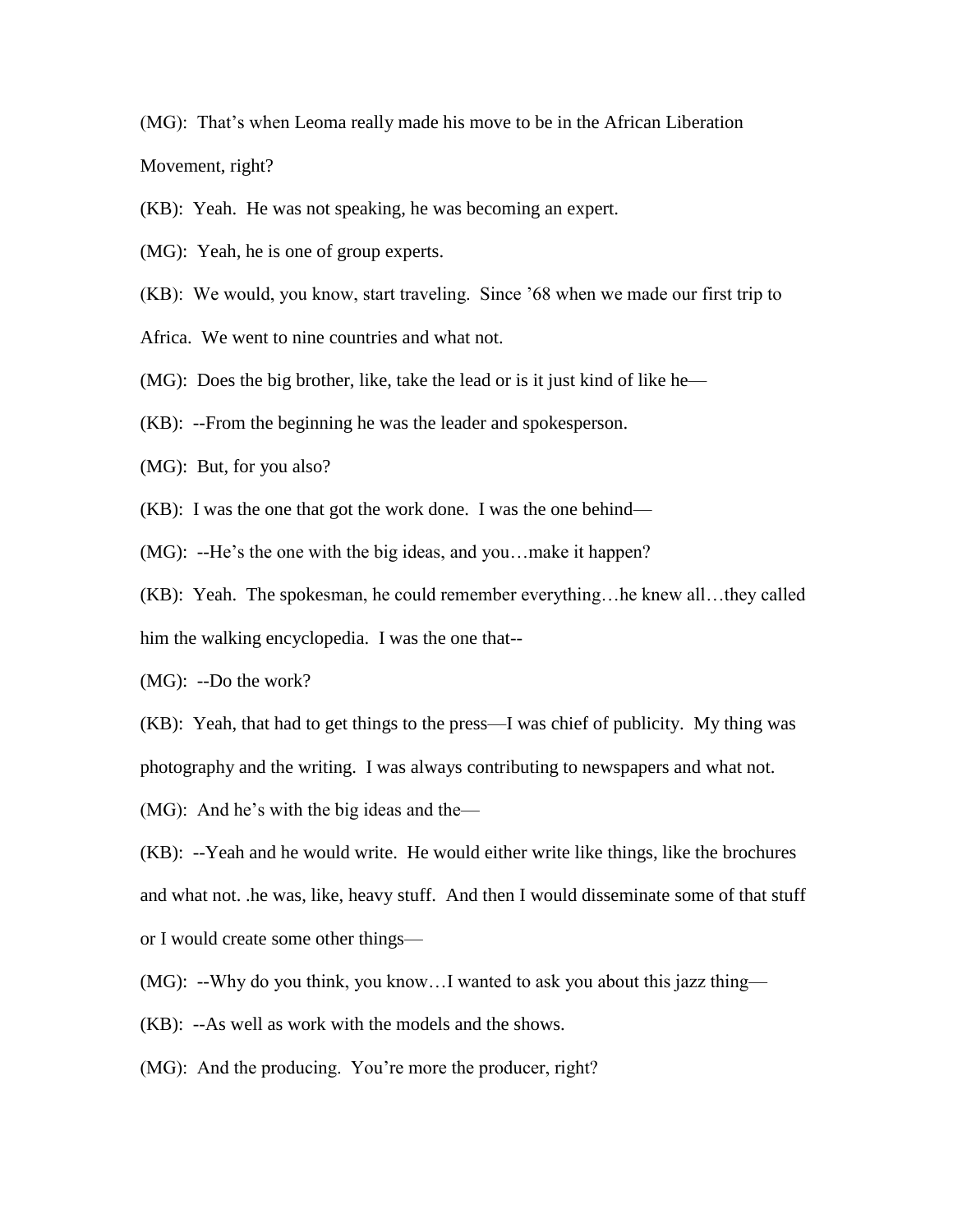(KB): Yeah.

(MG): In terms of the details, of like, when you had the Sundays, getting the band there. What time and all that...would that be you?

(KB): Yeah. That would be me.

(MG): That'd be you. Because I know somebody has to be producer to keep this going. You could do it once or twice, but if it falls apart and the people don't get paid and things aren't right, they don't come back. So I know it must have been very together.

(KB): Oh yeah.

(MG): You know, I wanted to ask you. What do you think, this early interesting jazz, and then having, like, your boys who would go downtown, listen to jazz and became, like hipper...because we know how we are jazz fans. We think we're hipper than everybody…and we are.

(KB): And we are.

(MG): How do you think that early interest in jazz combined with the political and cultural activity later? You see some way that works together?

(KB): Yeah. It worked together very well. It was a special niche too, because some of the jazz artists were not in the same mode…because they were more, like, you know especially the one's that had went to Europe and what not—our thing was a black thing. They stayed away from that because their thing was working for them. More integrated. More so than what was happening in the country here. So they did not…I mean they would listen, but their thing was not what we were doing.

(MG): But they didn't oppose it?

(KB): No.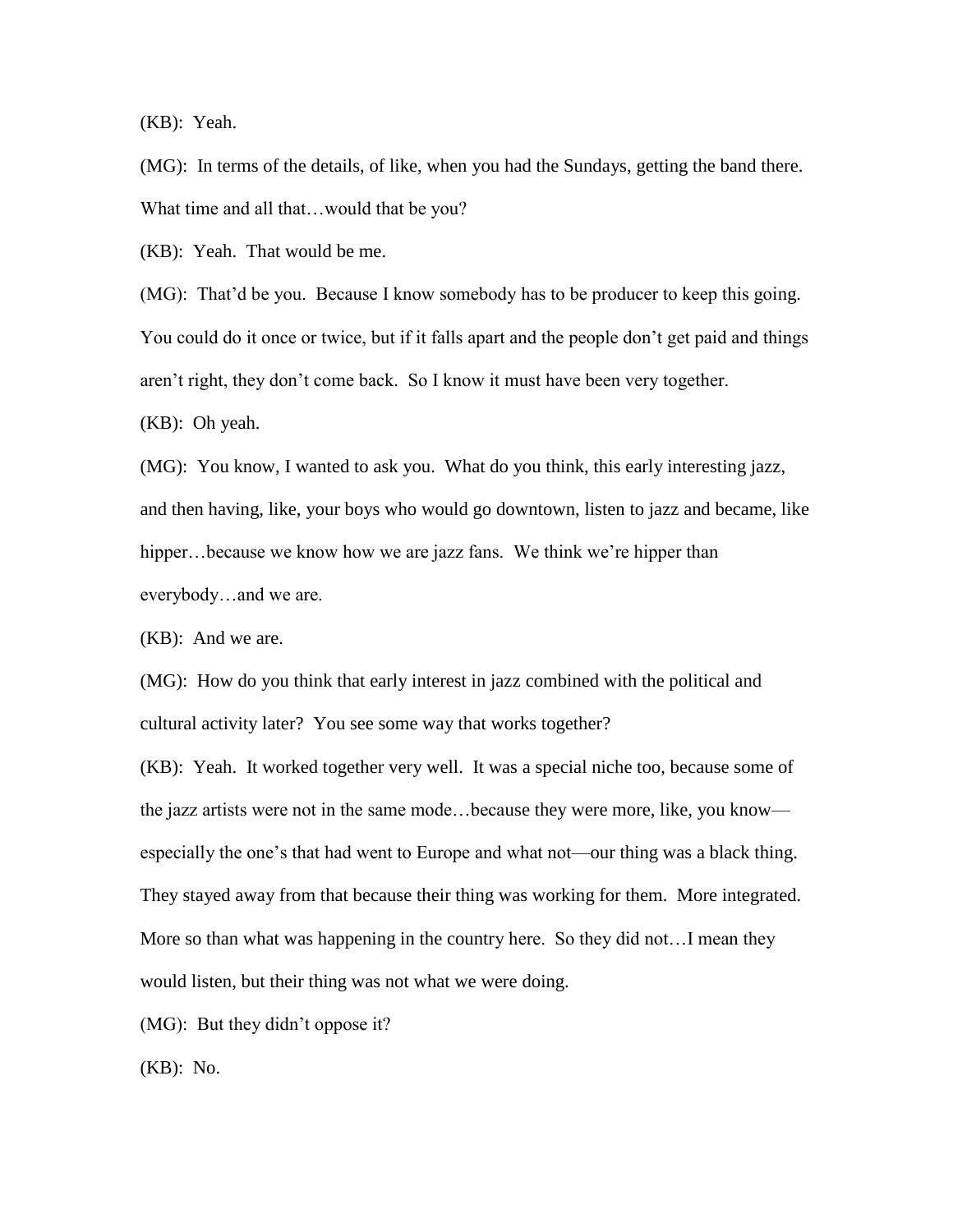(MG): I never heard of any jazz musician who—

(KB): --They were friends and—

(MG): What I think is just the fact that you are a jazz musician is already something political. Because, you already starting with the idea of a black man being an artist in America…that's already a political stand, right?

(KB): Our whole thing in the beginning was to help promote black jazz artists because most of the other guys…jazz artists and what we used to call watered-down jazz, was making all the money. Even though the black jazz artist was…the name…everybody knew him and their just creators and what not…they weren't getting as much as the white guys that was just coming along. So from the beginning one of our things was to promote those jazz artists, you know. There was a thing that Max was trying to do at one time—he just couldn't get the guys to go along—and that was for the guys to get together and get their own club—say like, in New York—and book each other in there a certain amount of weeks a year and book other artists in there. And then do the same thing as Philadelphia and then do the same thing in Washington, and all the places where there's a lot of black folks. And they could be booking themselves in their own clubs, instead of having to settle for the prices that the clubs wanted to give them and the conditions that they had...the kind of the back stage, you know the dressing room stuff and all like that. By then they would have their own clubs and they could just rotate and just play their own clubs and making their own money! Just have a manager handling it! (MG): Like now there's this kind of nostalgia. You know, I went to an event—It's called Lost Jazz Shrines—downtown. So they were honoring the Village Gate. And so they made it about who played there and Simone and you know, how great, and you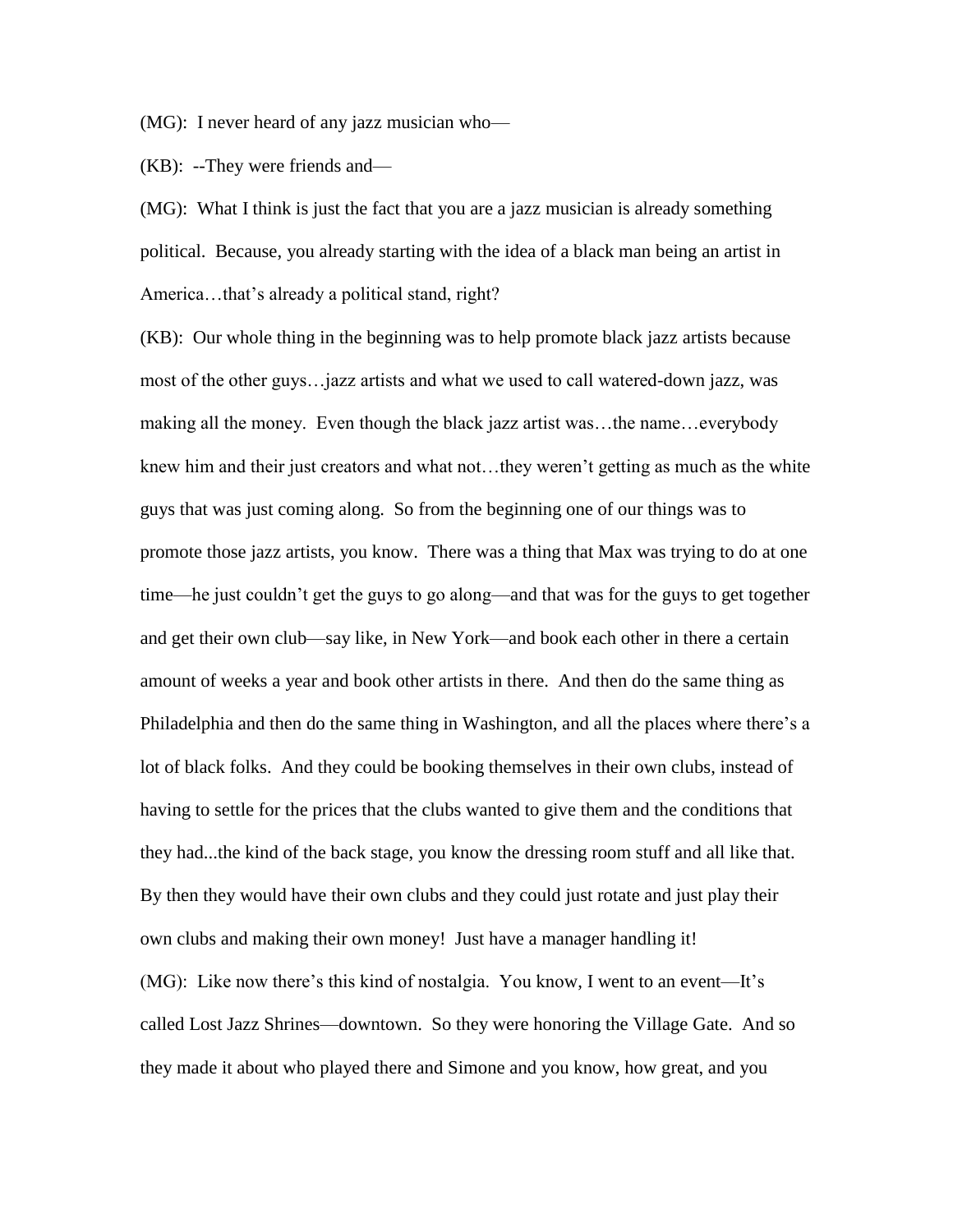know Randy Weston played and I was like, "Excuse me, did you ever go backstage in that hellhole?" You know when I spoke to the man, it's Willard Jenkins, who does this series, I said, "You know, I'd like you to do Club 845." As part of this…and he was like, "Huh…Where?" Which is another discussion I wanted to have with you because this idea of jazz shrine, but also this idea of young black men promoting black jazz groups in the Bronx, in this time, is very interesting. It's very unusual. I think, although it may be happening in Chicago, Detroit and we don't know. You know, ACM and all like that, but it's much later. I think later. Mark, I could just tell you what I saying to Kwame is…the people I know who come in the 60's into black arts—with Barocco, Larry Neal, Danny and the other people we know who are like ten years behind them—they said when they got to Harlem, they were like, "Oh yeah, they need us, we here" and then "we're like wait a minute. They've been here for ten years doing this." Right? But when you read about it, you don't hear so much about this African jazz. You know, people know about it locally but outside—

(KB): And they were doing some good things, now!

(MG): Oh yeah.

(KB): They were the black arts movement. You know, Larry Neal and Barocco…they were doing some great things. And they did some things... the new Lafayette Theater they were doing some of them. Ed Burns on that. Good theater. It was good theater too. They were more theater and poetry than they are graphic art, 'cause I would say after us, the Twentieth Century art creators—which turned into the way you see (inaudible)—they were the ones that were doing the art, and just visual art.

(MG): What was the group that Bearden had where the artist's all worked together?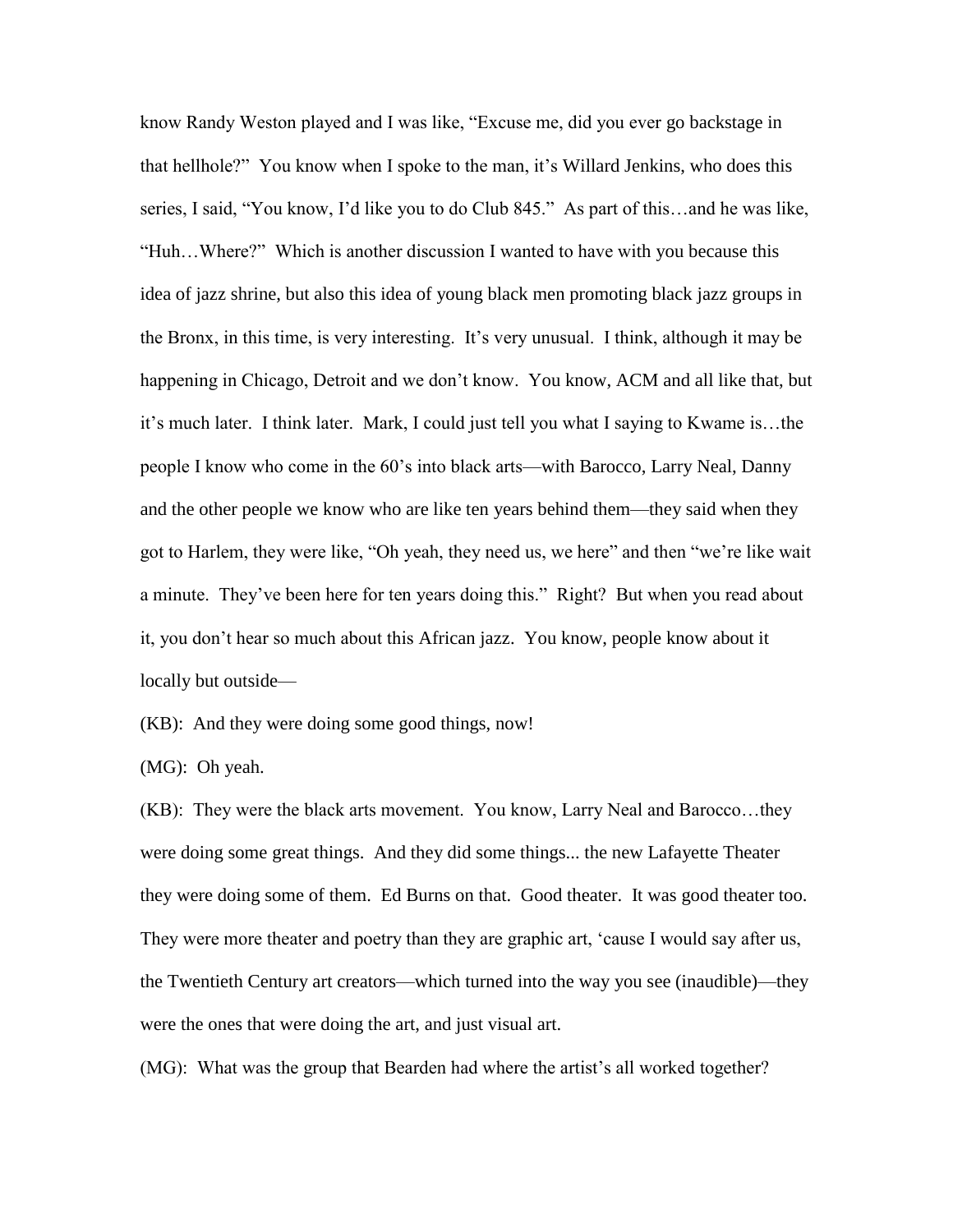(KB): Well, that was probably spiral.

(MG): Spiral, yeah. That was is the '50's also.

(KB): I think so. I think it was '57 and what not. Spiral was Romeo Bearden, Jacob Lawrence, Ernie Critchler and Emma Amos (the only female in the group) and several other artists and what not.

(MG): They have a connection to jazz too?

(KB): Oh yeah. They was big to jazz. Romeo was you know..his thing was—

(MG): --When they moved from the Bronx to  $125<sup>th</sup>$  Street where they had studios, the same building as Romeo Bearden's studio—

(KB): They would have already left before we got there. It was the same building. I was talking to the super just the night before last after I saw him. No, that was yesterday morning, or the day before yesterday…Anyhow, I was trying to identify--which he didn't know because he wasn't so—which space there was Bearden and—

(MG): Third Floor.

(KB): It was the third floor? Then it was up on our floor because that's when we had two flights up. It was the third floor.

(MG): Above the video store now?

(KB): Um-humm.

(MG): Was there a video store?

(KB): Above the video store?

(MG): Yeah. Bearden.

(KB): Have you ever been to the place?

(MG): Yeah, I've been to the video store. All the time when—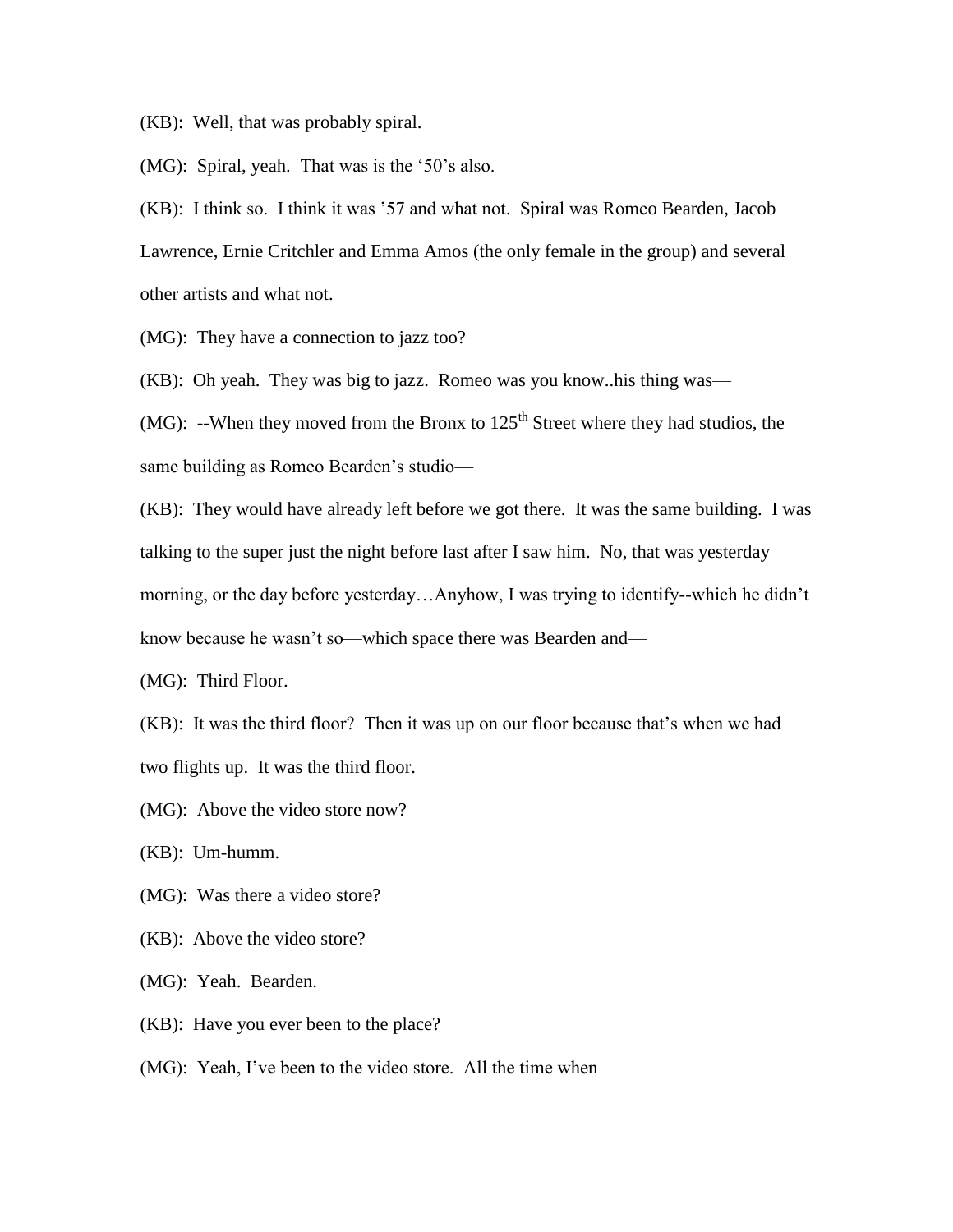(KB): No, when they were there.

(MG): No. But I know it's that building.

(KB): We're above the video store.

(MG): Oh. Well then you all must have the same space.

(KB): That's what I'm saying.

(MG): Oh.

(KB): And we had from the front right on to the banner. Straight on there. It's about four hundred square feet. So I'm thinking it was down on the second floor, which...or at the top of the stairs…oh…well, say hey! Maybe that's what it rubbed off.

(MG): Let me ask you something about Oliver Beaner and Tina Brooks. They always

are identified as being from the Bronx? They lived in the Bronx?

(KB): I'm not sure.

(MG): And worked in the Bronx?

(KB): I know that they—

 $(MG)$ : --I'll find out.

(KB) --that was their discovery. These were the new young guys—

(MG): --From the Bronx?

(KB): Yeah. And their thing…their base was the Bronx. I believe they lived in the

Bronx. Robert might be able to tell you better.

(MN): I think they do.

(MG): They lived and worked!

(KB): Right.

(MG): When they came downtown, you people would say "Oh, they're from the Bronx."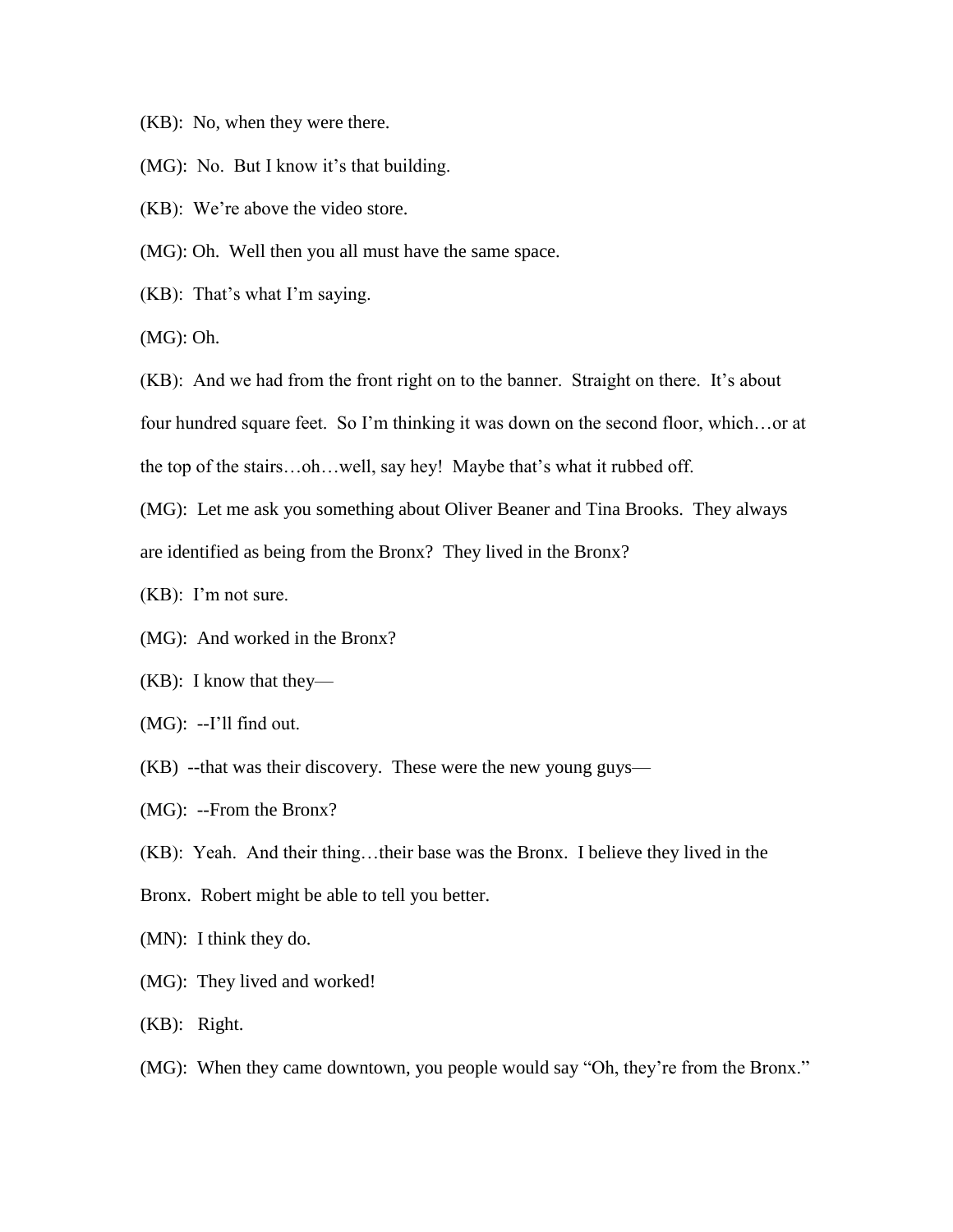(KB): Yeah, I'm sure of that. I'm sure of that.

(MN): The Marshalls said that they knew Oliver Beaner. They were the people that we interviewed—the Marshalls, who came from Franklin Avenue.

(KB): I'm pretty sure that they both lived there.

(MN): Now, they were also involved in drugs.

(KB): Yeah.

(MN): You all seem to have been fairly clean cut guys. How did you deal with the drug issue with the musicians.

(KB): Hey man, that was their thing. We stayed away from that. And all of our members. Not a thing that we just decided to do. It was just, that's how we— (MG): None of them got into drugs?

(KB): None of that. Maybe… I didn't mention David and I thing…no I'm not sure it was that...no, but I would say none. And we knew what guys were doing and we never condemned them. That was the thing. You would have to just wipe up jazz entirely if you did that.

(MG): And Leoma said that—his brother said to me—that when they started bring groups to Club 845, the people were like those people are not showing up!

(KB): Yeah. Oh Yeah!

(MG): And they would tell them, "We got Jackie, but clean. We got Philly Joe Jones." They were like, "Yeah, sure."

(KB): Yeah, right.

(MG): But they never had a problem. They never had problem. They did show up, they all played and…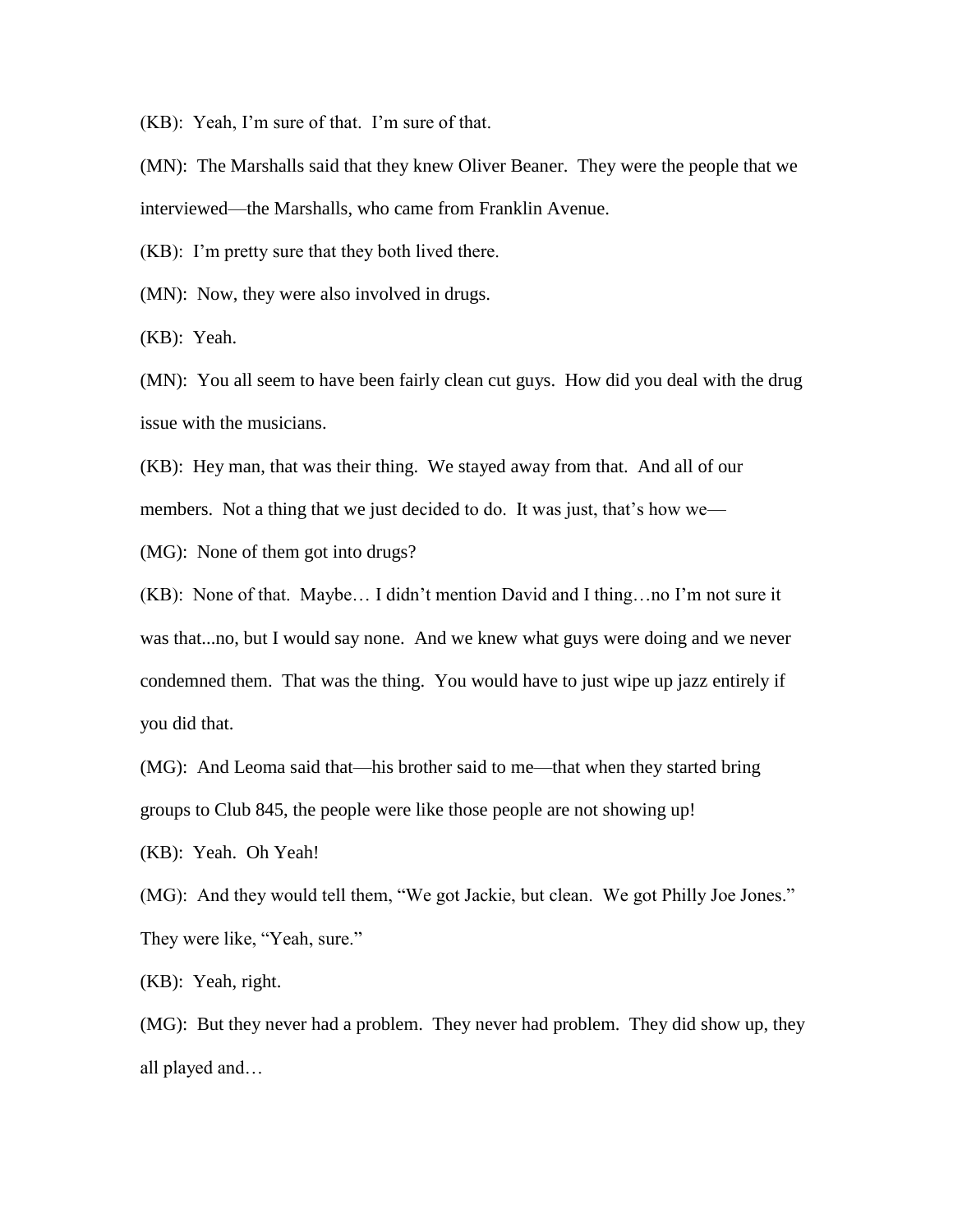(MN): Well this is really a major contribution to recording a part of history that has not been claimed. And I think the challenge is to get recognition for it, you know, in a lot of different ways. I mean, your celebration is one way. One thing, we could do, is use our website to alert people. This phenomenon is part of the history we want everybody to claim.

(Kb): There needs to be a catalogue. There needs to be some printed documentation. We had started what we called, The Black Standard Publishing Company, which we had done some publications around the Naturally show and the Naturally '63 portfolios. And also a book on the Civil Rights Movement: Color is Colored.

(MN): Well, one thing we can do...We can get the money to do a pamphlet series. So if there was a pamphlet—The Jazz Arts Society, A pamphlet on Club 845—and put them out as pamphlets and then eventually collect them as a book.

(MG): As a chapter in a book.

(MN): But start off putting them out as pamphlets, which we then sell and distribute. I mean, that's definitely a possibility.

(KB): A lot of things are possible.

(MG): Don't forget. He's a photographer. He took pictures, if he can find them, in the Club 845 on all those Sundays.

(KB): I didn't have all the Sundays.

(MG): No, but Bob Gumbs said that you were always taking pictures of everybody. You know where they are?

(KB): Oh yeah.

(MG): Because we could have a…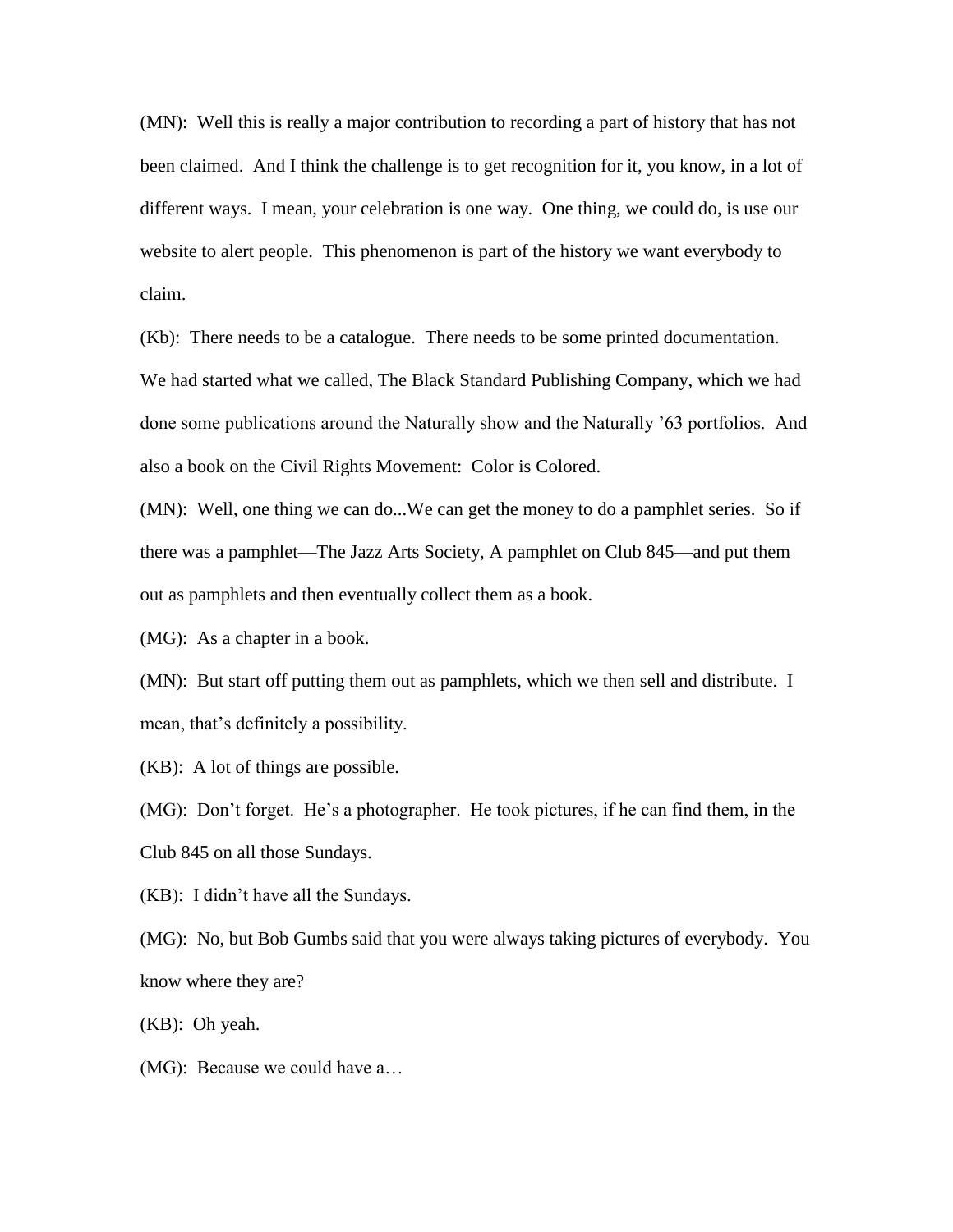(MN): A photo…an exhibit. I mean there's a lot of possibilities. Some of this we should probably just talk about not on tape.

## BREAK IN RECORDING

(KB): -- (Cut-off)--you talking about…same people not going to show up.

(MN): Alto Madness!

(KB): Alto Madness was at Hunt's Point Palace. It's a show that we gave in 1958. Lou Donaldson, Jackie Maclean, Gigi Grice, Sunny Stit and Cannonball, I think it was.

(MN): Had you changed the name yet, or this was still the Jazz Arts Society?

(KB): It was the Jazz Arts Society doing it, but the name of that particular concert was Alto Madness.

(MN): Alto Madness, that you promoted, and was at the Hunt's Point Palace in 1958.

(KB): Right.

(MN): Are there any posters of that?

(KB): We're looking for them now. As a matter of fact, as I told you, I was playing clarinet prior--when I was in high school--and by the time I got out of high school I had switched to tenor sax. My father bought me a King Super 20 at Wurlitzer, which was on  $42<sup>nd</sup>$  Street, was the biggest music shop there. So I was playing around with, but I never really played you know, or tried to play professionally. So I wanted to get a faster…you know an alto maybe it's because—

(MG): --Right.

(KB): So anyhow, I traded my King Super 20 with George Braith, for a Selma Alto and I never really got back to start playing it and what not, but I loaned it to Jackie Maclean for this Alto Madness concert. Because he needed to rehearse or what not, you know Jackie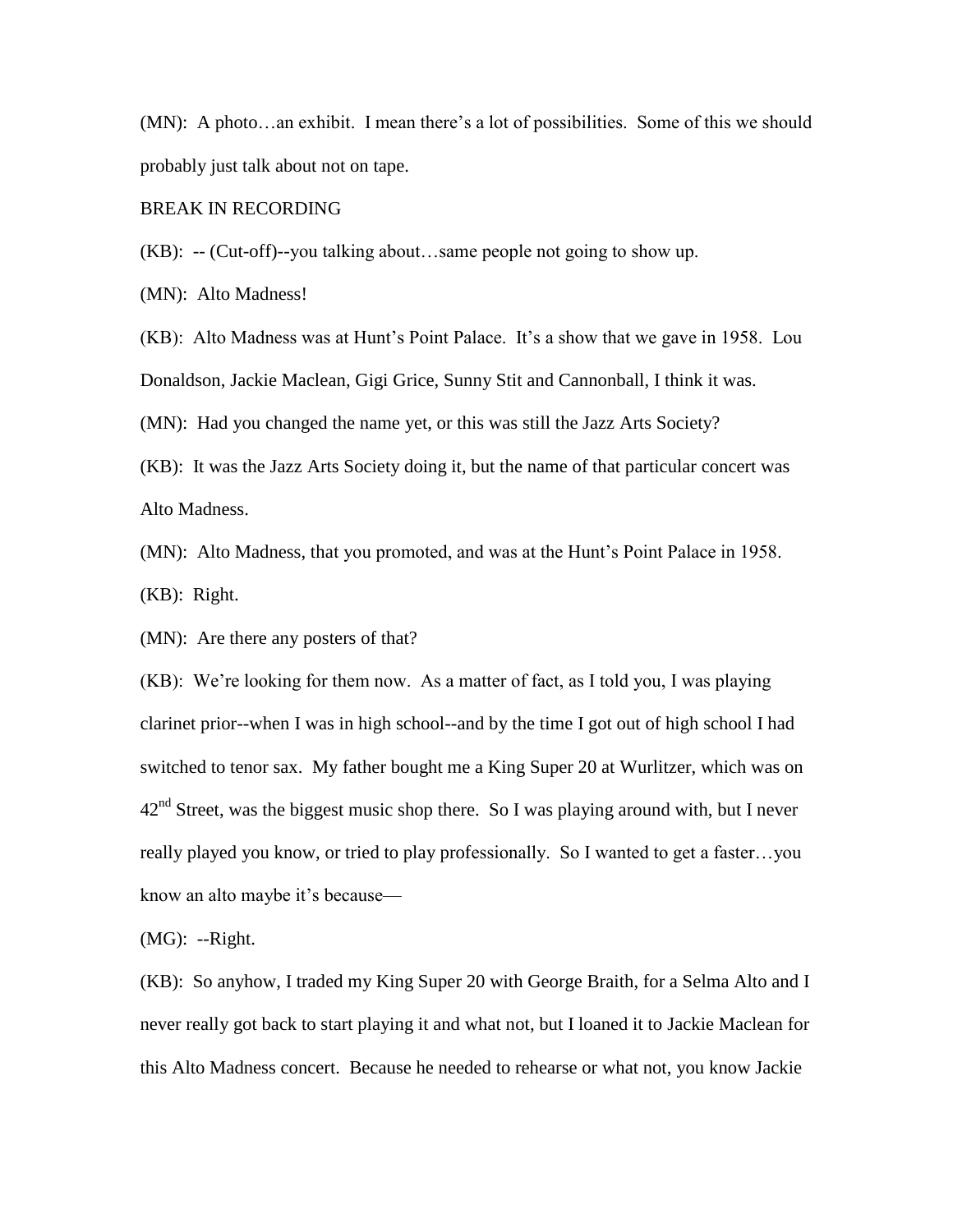was on drugs at the time. Came to this show, everybody showed up, it was a huge success, and after the show I was going to get the horn from Jackie and he said, "But I got a gig, I got a gig. Can I hold it for the gig?" And I said, "OK." That's the last I saw of my alto.

(MN): So that was pawned for—

(MG): --Whatever.

(KB): I don't know, it was probably just used, maybe—

(MG): But his son, Rene, told me that the Trans-Arts Society, the first people who ever

gave him a gig…that you gave him his first gig he played in the Bronx with Oliver

Beaner—

(MN) --This is—

(KB): --Yeah.

(MG): Jackie's son plays tenor.

(KB): And Jimmy.

(MG): And Jimmy always was on the gig.

(KB): Yeah.

(MG): When he was a teenager. He worked gigs that they gave him when he was 14, 15,

right?

(MN): So he played gigs for you?

(KB): Yeah.

(MN): Do you remember what clubs they were at?

(MG): 845.

(KB): 845, yeah.